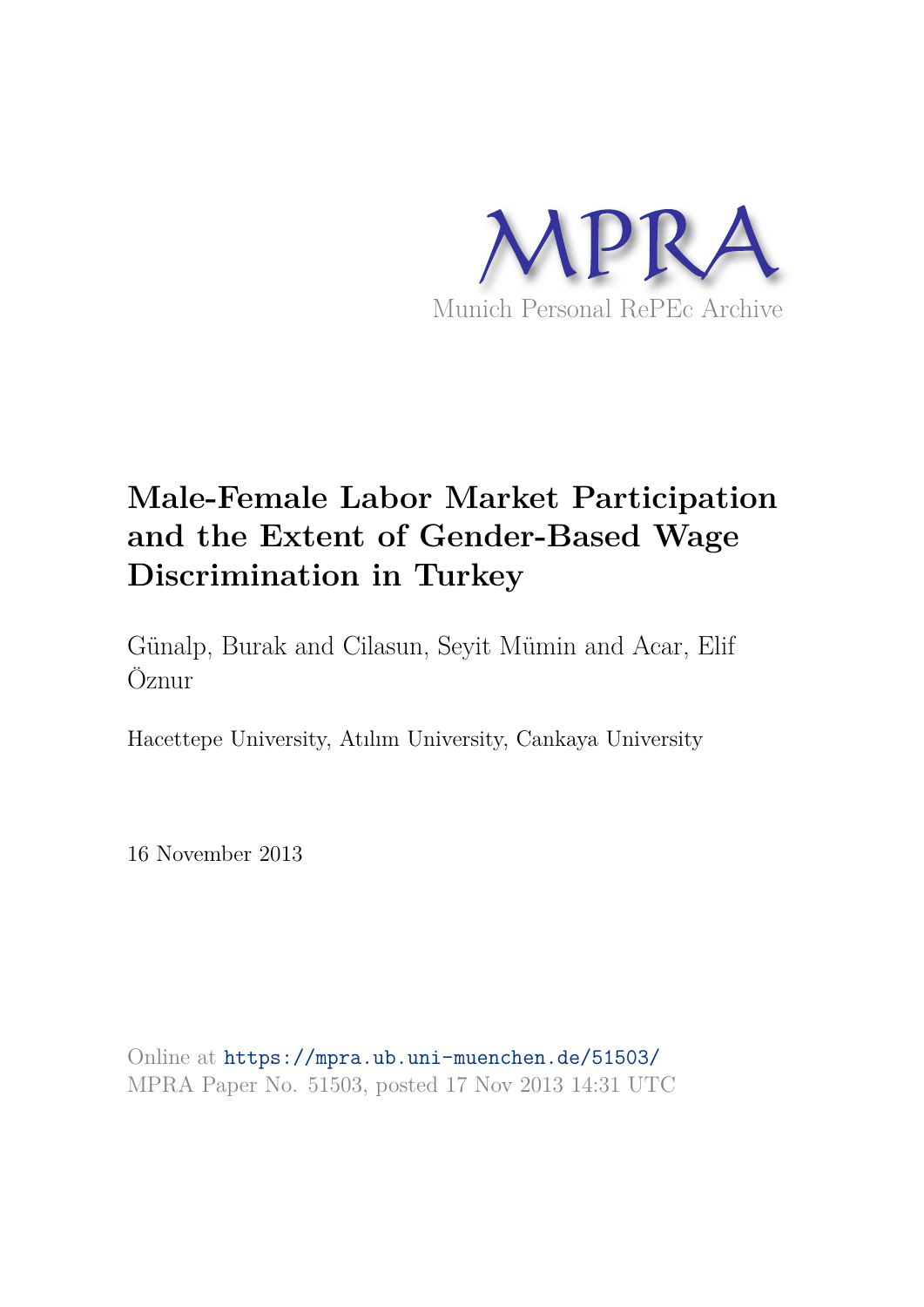#### **Male-Female Labor Market Participation and the Extent of Gender-Based Wage Discrimination in Turkey**

**Burak Günalp<sup>1</sup> Seyit Mümin Cilasun<sup>2</sup> Elif Öznur Acar<sup>3</sup>**

#### **Abstract**

A gender differential in wages is considered to be discriminatory if the differential cannot be explained by gender differences in productivity. Numerous studies have been performed to measure the extent of gender wage discrimination in countries across the world, and most report a substantial amount of wage differential after adjusting for productivity differences. This differential has been attributed to labor market discrimination against women. Using data from 2003 and 2010 Household Budget Surveys conducted by Turkish Statistical Institute, this study examines the male-female earnings differentials and measures the extent of pay discrimination in Turkey. To analyze the components of the earnings gap, two methodologies are employed: The standard Oaxaca–Blinder decomposition method and the Juhn–Murphy–Pierce decomposition method. The results of the study indicate that in both years, a significant portion of the observed wage differential is attributable to wage discrimination which records a rise over the period.

*JEL classification*: J16, J31, J70, J71, O15

*Keywords*: Male-Female Earnings Differentials, Gender Wage Discrimination, Oaxaca–Blinder Decomposition, Juhn–Murphy–Pierce Decomposition.

 1 Hacettepe University, Dept. of Economics, 06800 Beytepe, Ankara (gunalp@hacettepe.edu.tr)

<sup>&</sup>lt;sup>2</sup> Atılım University, Dept. of Economics, 06836 İncek, Ankara (smcilasun@atilim.edu.tr)

<sup>&</sup>lt;sup>3</sup> Cankaya University, Dept. of Banking and Finance, 06810 Y.Mahalle, Ankara (elifoznurkan@cankaya.edu.tr)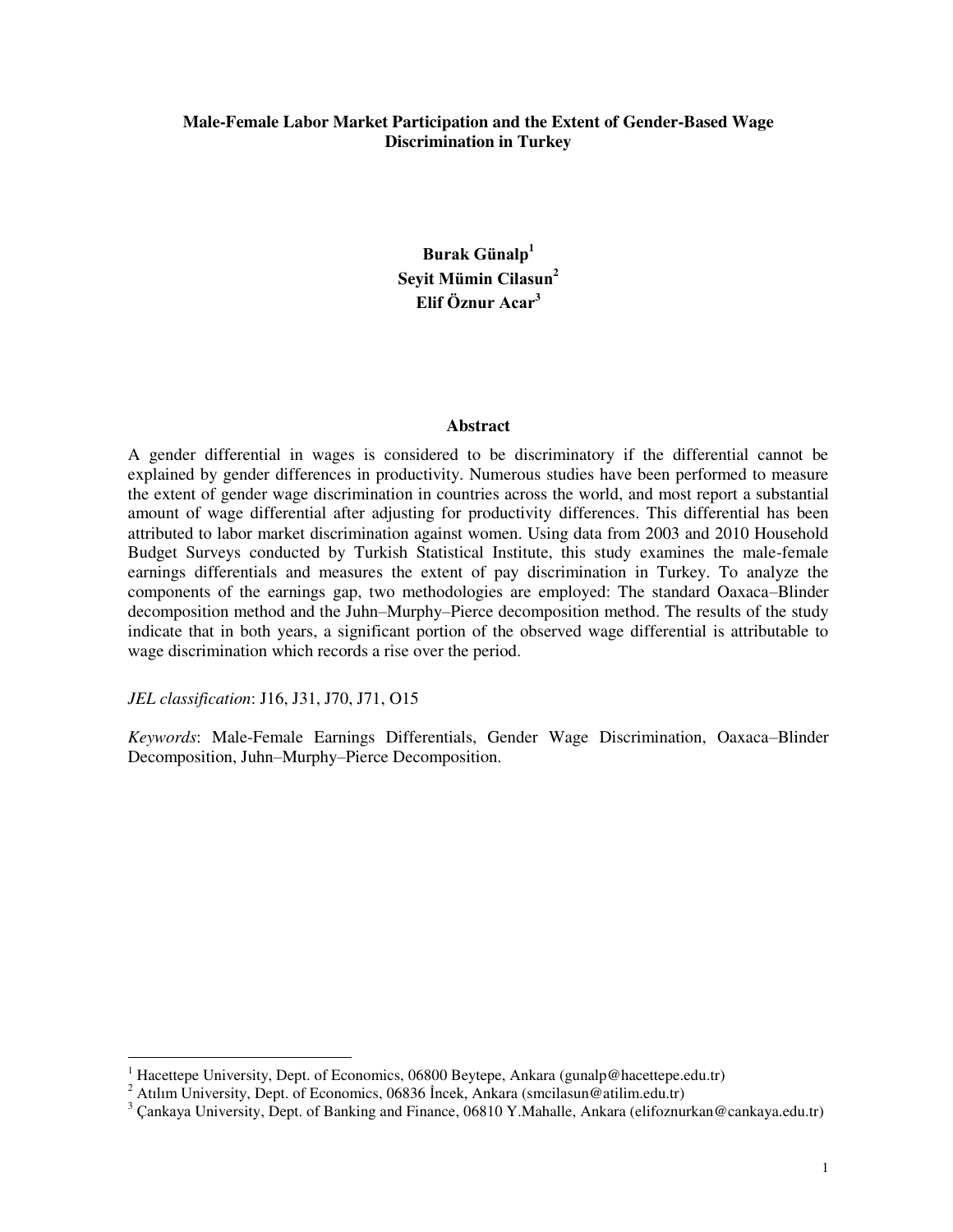#### **1.Introduction**

The female labor force participation rates and female-to-male earnings ratios have substantially increased in many countries over the last century. However, the wage gap between men and women still remains large. A sex differential in wages is considered to be discriminatory if the differential cannot be explained by sex differences in productivity. Numerous studies have attempted to measure the extent of gender wage discrimination in several countries across the world. Most research to date show that there exists a substantial amount of wage differential after adjusting for sex differences in productivity, which is frequently interpreted as evidence of pay discrimination against women.

In Turkey, the situation is even more bleak. Women's limited participation in economic life is one of the most salient features of the labor market. Female labor force participation rate (LFPR), measured as 23.5 percent in 2009, is almost one third of OECD and EU-19 countries' rates at 62 and 64 percents, respectively (World Bank, 2009). Further, several studies have demonstrated that wage discrimination against women is also a serious systemic problem in Turkey. Thus, women in Turkey not only suffer from serious barriers to employment but also a significant pay discrimination even if they manage to enter the labor market.

A thorough analysis of gender pay discrimination has become even more important with the start of European Union (EU) accession negotiations in 2005. The European Commission (EC) accentuates that Turkey's progress in lessening the gender wage gap and increasing gender equality is only limited. The 2006 Progress Report indicates that exceptionally low levels of women's participation and the prevailing discrimination in the Turkish labor market are of significant concern, and stresses the need for promoting gender equality in pay, access to employment and social security. A draft report of the Committee on Women's Rights and Gender Equality (FEMM) in 2007 also underlines the same issue, and reiterates the call for further action to enhance gender equality. Turkish government, in response, has accelerated efforts to promote gender equality and non-discrimination on all grounds. In particular, the Committee on Equality of Opportunity for Women and Men under the Grand National Assembly of Turkey was established in 2009 to be responsible for protecting and improving women's rights in social and economic life, and to assure gender equality.

Against this background, our motivation is to extend the existing literature by analyzing the earnings performances of male and female workers and measuring the extent of pay discrimination in the Turkish labor market, using 2003 and 2010 Household Budget Survey (HBS) of the Turkish Statistical Institute (TurkStat). The empirical analysis consists of decomposing the gender pay differentials via the Oaxaca-Blinder (OB) (1973) and Juhn-Murphy-Pierce (JMP) (1991, 1993) methodologies. First, we apply the original method proposed by Oaxaca and Blinder which requires estimating separate wage equations for males and female workers. Then the selectivity-corrected wage regression estimates are used to decompose the pay gap into two components: (1) explained part which is attributable to gender-specific observed differences in the various characteristics, and unexplained part which is frequently interpreted as pay discrimination. Next, we use the JMP method which extends the Oaxaca-Blinder decomposition, and allows analyzing gender pay gap at different points of the earnings distribution and accounting for the effects of the unobservable characteristics on the wage differentials. Moreover, we also decompose the change in the wage gap from 2003 to 2010 utilizing the JMP method.

The literature on gender wage gap in Turkey is scant, and most analyses are limited to the conventional Oaxaca-Blinder methodology. To the best of our knowledge, this study is the first to apply the Juhn-Murphy-Pierce decomposition into the gender pay gap in the Turkish labor market. Further, we include cohort dummy variables in our wage model specification in addition to the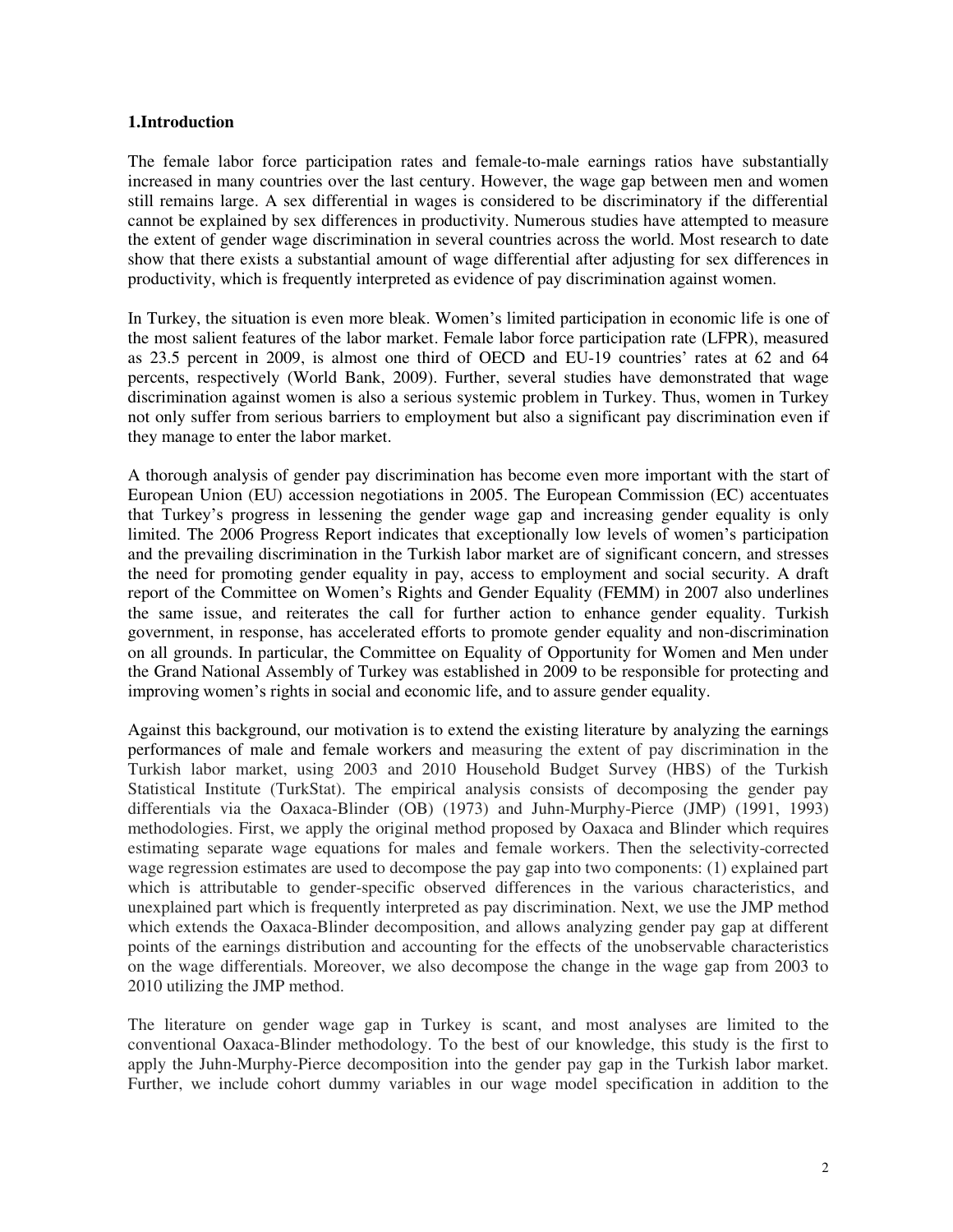standard human capital variables. In this way, our study will be the first to control for cohort dummy effects in Oaxaca-Blinder and Juhn-Murphy-Pierce decompositions of wage differentials.

The remainder of the paper is organized as follows; Section 2 provides an overview of the Turkish labor market. Section 3 reviews the existing literature on gender wage gap in the Turkish labor market. The theoretical background for Oaxaca-Blinder, Juhn-Murphy-Pierce decomposition methodologies and Heckman's procedure are described in Section 4. Section 5 presents the empirical specification and section 6 explains the data. Estimation results are reported and discussed in Section 7. Finally, Section 8 provides conclusions and implications for policy.

# **2. Overview of the Labor Market in Turkey**

Despite having a young and dynamic population, Turkey has several structural problems in its labor market including low employment rate, high unemployment rate, widespread informality and large rural-urban differentials. The rise in the working age population continuously exceeds that in employment creation, hence results in low employment rate. Turkey's employment rate, measured as 43 percent in 2010, is remarkably low relative to international standards and one of the lowest among OECD member countries. Similarly, Turkey's 48.8 percent labor force participation rate (LFPR) in 2010, is more than 10 percentage points below that of average LFPR of OECD members.

The main underlying factor behind Turkey's unfavorable labor market position is women's exceptionally limited participation in economic life. As illustrated in Table 1, female employment and participation rates have been consistently low throughout the 2000s. Turkey's 23.6 percent LFPR in 2007, is almost one third of OECD and EU-19 countries' rates at 62 and 64 percents, respectively.

|                                   | 2003  |        |       |       | 2007   |       | 2010  |        |       |
|-----------------------------------|-------|--------|-------|-------|--------|-------|-------|--------|-------|
|                                   | Total | Female | Male  | Total | Female | Male  | Total | Female | Male  |
| Labor force<br>(thousand)         | 23640 | 6555   | 17086 | 23114 | 6016   | 17098 | 25641 | 7383   | 18257 |
| Employment<br>(thousand)          | 21147 | 5891   | 15256 | 20738 | 5356   | 15382 | 22594 | 6425   | 16170 |
| Labor force<br>participation rate | 48.3  | 26.6   | 70.4  | 46.2  | 23.6   | 69.8  | 48.8  | 27.6   | 70.8  |
| Unemployment<br>rate              | 10.5  | 10.1   | 10.7  | 10.3  | 11.0   | 10.0  | 11.9  | 13.0   | 11.4  |
| Employment rate                   | 43.2  | 23.9   | 62.9  | 41.5  | 21.0   | 62.7  | 43.0  | 24.0   | 62.7  |

## **Table 1. Main Labor Market Indicators**

*Source:* TURKSTAT, Household Labor Force Survey (non-institutional population by gender and year) (http://www.tuik.gov.tr/VeriBilgi.do?tb\_id=25&ust\_id=8)

Turkish economy has been undergoing a deep structural transformation since the beginning of the 1980s. Shifting from agriculture to manufacturing, rapid urbanization and integration with the global economy increased the need for more skilled workers. This transformation necessitated reallocation of labor from lower to higher productivity activities which translated into a substantial change in sectoral employment trends. From 1980 onwards, share of agricultural employment in total employment has fallen significantly, and the weight of industry and services has increased sharply. As Table 2 illustrates, agricultural exodus has continued throughout the 2000s. These changes have been the main culprit of in the already low and declining levels of female employment and participation rates. The jobs available in the rural areas are mostly in agriculture and suitable for women having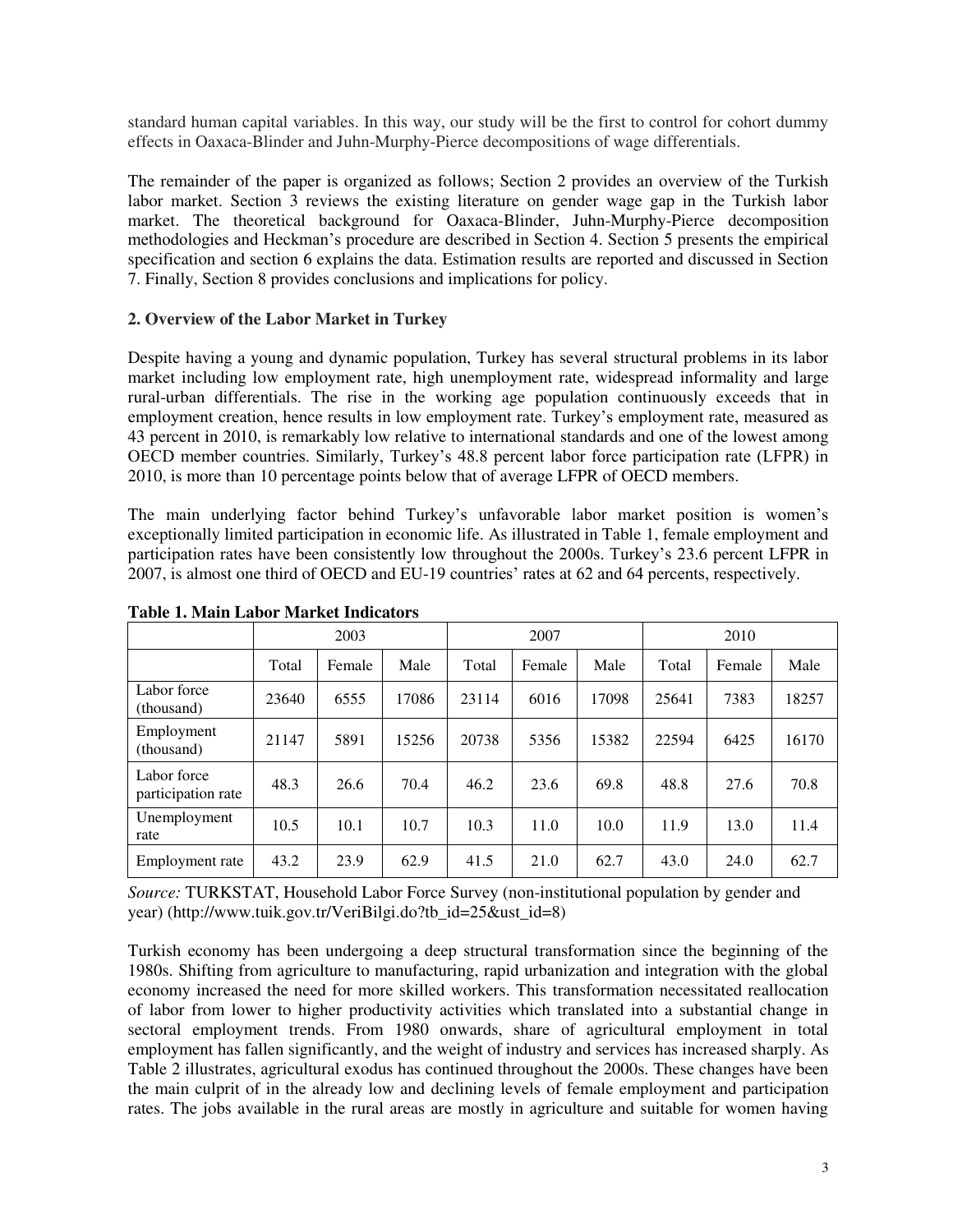low educational attainments. Those low skills women working as unpaid family workers in agriculture are forced to leave employment when they migrate to urban areas, given cultural/social forces and their low levels of education. As follows, urban unemployment rates are higher, employment and labor force participation rates are lower.

|             | 2003  |        |      |       | 2007   |      | 2010  |        |      |  |
|-------------|-------|--------|------|-------|--------|------|-------|--------|------|--|
|             | Total | Female | Male | Total | Female | Male | Total | Female | Male |  |
| Agriculture | 33.8  | 58.5   | 24.3 | 21.7  | 43.1   | 17.8 | 24.7  | 41.6   | 18.2 |  |
| Industry    | 17.3  | 12.8   | 19.1 | 21.8  | 15.2   | 21.7 | 19.4  | 14.7   | 21.2 |  |
| Services    | 48.9  | 28.7   | 56.6 | 56.5  | 41.7   | 60.5 | 55.9  | 43.7   | 60.6 |  |

**Table 2. Sectoral Distribution of Employment** 

*Source*: TURKSTAT, Household Labor Force Survey (Employment by gender, year and sector of economic activity) (http://www.tuik.gov.tr/VeriBilgi.do?tb\_id=25&ust\_id=8)

The low female employment and participation rates in the Turkish labor market are also significantly related to women's low levels of education (World Bank, 2009; Ercan, 2007). As illustrated in Table 3, participation rates in the Turkish labor market vary to a great extent with educational attainment. There is a positive relation between educational attainment and male LFPR at all levels of education. For female, this positive relationship strengthens remarkably with university diploma. This result depicts that low levels of female employment and participation rates are mainly a high-school or lower educational attainment phenomena.

|                   |                           | 2003                     |              |             | 2010                      |                          |                 |                  |
|-------------------|---------------------------|--------------------------|--------------|-------------|---------------------------|--------------------------|-----------------|------------------|
|                   | Labor force<br>(thousand) | Employment<br>(thousand) | LFPR* $(\%)$ | UR** $(\%)$ | Labor force<br>(thousand) | Employment<br>(thousand) | LFPR*<br>$(\%)$ | $UR**$<br>$(\%)$ |
| <b>TOTAL</b>      |                           |                          |              |             |                           |                          |                 |                  |
| Illiterate        | 1606                      | 1493                     | 28.2         | 7.0         | 1151                      | 1082                     | 19.8            | 6.0              |
| Below high school | 14859                     | 13351                    | 47.5         | 10.2        | 15195                     | 13427                    | 46.8            | 11.6             |
| High school       | 4552                      | 3971                     | 53.3         | 12.8        | 2727                      | 2294                     | 51.4            | 15.9             |
| University        | 2624                      | 2333                     | 77.7         | 11.1        | 4057                      | 3612                     | 78.8            | 11.0             |
| <b>FEMALE</b>     |                           |                          |              |             |                           |                          |                 |                  |
| Illiterate        | 1097                      | 1042                     | 23.6         | 5.0         | 791                       | 771                      | 16.3            | 2.4              |
| Below high school | 3595                      | 3322                     | 23.4         | 7.6         | 3803                      | 3410                     | 23.8            | 10.3             |
| High school       | 966                       | 768                      | 28.9         | 20.5        | 712                       | 535                      | 30.4            | 24.9             |
| University        | 897                       | 759                      | 69.5         | 15.3        | 1512                      | 1271                     | 71.0            | 15.9             |
| <b>MALE</b>       |                           |                          |              |             |                           |                          |                 |                  |
| Illiterate        | 509                       | 451                      | 48.7         | 11.4        | 360                       | 310                      | 36.8            | 13.7             |
| Below high school | 11264                     | 10029                    | 70.7         | 11.0        | 11392                     | 10018                    | 69.2            | 12.1             |
| High school       | 3586                      | 3202                     | 69.0         | 10.7        | 2015                      | 1760                     | 68.1            | 12.6             |
| University        | 1727                      | 1574                     | 82.7         | 8.9         | 2545                      | 2341                     | 84.3            | 8.0              |

## **Table 3. Educational Distribution of Employment**

*Source:* TURKSTAT, Household Labor Force Survey (Employment by gender, year and education) (http://www.tuik.gov.tr/VeriBilgi.do?tb\_id=25&ust\_id=8) \*Labor force participation rate, \*\*Unemployment rate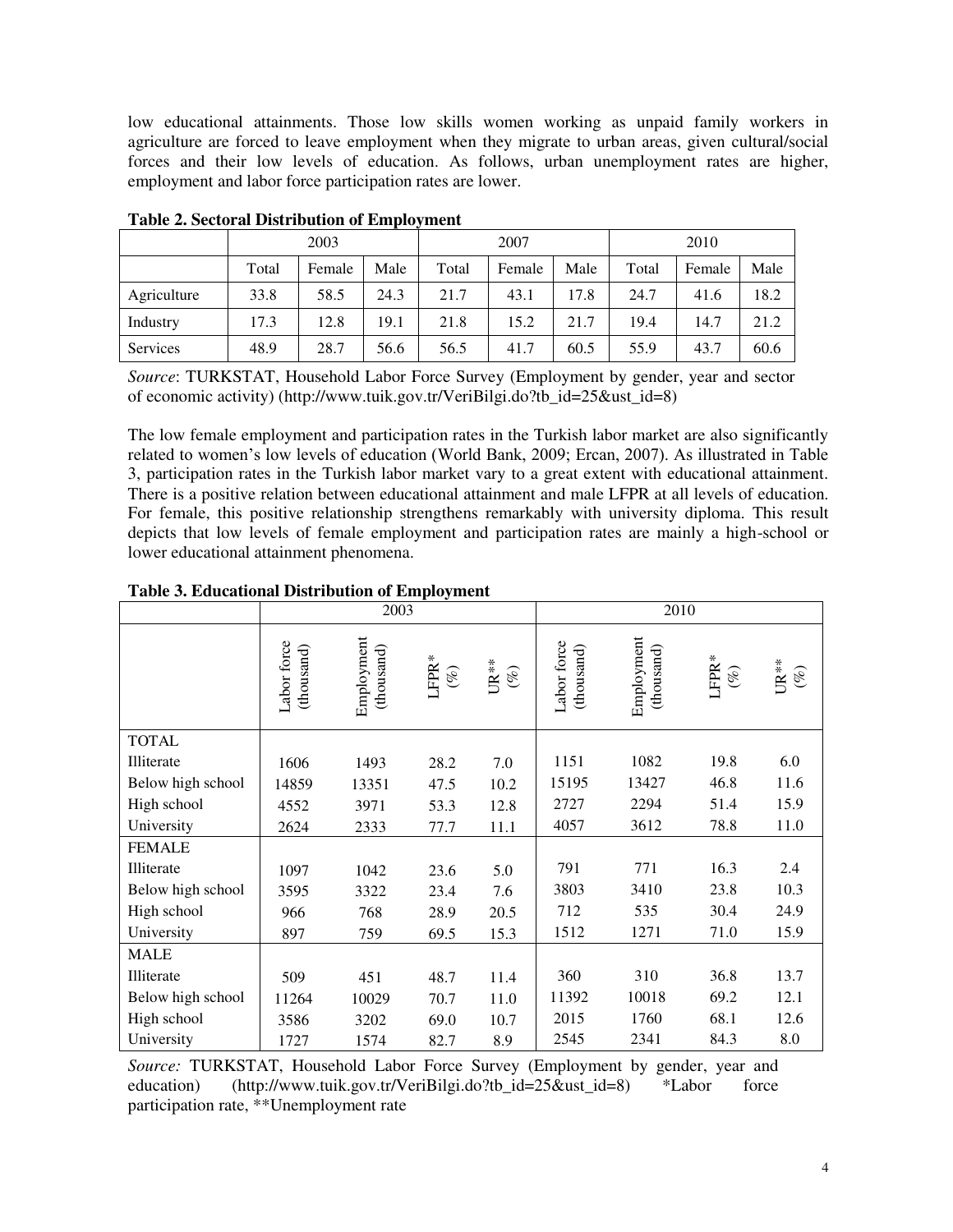There are also other cultural and economic barriers to women's under-representation in the Turkish labor market. Research show that cultural barriers, i.e. women's reproductive role, traditional gender division of labor in the Turkish family structure and family/social pressures for being a housewife, are more important. Economic barriers, on the other hand, are related to the quality of work for low skill women in urban areas. Low wages, expensive child care, long and strict working hours, and the high probability of being employed informally are listed among the leading economic factors restraining female labor force participation in Turkey (World Bank, 2009).

Another salient feature of the Turkish labor market is widespread informality. According to the Turkish Statistical Institute (TurkStat), the share of informal employment in the Turkish labor market stands high at 38.4 percent as of January 2012 (TurkStat, 2012). As mentioned above, informality is indeed one of the main reasons underlying low levels of female employment, especially in urban areas. Urban jobs offer favorable employment opportunities to women with university diplomas, but low skill women are typically employed in the informal sector. Moreover, there exists a large wage gap between formal and informal employment, and within informal sector female workers have much lower earnings compared to male workers. These low-paid, low quality jobs without any social security in the informal sector raise concerns regarding returns to education, resulting in little/no incentive for women to invest in their education. This restricts growth potentials of the economy in the long run, and is called under-participation trap (Taymaz, 2010).

In sum, there exist significant barriers to female employment and participation in the Turkish labor market, putting Turkey remarkably low and behind relative to international standards. Along these lines, a major research question is whether those women who can make it into the labor market despite all these difficulties are subject to any pay discrimination. The 5th Article of Labor Law No.4757 stipulates that pay discrimination in any form based on race, religion, gender, political views is illegal. Yet, previous research to date shows that pay discrimination against women stands high in Turkey. In the following analysis, we aim to analyze the pay discrimination against women in the Turkish labor market in a more detailed and comprehensive way than prior studies.

## **3. Gender-Based Wage Discrimination in Turkey: Review of Empirical Evidence**

There exist only a limited number of studies on gender wage gap in Turkey which in general focus on a single year and use Oaxaca-Blinder decomposition. Our study is relatively more comprehensive and detailed considering its time span and methodologies covered. To our knowledge, this is the first study to employ Juhn-Murphy-Pierce wage decomposition technique in the Turkish labor market context.

Dayıoğlu and Kasnakoğlu (1997), using 1987 Household Income and Expenditure Survey data set, estimate wage regressions made up mostly of human capital variables. The analysis covers wage workers, employers and own-account workers. The Oaxaca decomposition results reveal that 64 percent of the gender earnings gap is due to wage discrimination. The most important determinant of the wage discrimination is work experience. Another finding of the study is that the positive effect of education on female wages is quite remarkable and lowers the degree of discrimination.

Yamak and Topbaş (2004) analyze the extent of male-female wage discrimination, using 1994 Household Consumption Expenditures Survey and Oaxaca-Blinder decomposition method and its extension developed by Cotton (1988). The results show that wage discrimination accounts for 78 and 80 percents of the gender wage gap according to Oaxaca-Blinder and Cotton methodologies, respectively.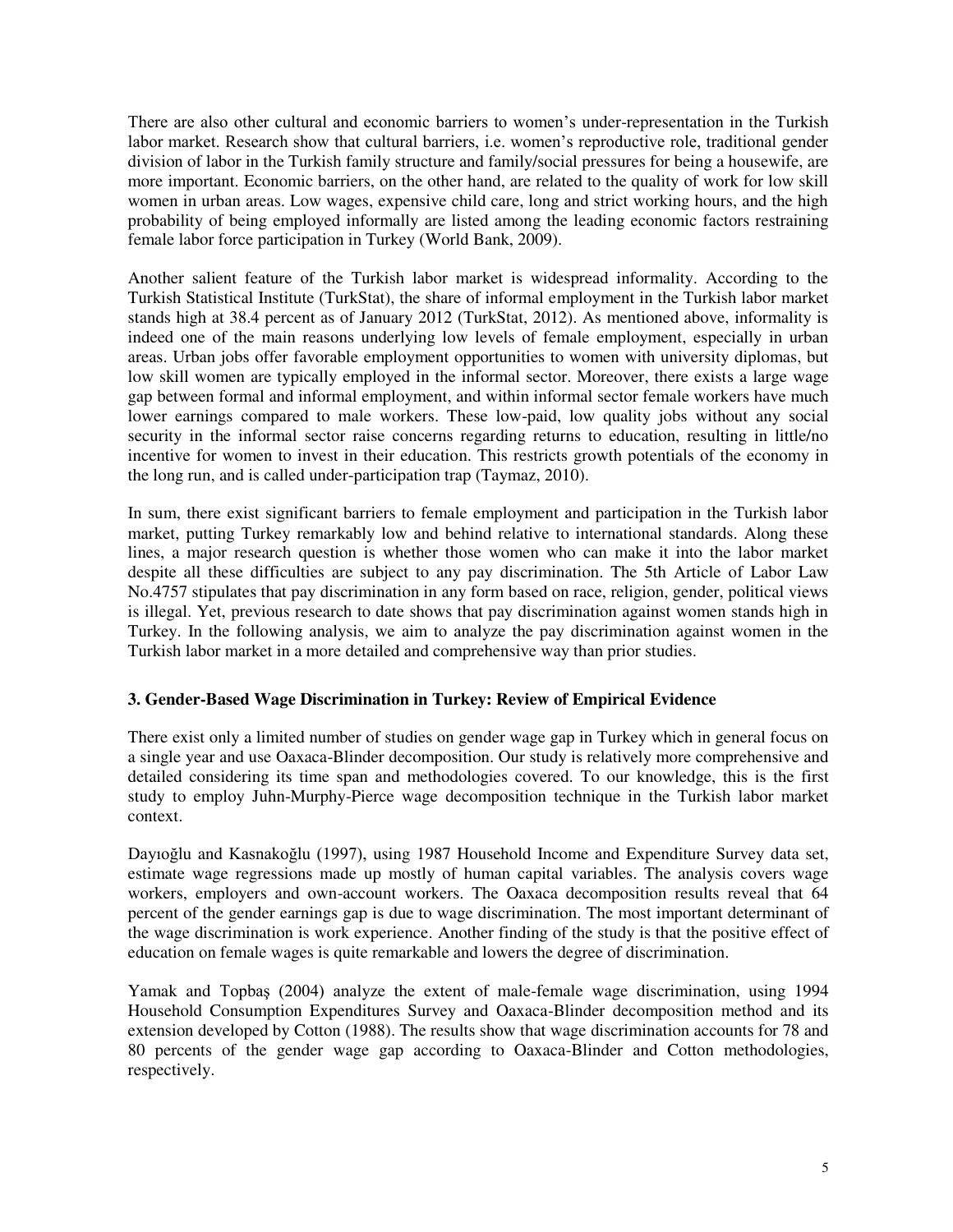Tansel (2005) investigates the sectoral differences male-female earnings gap using 1996 Household Consumption Expenditure Survey and Oaxaca decomposition technique. The estimation results reveal that 42 percent of the gender earnings gap in the private sector is attributable to discrimination. On the other hand, gender-based wage discrimination is relatively smaller in the public sector which is mainly due to the fact that female in the public sector have an advantageous position in terms of the wage determining characteristics. The main reason underlying the gender wage gap in favor of men in the private sector is the higher returns to wage-determining characteristics for male workers. The unexplained part of the gender wage differential in the private sector is larger than that in the public sector, implying that discrimination against women is more severe in the private sector.

Hisarcıklılar and Ercan (2005) using 1988 Household Labor Force Survey examine gender-based wage differentials and its possible effects in the Turkish labor market. The Neumark (1988) extension of Oaxaca decomposition analysis shows that human capital characteristics of women significantly reduce the wage differential, and that wage gap in the labor market is mostly due to discrimination.

The analyses of Cudeville and Gürbüzer (2007) using 2003 Household Budget Survey report a gender wage gap in favor of men at on average 25.2 percent, and reveal that 60 percent of the gap stems from wage discrimination. Comparing the results with that of European countries, the authors claim that the gender-based wage discrimination in Turkey is similar to that of some south European countries. However, they also emphasize that wage discrimination is only an insufficient indicator of discrimination against women, and that the main distressing concern is in fact the underrepresentation of women in the labor market.

Using 2002 Household Budget Survey data set, Gürler and Üçdoğruk (2007) investigate the factors underlying the differences in the male-female labor force participation and wage rates in Turkey. The Oaxaca decomposition analyses reveal the presence of a significant gender wage discrimination. The extended wage regression decomposition estimations depict that only 14.96 percent of gender wage differentials stem from differences in endowments, and 85.8 percent is indeed due to discrimination.

In their analysis of gender-based wage differentials in the Turkish labor market, İlkkaracan and Selim (2007) use 1995 Employment and Wage Structure Survey and Oaxaca decomposition method based on Mincerian wage regression models. The reduced wage model comprising only the conventional human capital variables displays that 43 percent of the male-female earnings gap is attributable to discrimination. When the model is extended to incorporate occupation, sector and firm characteristics variables, the share due to wage discrimination falls to 22 percent.

## **4. Theoretical Background**

## **4.1. The Oaxaca Technique for Decomposition of the Wage Gap**

The standard method to analyze the components of the male-female earnings gap is the decomposition approach proposed by Oaxaca (1973) and Blinder (1973). Oaxaca-Blinder (OB) decomposition technique requires estimating wage regressions for samples of individual men and women separately. Then the predicted wage gap between the two groups is decomposed into two components: one that is attributable to gender-specific observed differences in the various individual characteristics, and one that is frequently interpreted as discrimination.

Assume the wage equations for male  $(m)$  and female  $(f)$  workers are given as follows:

$$
W_m = \beta_m X_m + \varepsilon_m \tag{1}
$$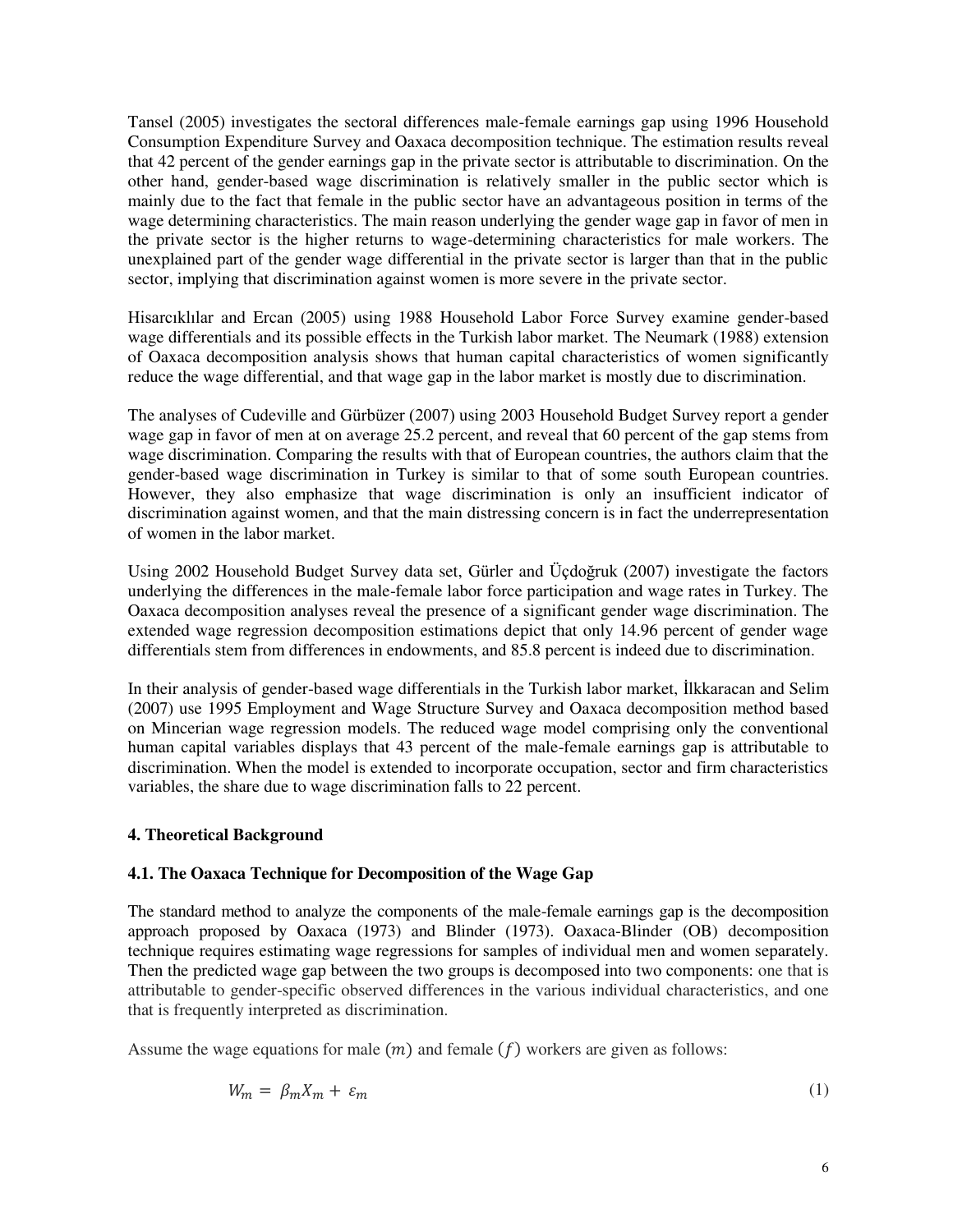$$
W_f = \beta_f X_f + \varepsilon_f \tag{2}
$$

W represents the wage vector and is specified in logarithmic form so that the estimated coefficients measure approximately the proportionate effect on wages of changes in the right-hand side variables.  $X$  is the coefficient vector of worker characteristics such as education, experience, marital status, region, etc.  $\beta$  is a vector of coefficients and  $\varepsilon_i$   $(i = m, f)$  is a disturbance term.

Ordinary least squares (OLS) estimation of a wage equation for any given group of workers provides a regression line which passes through the means of the variables:

$$
\frac{\overline{W_m}}{\overline{W_f}} = \beta_m \overline{X_m}
$$
\n(3)\n
$$
\overline{W_f} = \beta_m \overline{X_f}
$$
\n(4)

If females receive the same returns as do males for their endowments of wage determining characteristics (i.e., if females were given the male pay structure), then their average wage would simply be written as:

$$
\overline{W_f^*} = b_m \overline{X_f} \tag{5}
$$

This is interpreted as the average wage for women that would prevail in the absence of wage discrimination (where wage discrimination is defined as unequal pay for the same endowments of wagedetermining characteristics). Subtracting (5) from (3) yields the difference between average male earnings and the average hypothetical female earnings that would prevail if the male wage structure is assumed to apply to females. This differential reflects their different endowments of wage-generating characteristics in a non-discriminatory labor market, that is:

$$
\overline{W_m} - \overline{W_f^*} = b_m \overline{X_m} - b_m \overline{X_f} = b_m (\overline{X_m} - \overline{X_f})
$$
\n<sup>(6)</sup>

Subtracting (4) from (5) gives the difference between average hypothetical non-discriminatory wage and actual wage of female workers, which represents different returns to the same wage-generating factors:

$$
\overline{W_f^*} - \overline{W_f} = b_m \overline{X_f} - b_f \overline{X_f} = (b_m - b_f) \overline{X_f}
$$
\n<sup>(7)</sup>

Adding (6) and (7) yields the following equation where male and female total average wage differential can be decomposed into two parts:

$$
\overline{W_m} - \overline{W_f} = b_m (\overline{X_m} - \overline{X_f}) + (b_m - b_f) \overline{X_f}
$$
\n(8)

The first component  $b_m(\overline{X_m} - \overline{X_f})$  is the wage differential due to differences in the endowments of wage-generating characteristics  $(X_m - X_f)$  evaluated at the male returns  $(b_m)$ , whereas the second term  $(b_m - b_f)X_f$  corresponds to the differences in the returns  $(b_m - b_f)$  that males and females get for the same endowment of wage-generating characteristics  $(X_f)$ . This latter component is taken as reflecting wage discrimination.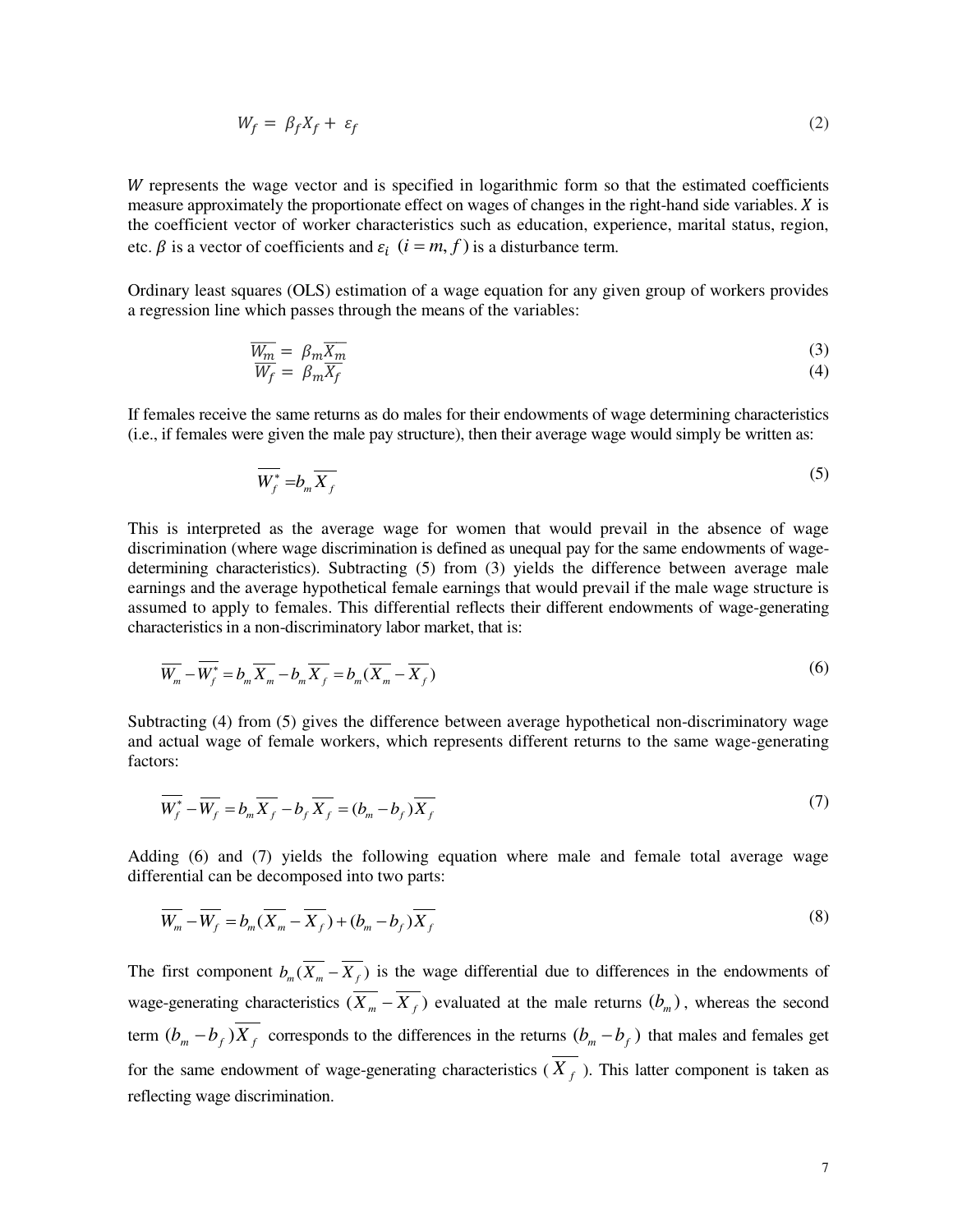An alternative decomposition of the earnings gap is derived by identifying the female wage structure as the non-discriminatory benchmark. If equation (5) is replaced with  $W_m^* = b_f X_m$ , the average hypothetical wage that males could expect to earn if they were paid according to the female pay structure, the following is obtained:

$$
\overline{W_m} - \overline{W_f} = b_f (\overline{X_m} - \overline{X_f}) + (b_m - b_f) \overline{X_m}
$$
\n(9)

The difference between equations (8) and (9) is that in the former male wage structure is assumed to apply to both males and females in the absence of discrimination, whereas in the latter female wage structure is taken as the benchmark non-discriminatory wage. The two equations are alternative representations of the decomposition and neither is preferred over the other. Even though the two equations will not produce equivalent results, there is no theoretical reason or advantage to choose one equation over the other. This gives rise to the so-called index number problem.<sup>4</sup> Since economic theory provides little guidance on this, the general approach is to report both of the estimates. In this research we will follow the same way.

#### **4.2. Sample Selection Bias and Heckman's Two-Step Methodology**

 $\overline{a}$ 

A potential problem in the standard Oaxaca-Blinder decomposition method is non-random sample selection which may cause OLS estimates be biased. This problem arises when the decision to participate in the labor market is correlated with wage or some of the regressors, thereby violating the zero conditional mean assumption. That is, for certain individuals the wages earned were they to participate in the labor market would not be sufficient, and these individuals therefore choose not to be in the labor force. (Their reservation wages are greater than the market wage.) Note that wages of such individuals are not observed in the sample since these people do not work. Under plausible assumptions it can be shown that when such individuals are selectively excluded from the sample, although the expected value of the error term for the population as a whole may be zero, for the observed sample it is likely to be nonzero. In such cases, estimation by ordinary lest squares yields biased estimates of the intercept and slope coefficients. In other words, OLS regression (not corrected for selectivity bias) proceeds on the erroneous assumption that the conditional mean of the error term in the sample of workers is zero. This is why OLS regression estimates, if based on samples restricted to workers, will be biased.

In order to address the sample selectivity issue, we use Heckman (1979)'s two-step procedure. Heckman (1979) shows that the sample selection problem can be viewed as a specification error in which a variable is incorrectly omitted from the wage equation. Heckman's procedure involves first estimating a probit regression on whether an individual participates in the labor market conditional on a vector of individual characteristics, and calculating Mill's ratio for each individual. The inverse of the Mill's ratio given as  $\lambda_i = \phi(Z_i) / [1 - \Phi(Z_i)]$  is then added as a regressor to the earnings equation, whose parameters can then be consistently estimated by ordinary least squares. In this specification,  $\phi$  and  $\Phi$ correspond to the normal density and normal distribution functions, and  $Z_i = -X_i \beta / \sigma$  where  $X_i$  is the vector of covariates and  $\beta$  is the vector of coefficients in the participation equation.

<sup>4</sup> This issue is discussed in Cotton (1988). A third alternative suggested by Cotton is to define the nondiscriminatory norm as the weighted average of the male and female coefficients.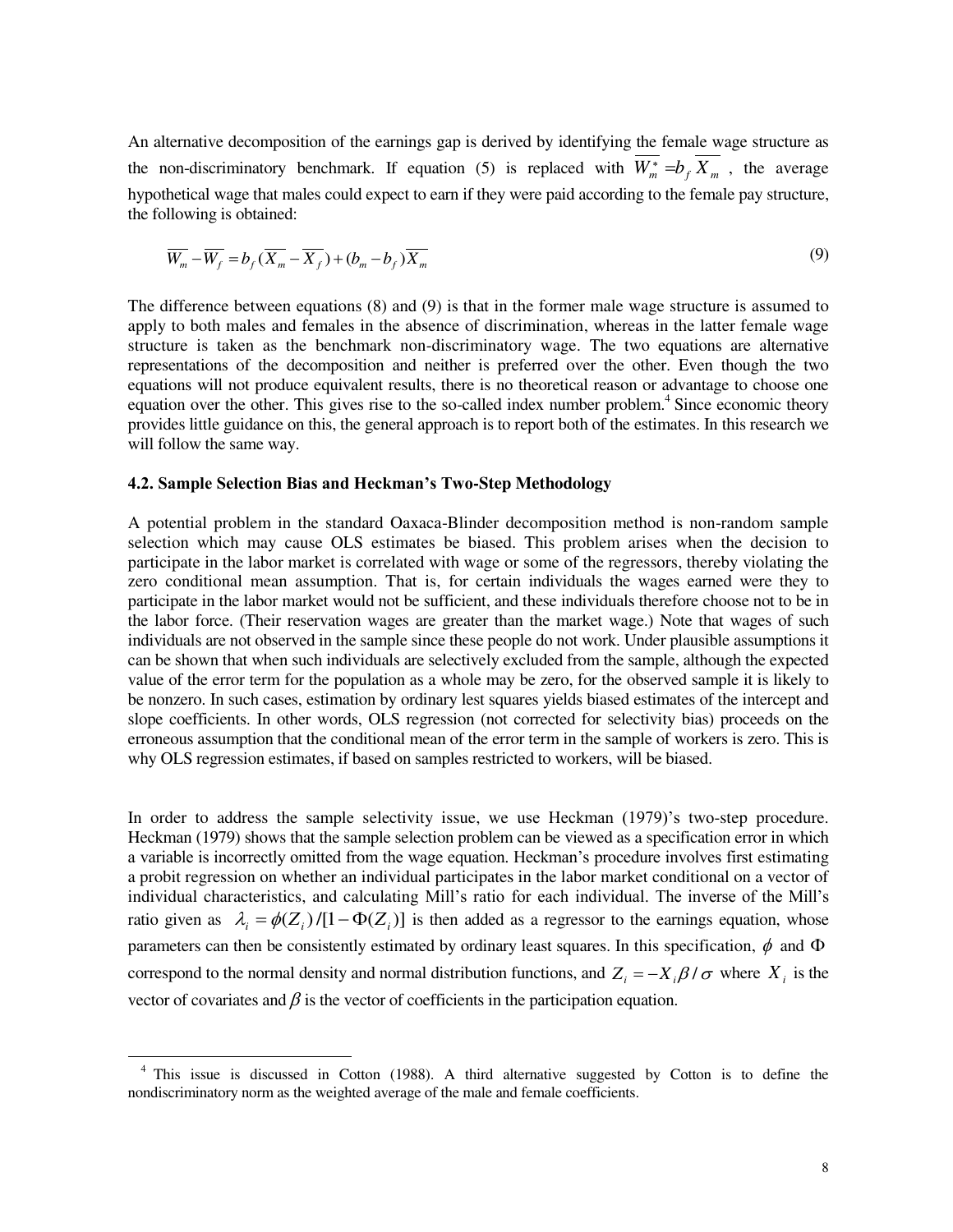In order to introduce Heckman correction into the Oaxaca-Blinder decomposition, equations (1) and (2) can be rewritten as:

$$
W_m = \beta_m X_m + \gamma_m \lambda_m + \varepsilon_m \tag{10}
$$

$$
W_f = \beta_f X_f + \gamma_f \lambda_f + \varepsilon_f \tag{11}
$$

where  $\lambda_i$  ( $i = m, f$ ) corresponds to the inverse of the Mill's ratio, and  $\gamma_i$  ( $i = m, f$ ) to its coefficient. The selectivity corrected decomposition equations given in (8) and (9) would then be rewritten as:

$$
\overline{W}_m - \overline{W}_f = \underbrace{b_m(\overline{X}_m - \overline{X}_f)}_{\text{EndowmentEffect}} + \underbrace{(b_m - b_f)\overline{X}_f}_{\text{Remuneration Effect}} + \underbrace{(\hat{\gamma}_m \hat{\lambda}_m - \hat{\gamma}_f \hat{\lambda}_f)}_{\text{Selection Effectivity}}
$$
(12)

$$
\overline{W}_m - \overline{W}_f = \underbrace{b_f (\overline{X}_m - \overline{X}_f)}_{\text{EndowmentEffect}} + \underbrace{(b_m - b_f) \overline{X}_m}_{\text{Remuneration Effect}} + \underbrace{(\hat{\gamma}_m \hat{\lambda}_m - \hat{\gamma}_f \hat{\lambda}_f)}_{\text{Selection
$$

In contrast to equations  $(8)$  and  $(9)$ ,  $(12)$  and  $(13)$  include a third component which is frequently interpreted as the selectivity effect on wage differentials. There are alternative views on how to account for the selectivity term in the literature.<sup>5</sup> We prefer the approach where the selectivity effect is subtracted from the observed wage difference, without making any a priori assumption (Duncan and Leigh, 1980; Reimers, 1983; Boymond et al., 1994). Following this vein, equations (12) and (13) would be revised as (Neuman and Oaxaca, 2004):

$$
(\overline{W}_m - \overline{W}_f) - (\hat{\gamma}_m \hat{\lambda}_m - \hat{\gamma}_f \hat{\lambda}_f) = \underbrace{b_m (\overline{X}_m - \overline{X}_f)}_{\text{Endownent Effect}} + \underbrace{(b_m - b_f) \overline{X}_f}_{\text{Remuneration Effect}}
$$
(14)

(Discrimination)

$$
(\overline{W}_m - \overline{W}_f) - (\hat{\gamma}_m \hat{\lambda}_m - \hat{\gamma}_f \hat{\lambda}_f) = \underbrace{b_f (\overline{X}_m - \overline{X}_f)}_{\text{EndowmentEffect}} + \underbrace{(b_m - b_f) \overline{X}_m}_{\text{Remuneration Effect}} \tag{15}
$$

The second term on the left side of the above equations is interpreted as the part of the average malefemale wage differential attributable to sample selection bias.

#### **4.3. Juhn-Murphy-Pierce Decomposition**

In the Juhn-Murphy-Pierce (JMP) method (Juhn, Murphy and Pierce, 1991, 1993), wage gap can be decomposed not only at the mean but also across the whole wage distribution. Moreover, one can also account for the impact of the unobservable characteristics in addition to the observable effects. As in the OB decomposition, we first estimate two separate wage equations for male and female:

$$
W_{mi} = b_m X_{mi} + \hat{\varepsilon}_{mi} \tag{16}
$$

$$
W_{\hat{\mu}} = b_f X_{\hat{\mu}} + \hat{\varepsilon}_{\hat{\mu}} \tag{17}
$$

<sup>&</sup>lt;sup>5</sup> For a detailed discussion on the alternative ways of introducing the selectivity term into the Oaxaca-Blinder decomposition, see Neuman and Oaxaca (1998, 2004).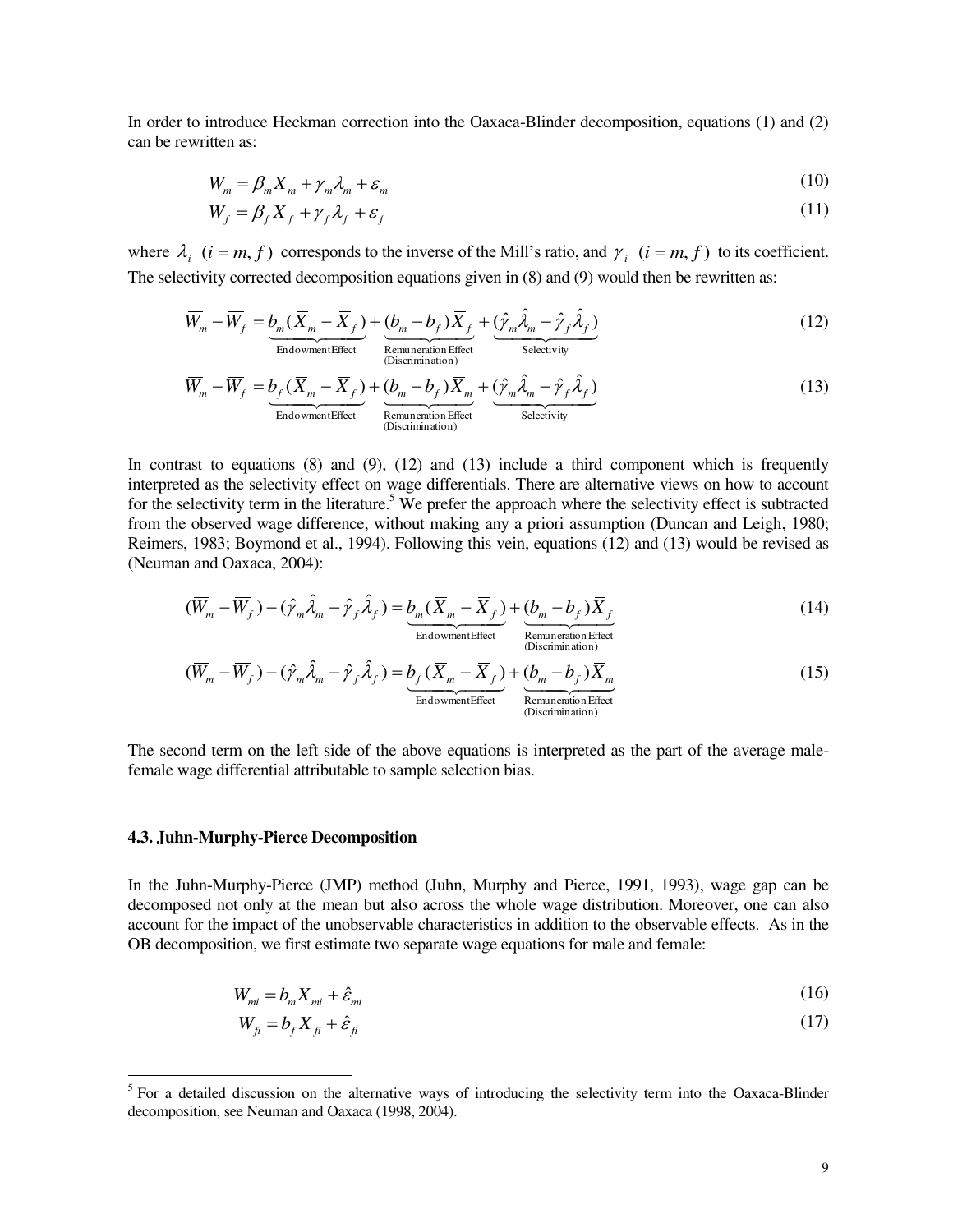The dependent and independent variables are all defined as in the OB decomposition method, and male wage structure is assumed as the non-discriminatory benchmark wage. The raw male-female wage differential can be decomposed as follows:

$$
W_{mi} - W_{fi} = b_m X_{mi} + \hat{\varepsilon}_{mi} - b_f X_{fi} - \hat{\varepsilon}_{fi}
$$
  
= 
$$
\underbrace{b_m (X_{mi} - X_{fi})}_{\text{Endowment Effect}} + \underbrace{X_{fi} (b_m - b_f)}_{\text{Remuneration Effect}} + \underbrace{(\hat{\varepsilon}_{mi} - \hat{\varepsilon}_{fi})}_{\text{Unobservable Effect}}
$$
(18)

The first term on the right-hand side measures the individual factors determining wage rates, called as *differences in observed characteristics, or* the *endowment effect.* For example, all else being equal, an increase in women's educational levels relative to men's would decrease the gender gap. The second term reflects the impact of the differences in returns to observed wage-generating characteristics, that is *differences in prices for observed characteristics,* or the *remuneration effect.* It is frequently interpreted as discrimination. The third term represents the differences in the *residual wage distribution (unobservable effect),* and corresponds to the contribution of *differences in unobservable quantities and prices* to the wage gap. Note that if evaluation is performed at the mean, the last term on the right-hand side  $(\hat{\varepsilon}_{mi} - \hat{\varepsilon}_n)$  will be zero, and equation (18) will be simplified into the OB decomposition.

JMP method enables decomposing the wage gap at various points of the wage distribution, thereby renders quantile analysis possible:

$$
\overline{W}_m^q - \overline{W}_f^q = b_m \overline{X}_m^q + \overline{\varepsilon}_m^q - b_f \overline{X}_f^q - \overline{\varepsilon}_f^q
$$
\n
$$
= \underbrace{b_m (\overline{X}_m^q - \overline{X}_f^q)}_{\text{Endowment Effect}} + \underbrace{\overline{X}_f^q (b_m - b_f)}_{\text{Remuneration Effect}} + \underbrace{(\overline{\varepsilon}_m^q - \overline{\varepsilon}_f^q)}_{\text{Unobservable Effect}}
$$
\n(19)

 $\bar{X}_m^q$  ve  $\bar{X}_f^q$  corresponds to means of quantile *q* .<sup>6</sup> The JMP technique is used in several studies to compare gender earning differences across time (Blau and Kahn, 1992, 1994a, 1996, 1997). Using the JMP notation, wage equation for a male worker in period *t* can be formulated as:

$$
W_{mit} = \beta_{mt} X_{mit} + \sigma_{mt} \theta_{mit}
$$
 (20)

where  $\varepsilon_{mit} = \sigma_{mt} \theta_{mit}$ . In equation (20),  $\sigma_{mt}$  represents the standard deviation of the error term for male workers in year *t*,  $\theta_{mit}$  is the standardized disturbance term which can be interpreted as standardized unobservables component.

Male-female log wage gap can be defined as follows using the average terms:

$$
W_{mt} - W_{ft} = \beta_{mt} (X_{mt} - X_{ft}) + \sigma_{mt} (\theta_{mt} - \theta_{ft})
$$
\n(21)

<sup>&</sup>lt;sup>6</sup> Equations (18) and (19) can also be defined under the assumption that female wage structure is the nondiscriminatory benchmark wage.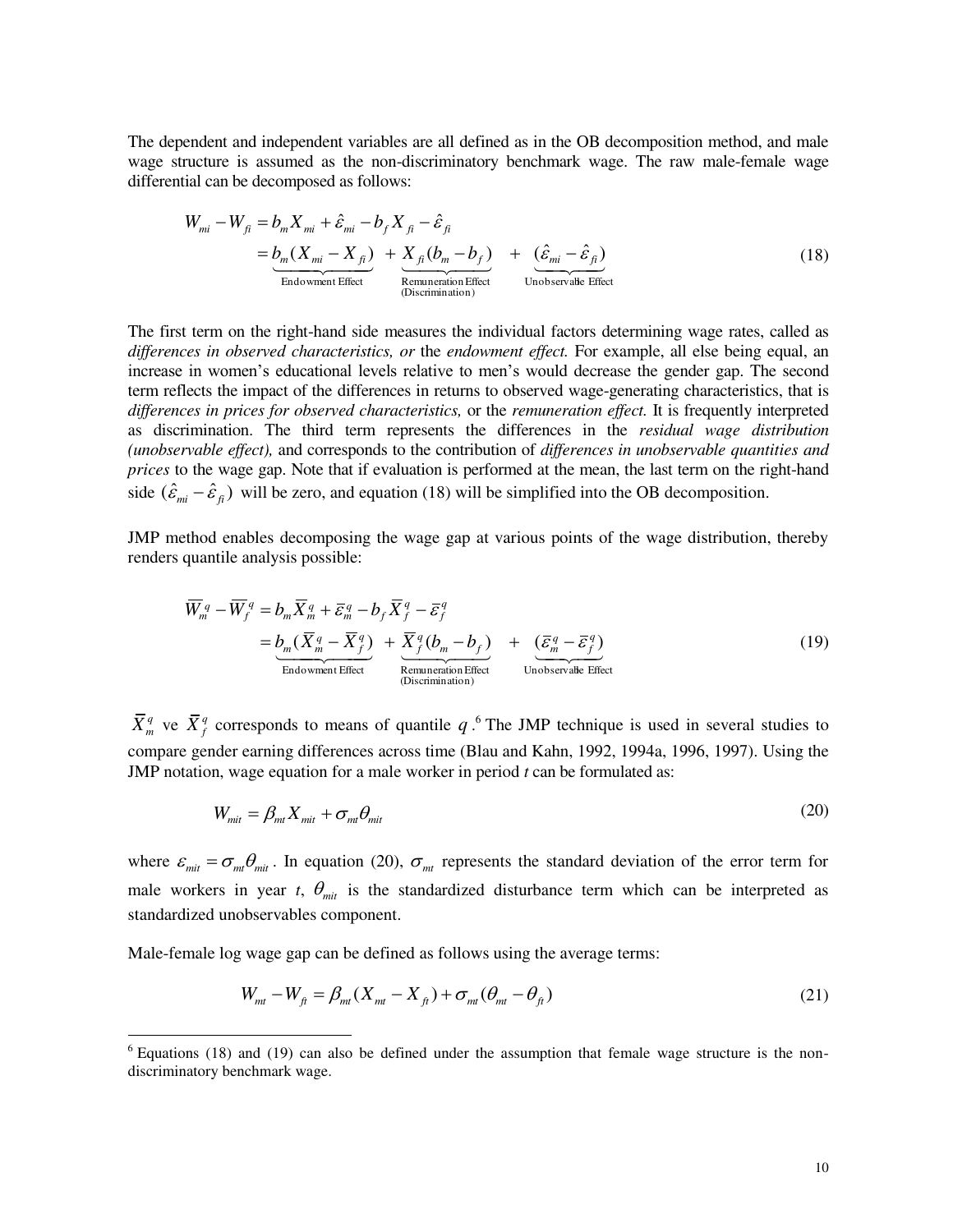Alternatively,

$$
D_t = W_{mt} - W_{ft} = \beta_{mt} \Delta X_t + \sigma_{mt} \Delta \theta_t
$$
\n(22)

where  $\Delta X_t = (X_{mt} - X_t)$  and  $\Delta \theta_t = (\theta_{mt} - \theta_t)$ . Equation (22) decomposes the wage gap into two components: one that is attributable to changes in wage-determining factors ( $\beta_{mt}\Delta X_t$ ) and the other attributable to changes in the wage inequality ( $\sigma_{m} \Delta \theta_t$ ). The wage gap difference between years 1 and 0 can then be decomposed as:

$$
D_1 - D_0 = \beta_{m1} \Delta X_1 + \sigma_{m1} \Delta \theta_1 - \beta_{m0} \Delta X_0 - \sigma_{m0} \Delta \theta_0
$$
\n(23)

Adding and subtracting  $\beta_{m1}\Delta X_0 + \sigma_{m1}\Delta\theta_0$  to the right-hand side of the equation, and rearranging:

$$
D_1 - D_0 = \underbrace{\beta_{m1}(\Delta X_1 - \Delta X_0)}_{\text{Observed Characteristics}} + \underbrace{(\beta_{m1} - \beta_{m0})\Delta X_0}_{\text{Observed Renuneration Effect}} + \underbrace{\sigma_{m1}(\Delta \theta_1 - \Delta \theta_0)}_{\text{Gap Effect}} + \underbrace{(\sigma_{m1} - \sigma_{m0})\Delta \theta_0}_{\text{Unobserved Remuneration Effect}}
$$
(24)

The first term on the right-hand side of equation (24) is *"observed characteristics effect*" or "observed *endowment effect*", which reflects the contribution of the changing male-female differences in wage-determining factors to trends in the gender gap  $(D_1 - D_0)$ . For example, holding all else constant, gender wage gap will decrease if average education level of women becomes higher than that of men. Thus, the endowment effect will be negative.

The second term is the *observed remuneration effect,* or the *observed prices effect* reflecting the impact of the variation in the returns to males' observable characteristics. For example, if returns to education for males increase from year 0 to year 1, gender wage gap will also increase. Thus, the observed remuneration effect will be positive.

The third component is called the *gap effect,* or the *ranking effect,* and measures the impact of the changes in the relative positions of women in the male residual wage distribution after controlling for observed characteristics. In other words, it reflects whether women rank higher or lower within the male residual wage distribution compared to the previous year. If, for example, discrimination falls, women's relative position will improve, leading to a decrease in the gender wage gap and a negative ranking effect.

Lastly, the forth term is called the *unobserved remuneration effect*, or *dispersion effect,* and represents the impact of the changes in the wage dispersion between the two years. The changes in the gender wage gap depend also on the change the extent of male wage dispersion while the relative ranking of women in the male residual wage distribution is assumed to remain the same. If the wage dispersion increases, gender wage gap will also increase and the unobserved remuneration effect will be positive.

The first and third terms measure gender-specific factors, while the second and the fourth terms measure "wage structure" effect. In the standard Oaxaca-Blinder decomposition framework, the sum of first and second terms represents the variation in the "explained" differentials, which are due to the effects of changes in wage-determining factors and their prices. The sum of third and fourth terms reflects the variation in the "unexplained" differentials that are due to the changes in the male wage dispersion and female ranking within the male residual wage distribution.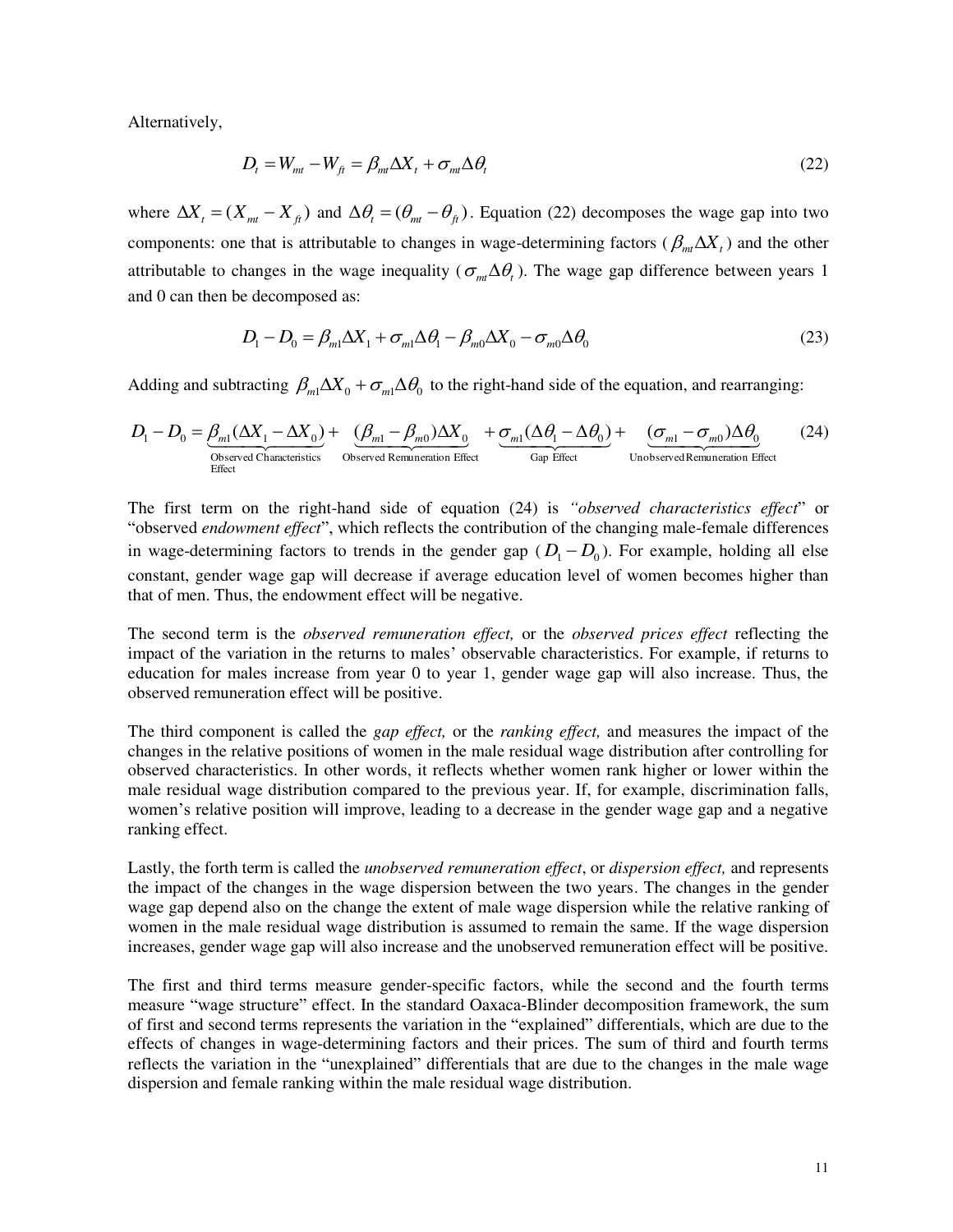#### **5. Specification of Participation and Wage Equations**

The empirical specification of male and female wage equations is based on the seminal *postschooling investment model* and *human capital earnings function* of Mincer (1974). In the Mincer's human capital earnings function, wages are determined by mainly three variables: education, work experience and experience squared.<sup>7</sup> The standard model was extended to incorporate both human capital variables and other variables which are thought to affect wages in general. The human capital earnings function is fundamentally based on the *human capital theory* of Becker (1962, 1964), Schultz (1960, 1961) and Mincer (1958, 1962). The semi-log wage equation to be estimated in our analysis is:

 $\beta_{24}$ *INFORMAL* +  $\beta_{25}$ *FIRMSIZE* +  $\beta_{26}$  $\lambda$  +  $\varepsilon_i$  $\beta_{19}OCC8 + \beta_{20} COH25 - 34 + \beta_{21} COH35 - 44 + \beta_{22} COH45 - 54 + \beta_{23} COH55 - 64 +$  $\beta_{12}OCCl + \beta_{13}OCC2 + \beta_{14}OCC3 + \beta_{15}OCC4 + \beta_{16}OCC5 + \beta_{17}OCC6 + \beta_{18}OCC7 +$  $\beta_7 HOURSW + \beta_8 PRIVATE + \beta_9 INDUSTRY2 + \beta_{10} INDUSTRY3 + \beta_{11} UNION +$  $\ln W = \beta_1 + \beta_2 EDUC + \beta_3 EXP + \beta_4 EXPSQ + \beta_5 TENURE + \beta_6 TENURESQ +$ 

| $lnW$ :           | The logarithm of monthly wage. (Total net income as wage or salary in the survey<br>month)                                                                    |
|-------------------|---------------------------------------------------------------------------------------------------------------------------------------------------------------|
| EDUC:             | Years of formal education completed.                                                                                                                          |
| EXP:              | Years of professional work experience. (For the potential work experience, following<br>Mincer (1974), Age-Education-7 variable is used as a proxy variable.) |
| EXPSQ:            | Experience squared.                                                                                                                                           |
| TENURE:           | Length of service in the last firm.                                                                                                                           |
| TENURESQ:         | Tenure squared.                                                                                                                                               |
| <b>HOURSW:</b>    | Hours worked per week.                                                                                                                                        |
| <b>PRIVATE:</b>   | 1 if the person is a private sector employee, 0 if public sector employee.                                                                                    |
| <b>INDUSTRY2:</b> | 1 if the person works in agriculture, 0 otherwise.                                                                                                            |
| <b>INDUSTRY3:</b> | 1 if the person works in manufacturing industry, 0 otherwise.                                                                                                 |
|                   | (The reference group is "service sector workers")                                                                                                             |
| <b>UNION:</b>     | 1 if the person is a union member, 0 otherwise.                                                                                                               |
| OCCI:             | 1 for legislators, senior officials and managers, 0 otherwise.                                                                                                |
| OCC2:             | 1 for professionals, 0 otherwise.                                                                                                                             |
| $OCC3$ :          | 1 for technicians and associate professionals, 0 otherwise.                                                                                                   |
| OCC4:             | 1 for clerks, 0 otherwise.                                                                                                                                    |
| $OCC5$ :          | 1 for service workers, shop and market sales workers, 0 otherwise.                                                                                            |
| OCC6:             | 1 for crafts and related trade workers, 0 otherwise.                                                                                                          |

 7 For a comprehensive discussion of related literature, see Willis (1986).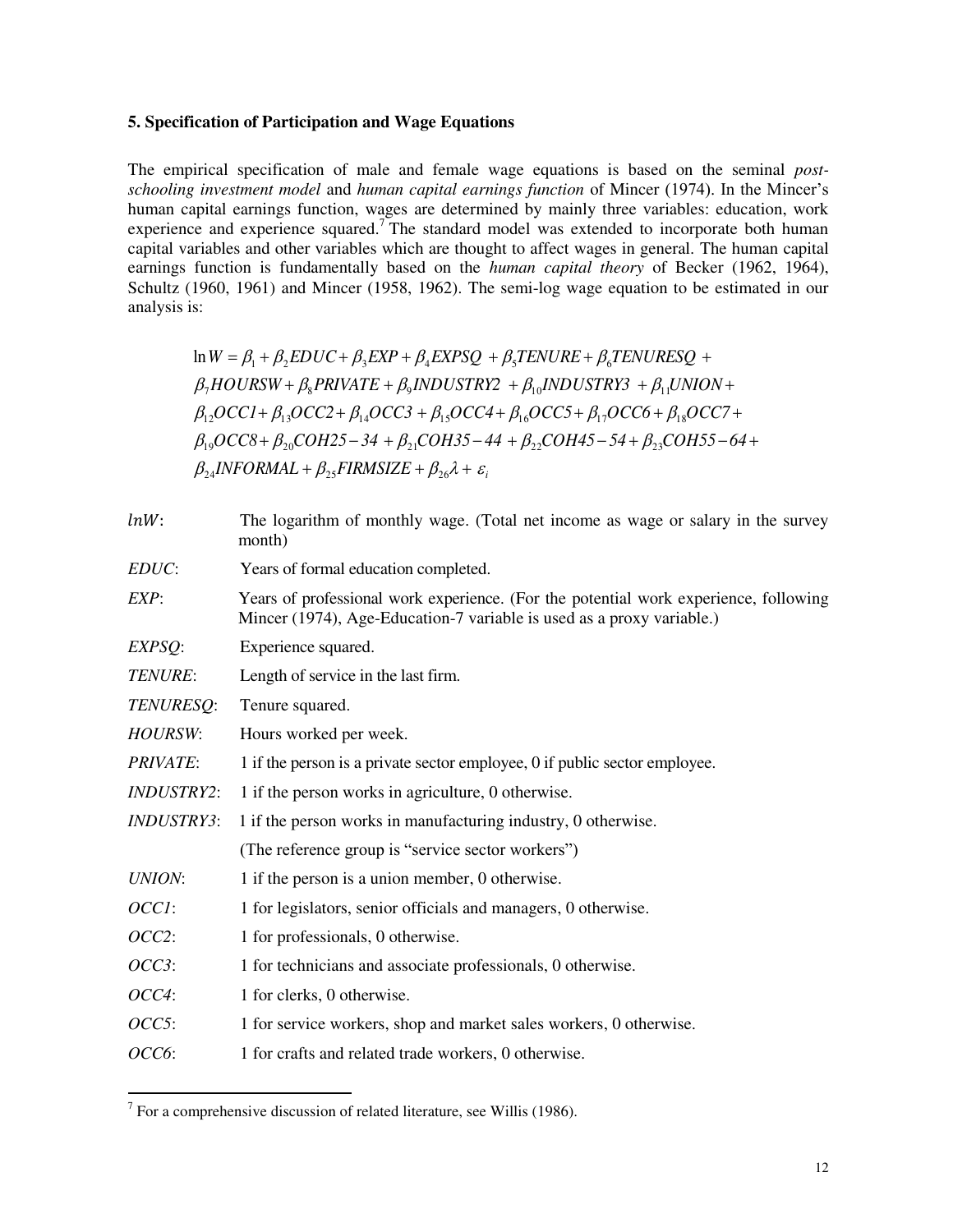| OCC7:            | 1 for plant and machine operators and assemblers, 0 otherwise.               |
|------------------|------------------------------------------------------------------------------|
| OCC8:            | 1 for elementary occupations, 0 otherwise.                                   |
|                  | (The reference group is "Skilled agricultural and fishery workers").         |
| COH25-34:        | 1 if the person is between 25-34 years of age, 0 otherwise.                  |
| COH35-44:        | 1 if the person is between 35-44 years of age, 0 otherwise.                  |
| COH45-54:        | 1 if the person is between 45-54 years of age, 0 otherwise.                  |
| COH55-64:        | 1 if the person is between 55-64 years of age, 0 otherwise.                  |
|                  | (The reference group is 15-25 years of age)                                  |
| <b>INFORMAL:</b> | 1 if the person is registered to the Social Security Institute, 0 otherwise. |
| <b>FIRMSIZE:</b> | The number of people in the firm.                                            |
| $\lambda$ :      | Inverse of the Mill's ratio.                                                 |

In the human capital theory, formal education is accepted to be the most important human capital investment. Becker (1964) reported that education significantly increases one's productivity, hence earnings after accounting for direct and indirect costs and controlling for family status, ability, etc. A vast number of research in the following literature also confirmed the positive relationship between human capital and earnings. Spence (1973) developed an alternative hypothesis called "Signaling Hypothesis" where he argues that even if education does not directly increase productivity, it serves as a signal of individuals' talents and productivities to firms and employers. Berndt (1990) argues that employers can use education degree as a signal not only because assessing the productivity of individuals is costly, but also because the level and quality of one's education in general serve as a very good proxy for his/her ability. In sum, both human capital and signaling hypotheses purport a positive relationship between schooling investment and earnings.

Human capital investment does not end with formal schooling, but continues with a more specialized on-the-job training once an individual enters the labor force.<sup>8</sup> Formal schooling and on-the-job training works both as a complement and/or substitute to each other. Mincer (1962) argues that onthe-job training includes both formal and other training programs, and knowledge acquired with experience. Therefore, work experience should also be considered when calculating investment on occupational training.

According to the human capital theory, an individual's wage is a second degree function of his/her professional work experience. In the early ages, where individuals rapidly accumulate human capital through formal schooling and occupational training, earnings also increase expeditiously. When human capital accumulation reaches to a maximum in the middle ages, one's earnings also arrive at its peak. In the older ages, earnings begin to deteriorate gradually as human capital depreciation sets in. Thus, professional work experience and earnings display a quadratic relationship, and hence the variables *EXP* and *EXPSQ* are expected to have positive and negative signs, respectively.

A similar quadratic relationship holds for the variable *TENURE* which is defined as number of years spent in the last job. That is, the variables *TENURE* and *TENURESQ* are expected to have positive and negative signs, respectively. In his seminal work, Becker (1964) classified on-the-job training as "specific" if it is valuable only for the firm it is acquired and "general" if it enhances worker's

 $\overline{a}$ 

 $8$  Becker (1962, 1964) and Mincer (1962, 1974) provide a detailed discussion on "on-the-job training".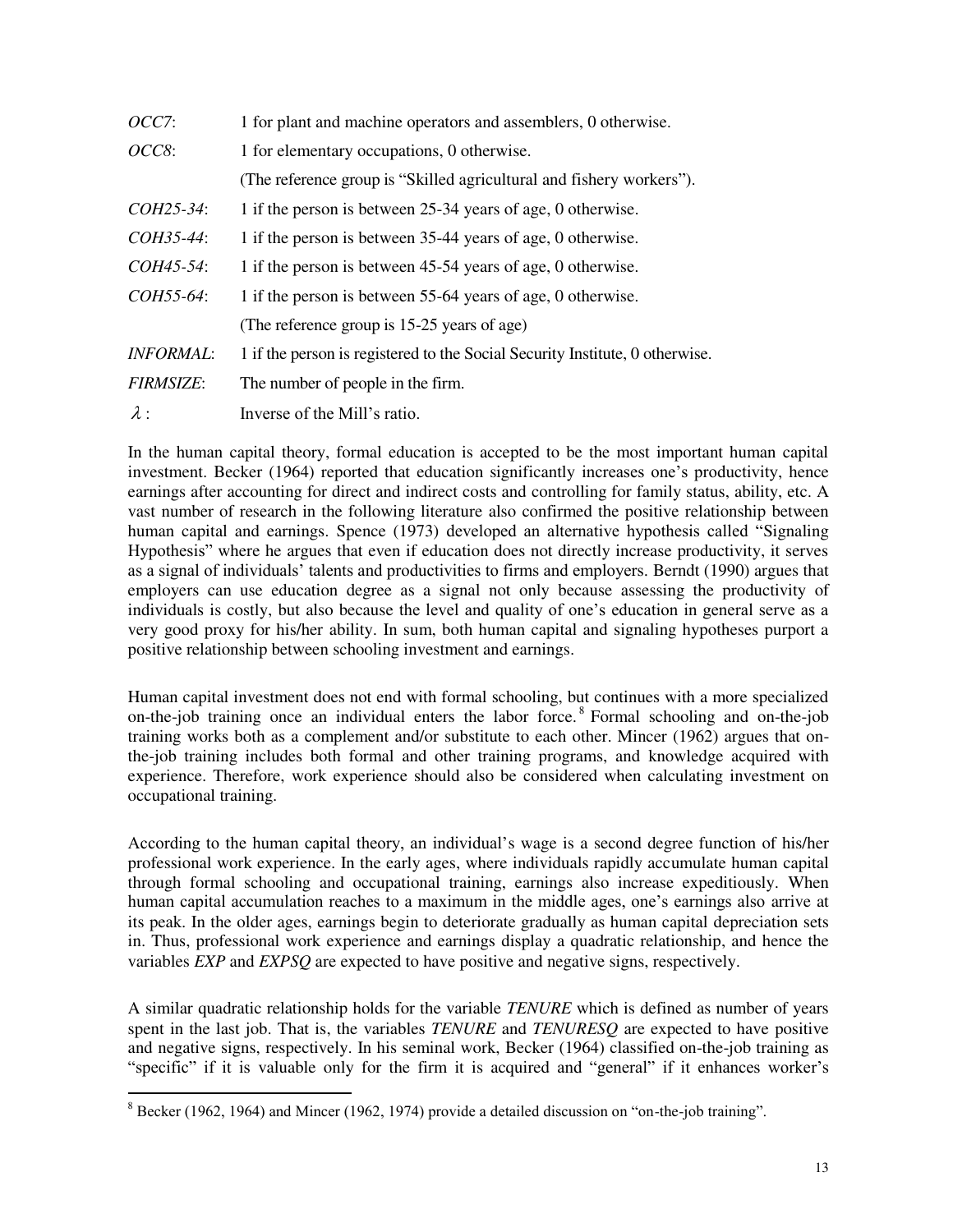productivity for all firms. The cost of a general training is typically borne by workers as they will be the ones to receive whole of the return to training in the form of higher future income, regardless of whether they stay in the firm or change job. On the other hand, specific training cannot be used gainfully in other firms which therefore strengthen the dependence between the worker and the employer. The employer will be willing to pay higher wages to the trained worker who becomes more productive in the firm, considering the risk of poaching and loosing him/her. The employee, whose training will be specific only to that firm, will also be unwilling to quit. Therefore, the optimal solution is sharing of the costs and returns of the specific training between the employer and the employee.

In some cases, occupational training may involve both specific and general training modules. Then the firm will be willing to pay more as the firm-specific part of the training gets larger. That is, the profit-maximizing firm will offer the market wage rate to employees with general training, and above-market wage to employees with specific training. Following this line of thinking, one expects a positive relationship between time spent in the last job which represents specific training and wages. However, the relationship between the two is quadratic since that specific training typically reaches a maximum at some point, and depreciates afterwards.

The hours worked (*HOURSW)* and union membership (*UNION*) variables are expected to affect earnings positively. Given that the base category for the occupation dummies  $(OCC_i)$  is "skilled" agricultural and fishery workers", one expects lower earnings for the "elementary operations" workers and higher earnings for all other occupation groups. For the sectoral effects, given the base group of "services", workers in "agriculture" are likely to have lower earnings, thus *INDUSTRY2*  dummy should display a negative coefficient. The dummy *INFORMAL* proxies whether one is an informal worker, and is expected to have a negative sign. The *FIRMSIZE* dummy denotes the size of the firm, and is assumed to display a positive association with wages.

Lastly, the term  $\lambda$  is the inverse of the Mill's ratio estimated from the participation equations. In the following discussion, the coefficient estimates for  $\lambda$  will be discussed separately for male and female samples.

In general, factors which determine an individual's potential market wage and/or reservation wage affect his/her labor force participation status as well. For example, those with higher wage rates and lower reservation wages are more likely to participate in the market (Hamermesh and Rees, 1993; Bowen and Finegan, 1969). Following this line of thought, we specify the following variables to be included in the participation probit equations:

| AGE:            | Age of the person.                                                                 |
|-----------------|------------------------------------------------------------------------------------|
| AGESQ:          | Age squared.                                                                       |
| EDUC:           | Years of formal education completed.                                               |
| <b>CHYOUNG:</b> | 1 if there are children 7 years old and under living with the person, 0 otherwise. |
| <i>STUDENT:</i> | 1 if the person is currently a student, 0 otherwise.                               |
| <b>MARRIED:</b> | 1 if the person is married, 0 otherwise.                                           |
| HHSIZE:         | Number of individuals in the household.                                            |
| HEAD:           | 1 if the person if a household head, 0 otherwise.                                  |
| $COH25-34$ :    | 1 if the person is between 25-34 years of age, 0 otherwise.                        |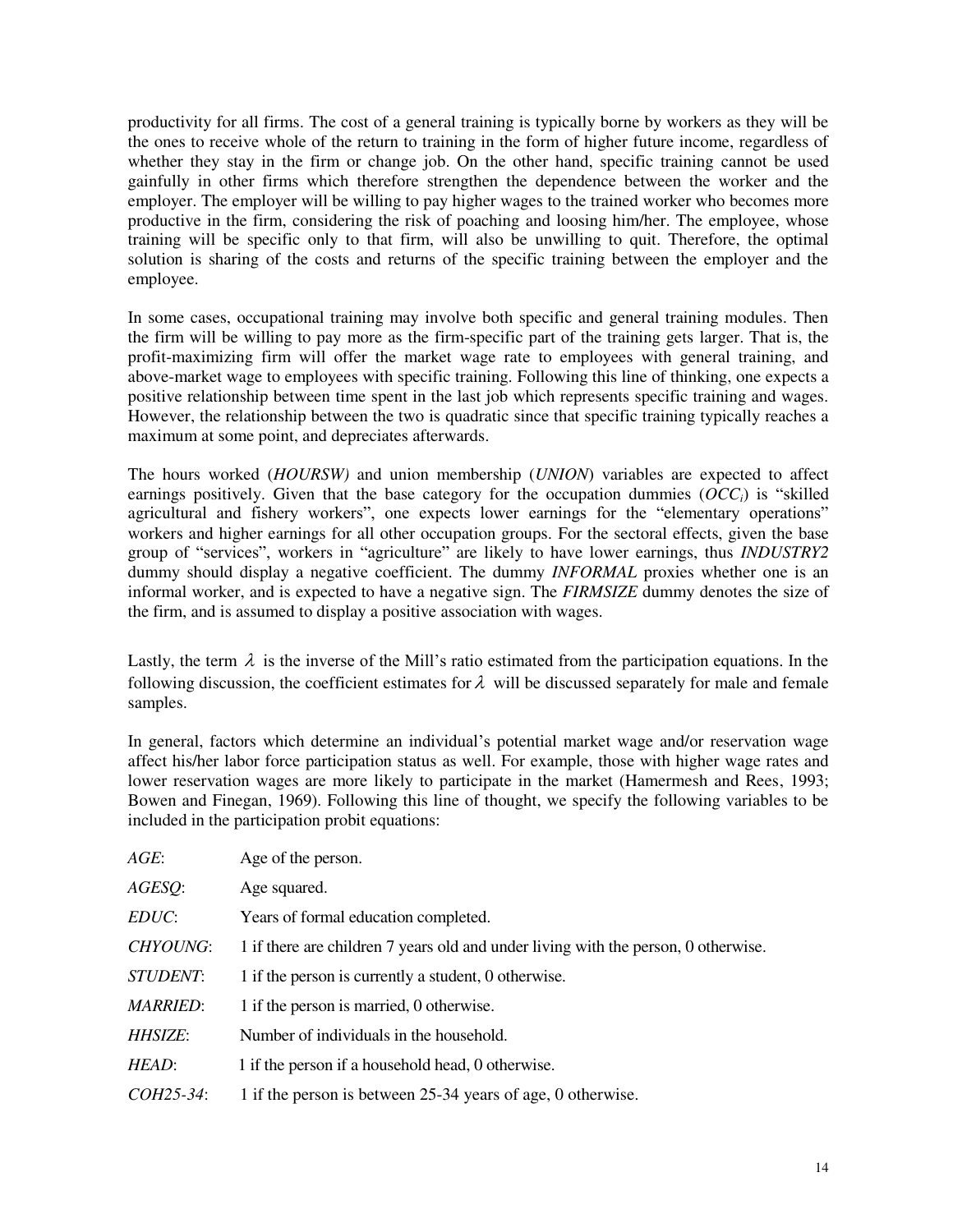| <i>COH35-44:</i>  | 1 if the person is between 35-44 years of age, 0 otherwise.      |
|-------------------|------------------------------------------------------------------|
| <i>COH45-54:</i>  | 1 if the person is between 45-54 years of age, 0 otherwise.      |
| <i>COH55-64</i> : | 1 if the person is between 55-64 years of age, 0 otherwise.      |
| <i>OTHERINC:</i>  | The sum all income received by the household except wage income. |

The dependent variable in the labor force participation probit equation is a dummy variable which takes the value 1 if the individual is working at the time of the survey, and 0 otherwise.

Labor force participation decision depends heavily on one's potential market wage and reservation wage. Reservation wage is the lowest wage rate at which a worker would be willing to accept a particular job, and depends mainly on the total economic value of one's leisure time and household production. The common assumption is that if the market wage rate is greater than the reservation wage, an individual decides to participate in the market.

According to the human capital theory, labor force participation and age has an inverse-U shape relationship. A young worker with little or no experience typically does not have any option but to consent with a low wage, and hence will be more reluctant to enter the market. Moreover, young are more likely to postpone labor force participation in order to invest in their human capital via formal schooling. As mentioned above, formal schooling is only one way of human capital formation. One can also accumulate human capital through on-the-job training. In general, as age increases, a worker's human capital stock acquired through on-the-job training will also rise, which will then improve his/her compensation and lead to higher willingness for participation. However, at later points in the age distribution, motivation to further invest in human capital typically falls, existing human capital stock starts to depreciate and the market wage starts to decline in response. Furthermore, the value of leisure time and thus the reservation wage will be greater for an older individual because of the wealth he or she has accumulated during his or her working life. As a result, an older individual will be less likely to be in the labor market. Therefore, age is assumed to have a quadratic relationship with participation in the human capital theory, hence the variables age (*AGE*) and age squared (*AGESQ*) are expected to display positive and negative signs, respectively.

Higher levels of education raise the opportunity cost of not working, thus engenders higher probability of labor force participation. Therefore, the education variable (*EDUC*) is expected to have a positive coefficient.

It is well-documented in the literature that married women with small children are less likely to participate in the labor market. This adverse effect is even more salient in countries like Turkey where cultural attitudes and social norms ascribe primary responsibility of family care to women. The reservation wage of mothers with small children will also be higher since the opportunity cost of time spent outside home is higher. Following this line of reasoning, the coefficients of *CHYOUNG* and *MARRIED* variables in the participation probit equation are expected to yield negative signs. On the other hand, being married and having children usually enforce male labor force participation given their traditional bread-winner role in the society. Consequently, they tend to have lower reservation wages than single men with no children.

Regarding household type variables, being household head (*HEAD*) is expected to positively affect both male and female labor force participation. The size of the household (*HHSIZE*) is assumed to have a positive relationship with male labor force participation, whereas its effects on female labor supply is ambiguous. Larger household size means greater housework burden for women but also greater financial needs. Thus, the overall impact will depend on whichever effect dominates. Lastly, it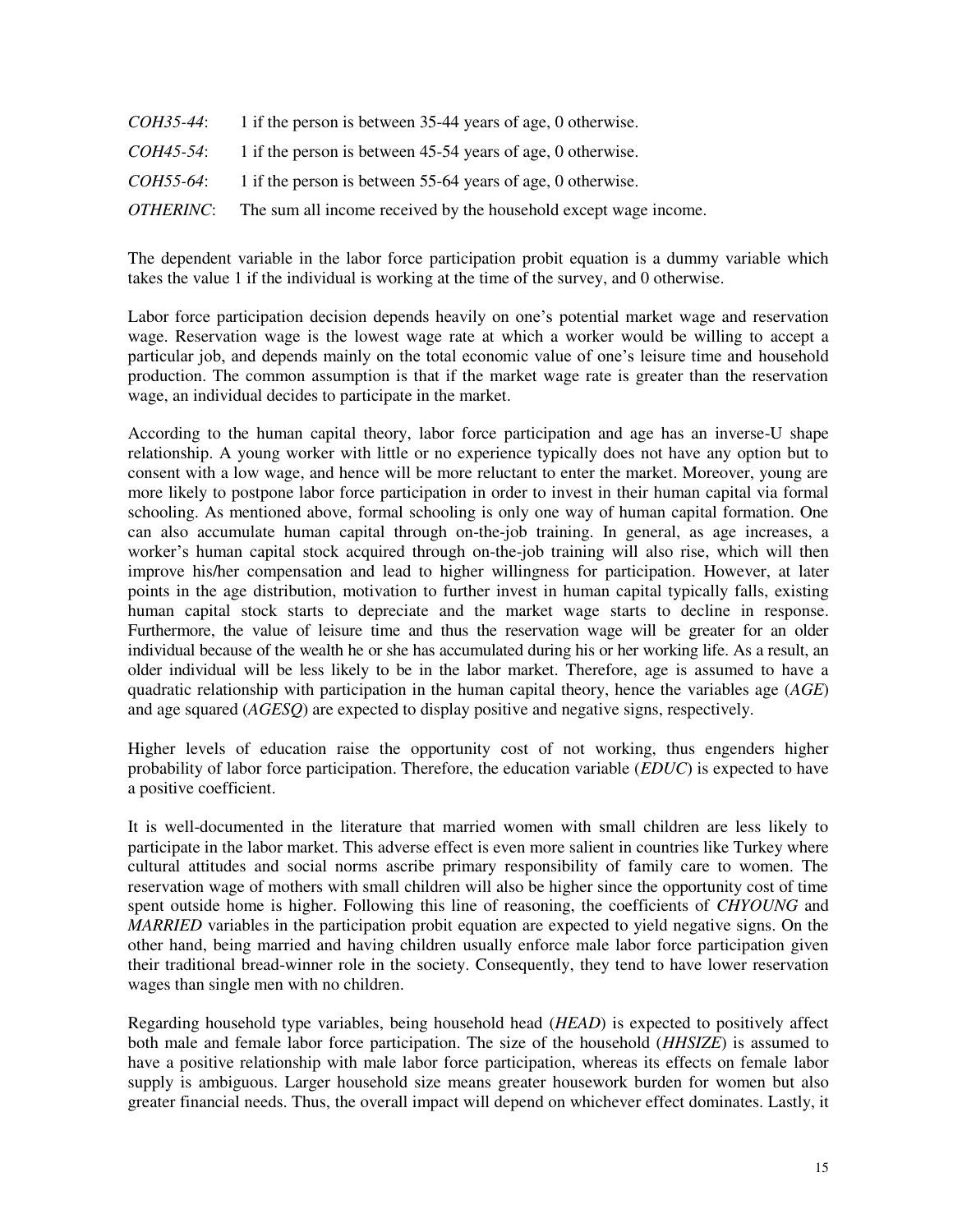is generally assumed that the higher are the income of other household members, the less likely an individual participates in the labor force. Therefore, the variable *OTHERINC* is expected to have a negative coefficient.

## **6. Data**

 $\overline{a}$ 

The data used in this analysis is drawn from the Household Budget Survey (HBS) conducted by the Turkish Statistical Institute (TurkStat). The survey provides detailed information on the consumption habits, types of consumption expenditures, socio-economic characteristics, employment status, total income, sources of income, etc. of the subjects. The samples are selected and assigned survey weights to be representative of the non-institutionalized Turkish resident population. A two-stage stratified sampling procedure is used in sample selection. The interviews are administered as a result of eight times of visits in a month including 1 visit prior to the survey month, twice during the first and second weeks, once during third and fourth weeks and once following the end of the survey month. In case of non-response, the substitution approach is used. Household is taken as the sample unit and defined as the community which is comprised by one or more than one members living in the same dwelling either with blood relationship or not, and participate in the income and expenditures together with the services and management of the household.

The analysis below focuses mainly on the years 2003 and 2010 HBS data set. The original samples consist of 25,920 and 13,248 households for the years 2003 and 2010, respectively. The sample data set is designed to comprise only the labor force between 15-64 years of age. For wage analysis purposes, casual workers, employers, own-account workers and unpaid family workers are excluded from the sample and only regular employees working for a wage/salary are considered.

The descriptive statistics are given in Table 4. The variables listed before *AGE* cover only wage workers, whereas the remaining variables (*AGE*, *MARRIED*, *CHYOUNG*, *STUDENT*, *OTHERINC*, *HHSIZE* and *HEAD*) comprise all individuals in the sample between 15-64 age. Note that the variable *EDUC* is reported twice, where the first row corresponds to wage workers and the second row to total sample.

When data is subdivided by gender, the wage gap against women can be observed to rise over time. Yet, the average female wage prevails at approximately 80 percent of the average male wage for both years.<sup>9</sup> The zero minimum wage applies to casual workers.

Regarding the education statistics, two main points are striking. The average schooling of the working individuals sample is remarkably higher than that of the total sample, male and female subsamples, hence implying a positive relationship between education and employment. This relation is even more pronounced for female subjects. Also noteworthy is the finding that average education level of men is significantly higher than women in the total sample, which reverses when we restrict the sample to working individuals only. That is indeed a mere result of the fact that educational attainment of working women is significantly high in Turkey despite women's exceptionally low levels of participation.

<sup>&</sup>lt;sup>9</sup> Wages are NOT real wages. Therefore, percentage changes over time are not discussed.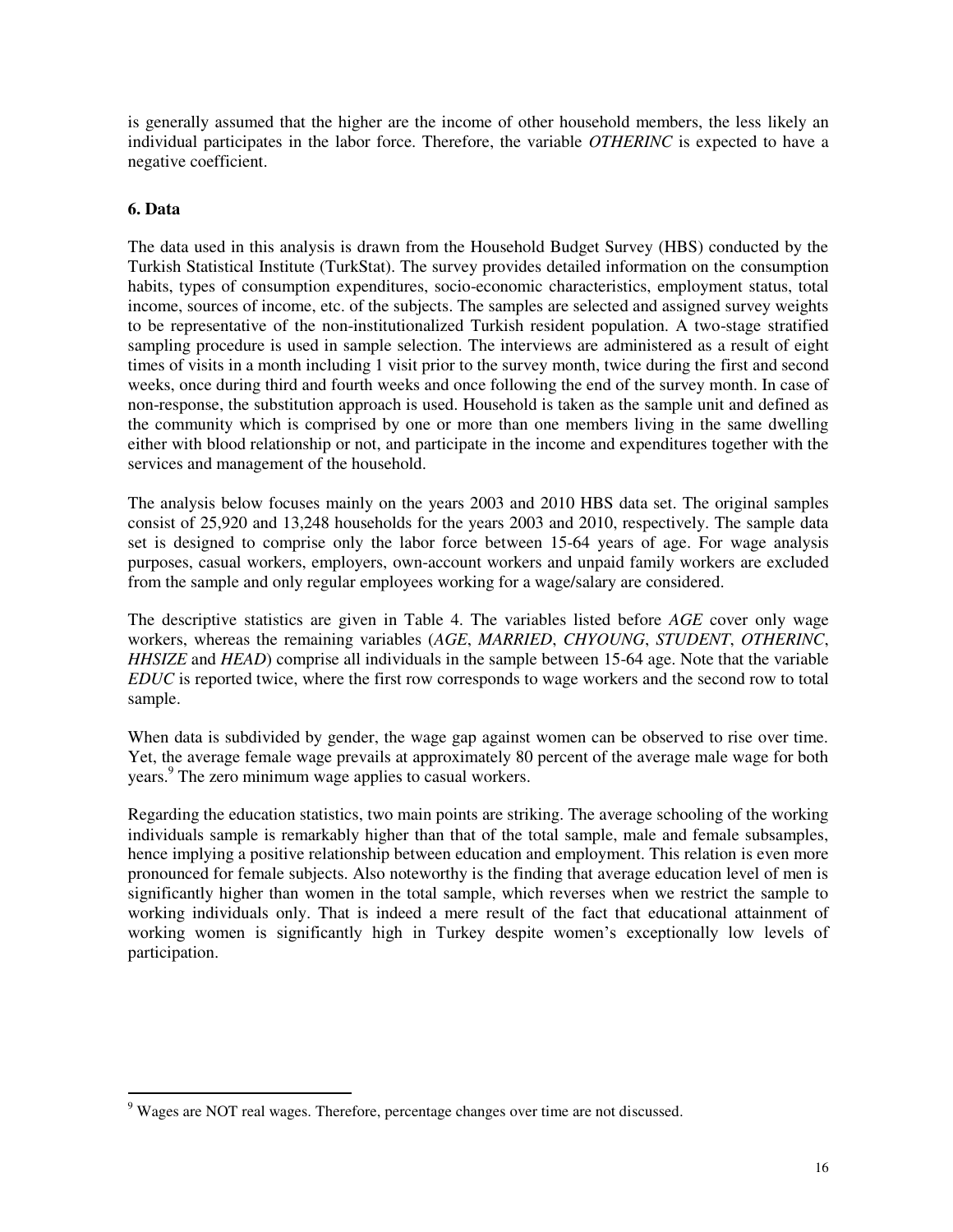|                         | 2003   |            |         |        |              |                | 2010       |          |                |        |              |                |
|-------------------------|--------|------------|---------|--------|--------------|----------------|------------|----------|----------------|--------|--------------|----------------|
|                         |        | <b>MEN</b> |         |        | <b>WOMEN</b> |                | <b>MEN</b> |          |                |        | <b>WOMEN</b> |                |
| Variable                | Avr.   | Min        | Max     | Avr.   | Min          | Max            | Avr.       | Min      | Max            | Avr.   | Min          | Max            |
| WAGE                    | 388.24 | $\Omega$   | 7661.61 | 310.08 | $\Omega$     | 7581.8         | 1069.15    | $\Omega$ | 20583          | 856.34 | $\Omega$     | 15050          |
| <b>EDUC</b>             | 8.19   | $\Omega$   | 18      | 9.11   | $\Omega$     | 18             | 8.55       | $\Omega$ | 18             | 9.09   | $\Omega$     | 18             |
|                         | 7.91   | $\Omega$   | 18      | 5.93   | $\Omega$     | 18             | 8.17       | $\Omega$ | 18             | 6.31   | $\Omega$     | 18             |
| <b>EXP</b>              | 20.19  | $\Omega$   | 58      | 15.36  | $\Omega$     | 58             | 19.86      | $\Omega$ | 55             | 17.27  | $\Omega$     | 55             |
| <b>TENURE</b>           | 8.15   | $\Omega$   | 46      | 5.54   | $\Omega$     | 50             | 7.59       | $\theta$ | 50             | 5.51   | $\Omega$     | 50             |
| <b>HOURSW</b>           | 50.84  | 1          | 99      | 43.77  | 1            | 99             | 53.14      | 1        | 99             | 44.27  | 1            | 99             |
| <b>PRIVATE</b>          | 0.71   | $\Omega$   | 1       | 0.73   | $\Omega$     | 1              | 0.70       | $\Omega$ | 1              | 0.76   | $\Omega$     | 1              |
| <i><b>INDUSTRY2</b></i> | 0.03   | $\Omega$   | 1       | 0.10   | $\Omega$     | 1              | 0.03       | $\theta$ | 1              | 0.07   | $\Omega$     | 1              |
| <b>INDUSTRY3</b>        | 0.28   | $\Omega$   | 1       | 0.26   | $\Omega$     | 1              | 0.27       | $\theta$ | 1              | 0.24   | $\Omega$     | 1              |
| <b>INFORMAL</b>         | 0.34   | $\Omega$   | 1       | 0.42   | $\Omega$     | $\mathbf{1}$   | 0.33       | $\Omega$ | 1              | 0.40   | $\Omega$     | 1              |
| <b>FIRMSIZE</b>         | 2.33   | 1          | 4       | 2.39   | 1            | $\overline{4}$ | 2.39       | 1        | $\overline{4}$ | 2.37   |              | $\overline{4}$ |
| <i>UNION</i>            | 0.12   | $\Omega$   | 1       | 0.08   | $\Omega$     | 1              | 0.12       | $\theta$ | 1              | 0.09   | $\Omega$     | 1              |
| AGE                     | 34.48  | 15         | 64      | 34.41  | 15           | 64             | 34.89      | 15       | 64             | 35.49  | 15           | 64             |
| <b>MARRIED</b>          | 0.64   | $\Omega$   | 1       | 0.66   | $\Omega$     | 1              | 0.63       | $\Omega$ | 1              | 0.67   | $\Omega$     | 1              |
| <b>CHYOUNG</b>          | 0.30   | $\Omega$   | 4       | 0.31   | $\Omega$     | 5              | 0.27       | $\theta$ | $\overline{4}$ | 0.28   | $\Omega$     | 5              |
| <b>STUDENT</b>          | 0.16   | $\Omega$   | 1       | 0.11   | $\Omega$     | 1              | 0.17       | $\theta$ | 1              | 0.14   | $\Omega$     | $\mathbf{1}$   |
| <b>OTHERINC</b>         | 89.2   | $\Omega$   | 22800   | 28.8   | $\Omega$     | 5260           | 192.6      | $\Omega$ | 33872          | 90.75  | $\Omega$     | 1500           |
| <i><b>HHSIZE</b></i>    | 4.71   | 1          | 20      | 4.74   | 1            | 23             | 4.5        | 1        | 20             | 4.47   | 1            | 20             |
| <b>HEAD</b>             | 0.59   | $\Omega$   | 1       | 0.05   | $\Omega$     | 1              | 0.58       | $\Omega$ | 1              | 0.08   | $\Omega$     | 1              |

**Table 4. Descriptive Statistics** 

In our sample, the average work experience of men (around 20 years) is higher than that of women (around 15 years). Regarding the time spent in the current job, the variable *TENURE* displays that men on average work for longer periods in the same job compared to women. Also notable is that men on average work 50-53 hours per week and women 43-44 hours per week, which are both well above the average number of working hours in developed countries.<sup>10</sup>

The dummy variables assume the values 0 and 1 representing the minimum and maximum values, respectively. Their averages denote the share of that group in the total sample. Along this framework, the shares of male working in the private sector are 71 and 70 percents in 2003 and 2010, respectively. Whereas, the shares of women working in the private sector are slightly higher than that of men at 73 and 76 percents. The shares of men working in the agriculture sector (*INDUSTRY2*) are around 3 percents for both years. Note that the rate of female workers in agriculture has declined from 10 percent in 2003 to 7 percent in 2010. These figures imply that women in the rural areas still work in the agriculture sector despite the ongoing structural transformation and accompanying migration to urban areas. Shares of workers in manufacturing sector (*INDUSTRY3*) prevail at 25 percent and record a slight fall from 2003 to 2010. Regarding informal employment, which is a major incidence in the Turkish labor market, we see that the rate stands at around 40 percent despite a minor decline between 2003 and 2010. Informal employment is even more prevalent among female workers with low skills who typically have no option but to work informally. Share of having a union membership has fallen to 9 percent among male workers and only 6 percent in 2010 among female workers. Union membership in Turkey for both genders is remarkably lower than that in developed countries.<sup>11</sup>

 $\overline{a}$ 

 $10$  OECD average is between 31-41 hours.

<sup>&</sup>lt;sup>11</sup> For example, shares of union members among men and women are respectively 28.5 and 29.1 percents in UK, 28 percents in Canada (Blanchflower, 2006).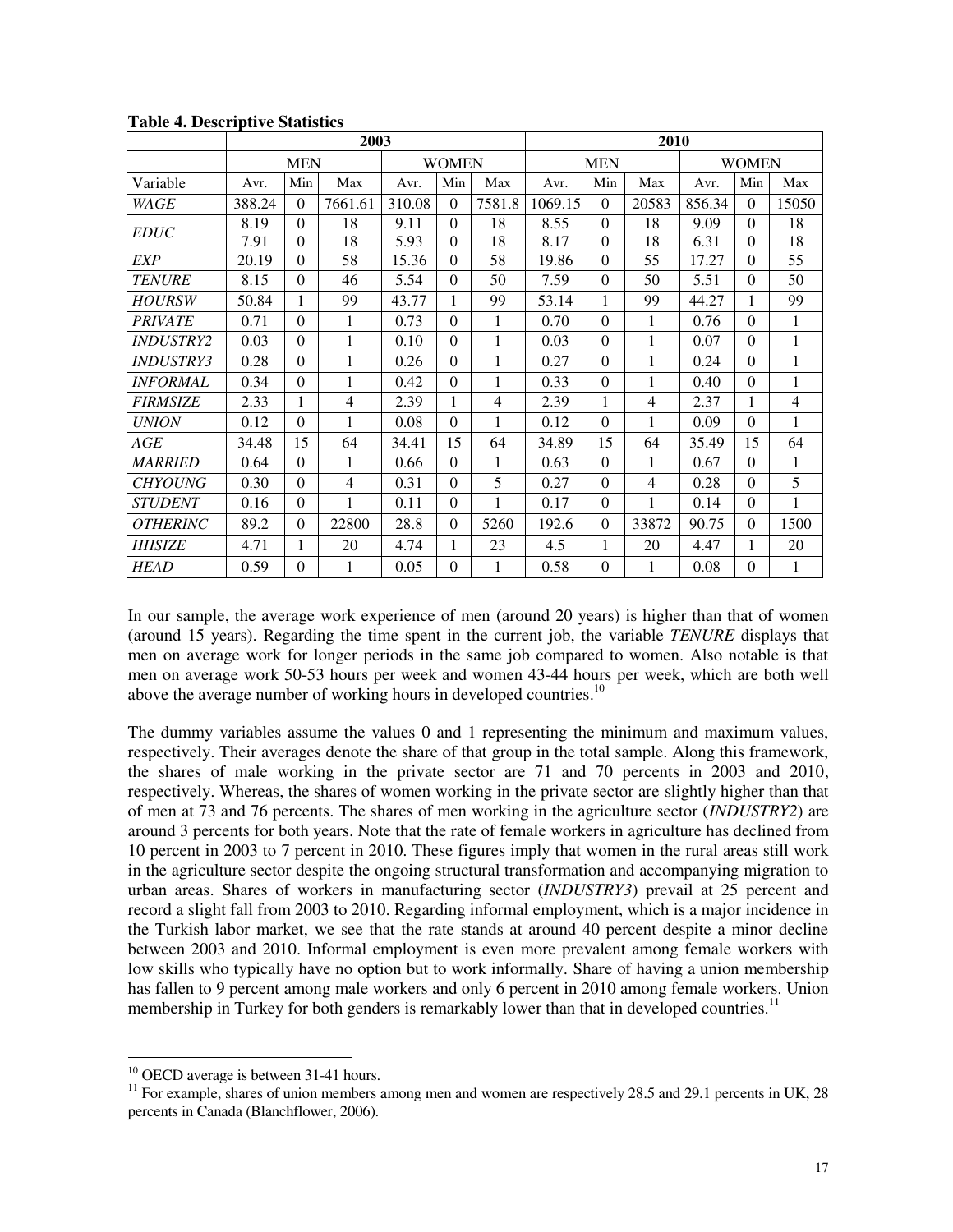As mentioned above, all the variables starting with *AGE* comes from the total sample including both working and non-working individuals. The mean age in our sample for men and women is 35. The shares of men and women who are married stand at around 65 percent, and who have 0-6 age children is 30 percent in 2003 and 28 percent in 2010. Students make up a larger fraction of men than women. Among males, being a household head is quite common at 60 percent, in contrast to the 5-8 percent rate among women. Lastly, the average size of the household is 4.7 in 2003 and 4.5 in 2010, which is a mere reflection of the Turkish family structure where a number of different generational nuclear families live together.

## **7. Estimation Results**

## **7.1. Estimation Results for the Wage and Participation Equations**

The estimation results for male and female labor force participation equations in 2003 and 2010 are presented in Table 5. Looking at the individual coefficients, we observe that most of the coefficients are significant at the 1% level, and the signs are mostly as anticipated.

The coefficient estimates for *AGE* and *AGESQ,* with positive and negative signs respectively, are significant in all estimations. That is to say, age and the probability of labor force participation display an inverse-U shaped quadratic relationship. This result well conforms to the human capital theory which posits that individuals typically have lower earnings in the early years of their working life, thereby lower probabilities of participating in the labor market. As one gets older and accumulates human capital through on-the-job training, his/her remuneration will escalate in response which will enhance his/her willingness to work. However, individuals' motivation for investing in onthe-job training tends to fall as they get older. This results in depreciation of existing human capital, and hence cutbacks in the prevailing market wage. Ultimately, labor force participation probability will fall accordingly.

Education (*EDUC*) reveals a significantly positive relationship with participation, confirming the theory. The higher the level of education of an individual, the greater is his/her probability of labor force participation. The figures also show that this positive effect of education on the probability of labor force participation is higher for females compared to that of males. This result is consistent with the previous work in the literature (see Dayıoğlu and Kasnakoğlu, 1997; Gürler and Üçdoğruk, 2007).

Being married (*MARRIED*) and having a small child (*CHYOUNG*) are found to lower female labor force participation probabilities. The significantly negative coefficient estimates for these variables for women demonstrate that women on average tend to prioritize housework responsibility over employment. Whereas, being married increases the likelihood of participation for men who assume the bread-earner role in the traditional Turkish family culture.

Household head status (*HEAD*) displays a positive relation with participation for both men and women. However, this effect seems to be stronger for men. In particular for 2003, the coefficient estimate from the male sample is quite higher than that of the female sample.

As household size (*HHSIZE*) increases, household expenses are expected to rise. Therefore, one would typically anticipate a positive relationship between the two. However, our results posit a significantly negative relationship between participation and household size. This result could be attributable to the existence of other household members who are employed and are contributing to the household income. The same coefficient estimate for females is also negative and even more significant, which could be linked to the aggravated housework for women concomitant with higher household size.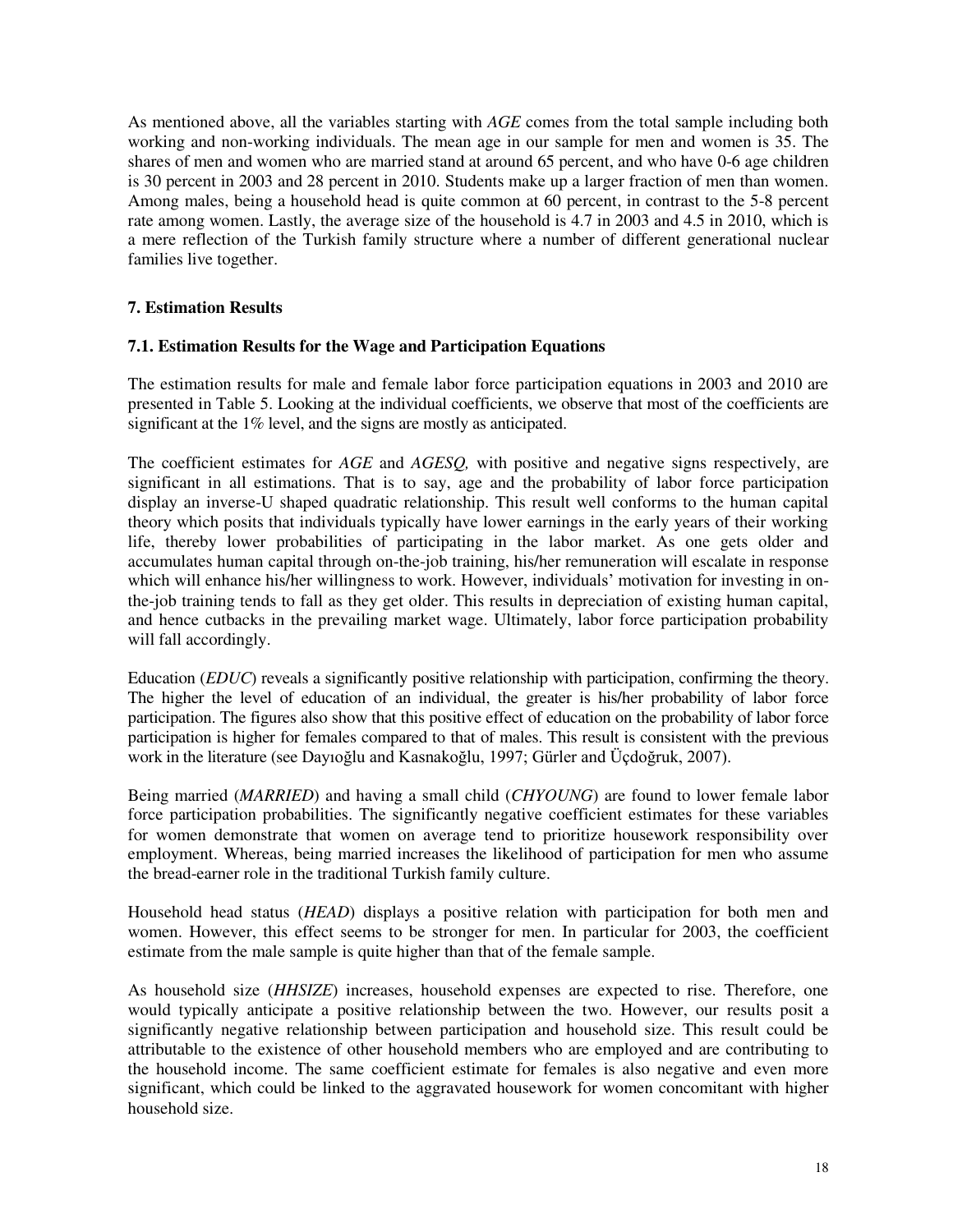|                 |                                                                                                        |            | 2003                |              | 2010                |            |                     |            |  |
|-----------------|--------------------------------------------------------------------------------------------------------|------------|---------------------|--------------|---------------------|------------|---------------------|------------|--|
|                 | <b>Male</b>                                                                                            |            | Female              |              | <b>Male</b>         |            | Female              |            |  |
| <b>Variable</b> | <b>Coefficients</b>                                                                                    | t-ratios   | <b>Coefficients</b> | t-ratios     | <b>Coefficients</b> | t-ratios   | <b>Coefficients</b> | t-ratios   |  |
| Intercept       | $-2.738*$                                                                                              | $(-15.92)$ | $-3.856*$           | $(-18.81)$   | $-2768171*$         | $(-10.14)$ | $-4012012*$         | $(-12.75)$ |  |
| AGE             | $0.163*$                                                                                               | (14.76)    | $0.150*$            | (10.93)      | $0.187*$            | (10.42)    | $0.183*$            | (8.7)      |  |
| <b>AGESQ</b>    | $-0.002*$                                                                                              | $(-17.27)$ | $-0.002*$           | $(-9.86)$    | $-0.002*$           | $(-10.77)$ | $-0.002*$           | $(-8.16)$  |  |
| <b>EDUC</b>     | $0.035*$                                                                                               | (11.2)     | $0.115*$            | (34.42)      | $0.040*$            | (8.65)     | $0.101*$            | (22.16)    |  |
| <b>CHYOUNG</b>  | 0.030                                                                                                  | (1.33)     | $-0.181*$           | $(-7.41)$    | $-0.043$            | $(-1.18)$  | $-0.200*$           | $(-5.67)$  |  |
| <b>STUDENT</b>  | $-1.168*$                                                                                              | $(-28.99)$ | $-0.811*$           | $(-16.28)$   | $-0.824*$           | $(-16.67)$ | $-0.282*$           | $(-5.06)$  |  |
| <b>MARRIED</b>  | $0.519*$                                                                                               | (12.4)     | $-0.537*$           | $(-16.11)$   | $0.459*$            | (7.26)     | $-0.471*$           | $(-9.75)$  |  |
| <b>HHSIZE</b>   | $-0.014**$                                                                                             | $(-2.44)$  | $-0.038*$           | $(-5.62)$    | $-0.036*$           | $(-4.31)$  | $-0.049*$           | $(-4.69)$  |  |
| <b>HEAD</b>     | $0.823*$                                                                                               | (17.96)    | $0.367*$            | (6.08)       | $0.770*$            | (11.63)    | $0.607*$            | (8.22)     |  |
| COH25-34        | $0.185*$                                                                                               | (3.55)     | $-0.049$            | $(-0.92)$    | $-0.186**$          | $(-2.01)$  | $-0.049$            | $(-0.54)$  |  |
| COH35-44        | $0.192**$                                                                                              | (2.21)     | $-0.102$            | $(-1.22)$    | $-0.529*$           | $(-3.5)$   | $-0.053$            | $(-0.38)$  |  |
| COH45-54        | $-0.108$                                                                                               | $(-0.94)$  | $-0.344*$           | $(-2.75)$    | $-0.725*$           | $(-3.59)$  | $-0.132$            | $(-0.68)$  |  |
| COH55-64        | 0.00026                                                                                                | (0)        | $-0.199$            | $(-0.99)$    | $-0.636**$          | $(-2.32)$  | $-0.138$            | $(-0.47)$  |  |
| <b>OTHERINC</b> | $-1.72E-09*$                                                                                           | $(-47.95)$ | $-1.29E-09*$        | $(-11.27)$   | $-0.001*$           | $(-21.92)$ | $-0.001*$           | $(-11.29)$ |  |
| $\cal N$        | 22930<br>26605                                                                                         |            |                     | 8654<br>9681 |                     |            |                     |            |  |
|                 | Note: * Significant at the 1% level. ** Significant at the 5% level. *** Significant at the 10% level. |            |                     |              |                     |            |                     |            |  |

**Table 5. Probit Estimates for Male and Female Labor Force Participation** 

The coefficient estimates for the *STUDENT* variable are negative and strongly significant for both men and women. Therefore, one can conveniently argue that being a student reduces the probability of labor market participation to a great extent. Considering the cohort dummy variables, estimation results seem to be quite mixed in terms of both sign and significance, thereby rendering any solid conclusions sceptical. The *OTHERINC* variable displays a significantly negative coefficient sign for both men and women confirming the expectations. As household income increases, one is on average less likely to seek employment.

The estimation results for the wage equations are provided in Table  $6<sup>12</sup>$  The Wald statistics shows that wage regressions have a good performance for both male and female samples. The education variable (*EDUC*) is positive and highly significant for both male and female wage regressions. Thus, education can be listed among the most important factors affecting earnings. Also notable is the fall in the coefficient estimates of education variable from 2003 to 2010 for both samples though more pronounced for that of male, implies that returns to education have slightly decreased between these two years. The coefficient estimates of 0.057 for men and 0.048 for women in 2003, denote that one year of additional schooling increases the monthly earnings by 5.7 and 4.8 percents for male and female, respectively. Thus our results confirm the basic premises of the human capital theory which predicates a positive relationship between education and remuneration.

 $\overline{a}$ <sup>12</sup> Both labor force participation and wage equations are also estimated without cohort dummy variables (*COH*) incorporated. The results are very similar, thus are not reported here.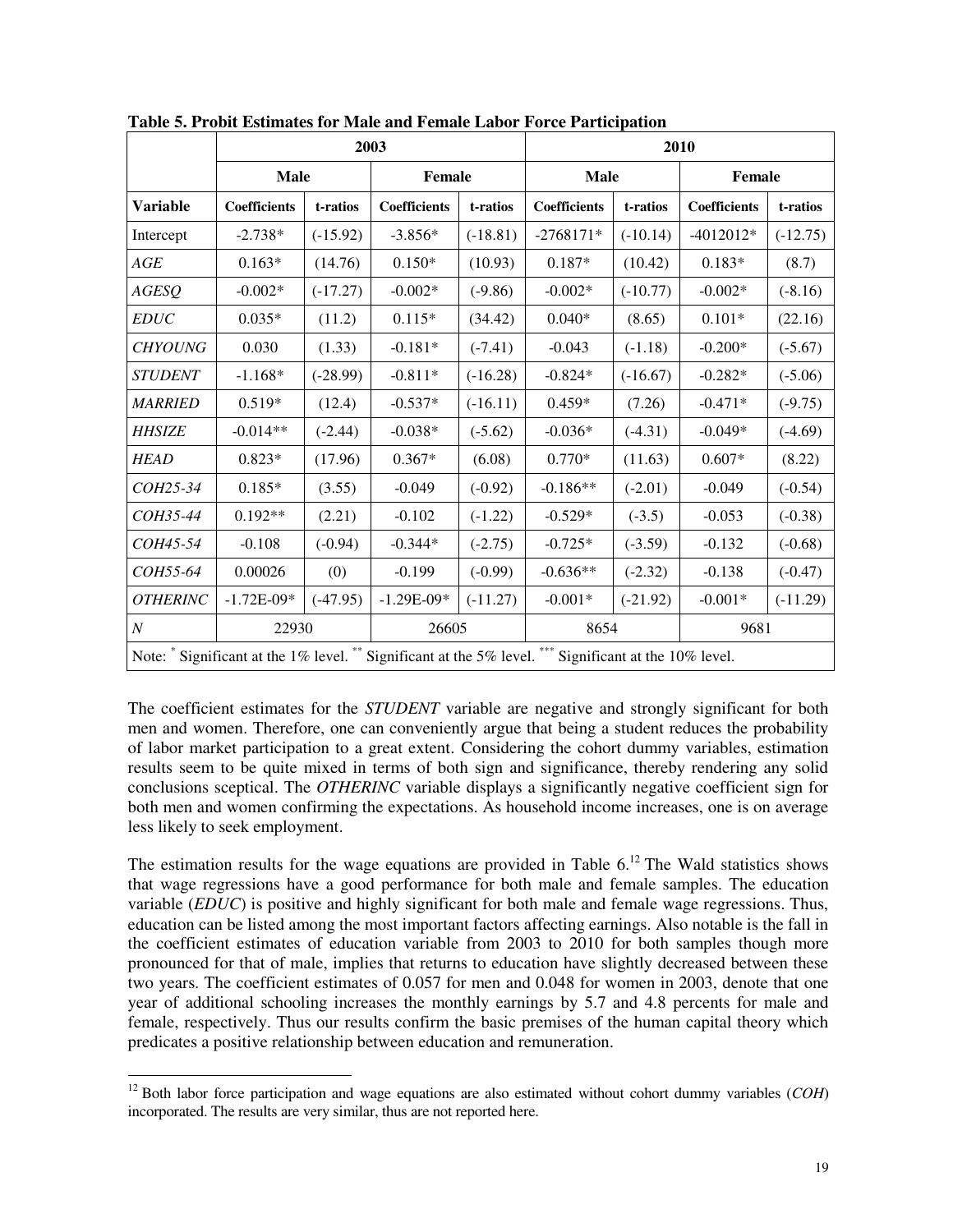The human capital theory suggests that an individual's wage rate will increase rapidly early in his or her life as human capital is accumulated through formal schooling and on-the-job training, it will reach its maximum near the point in mid-life when human capital is at its largest, and it will eventually decline as the effects of reduced human capital accumulation are outweighed by the effects of depreciation in human capital. Thus the human capital theory suggests that the earnings equations should be quadratic in experience, implying that they should include both *EXP* and *EXPSQ* variables, with a positive sign expected for the coefficient of variable *EXP* and a negative sign for the coefficient of variable *EXPSQ*. The wage regressions for both years yield the expected positive and negative signs respectively for *EXP* and *EXPSQ* variables for both samples. The variables are statistically significant for men for both years, whereas *EXPSQ* turns insignificant for females in 2010. Similar to the education variable, we observe a fall in the returns to experience for both men and women from 2003 to 2010. The level of experience for which log monthly earnings is maximized in 2003 is 46.25 years for men and 25.83 years for women. Whereas for 2010, the figures almost revert, and stand at 33.75 for men and 45 years for women.

|                                                                      |                     | 2003       |                     |            | 2010                              |            |                     |           |  |
|----------------------------------------------------------------------|---------------------|------------|---------------------|------------|-----------------------------------|------------|---------------------|-----------|--|
|                                                                      | Male                |            | Female              |            | Male                              |            | <b>Female</b>       |           |  |
| <b>Variable</b>                                                      | <b>Coefficients</b> | t-ratios   | <b>Coefficients</b> | t-ratios   | <b>Coefficients</b>               | t-ratios   | <b>Coefficients</b> | t-ratios  |  |
| Sabit                                                                | 18.336*             | (283.74)   | 17.638*             | (94.96)    | 5636718*                          | (54.18)    | 5237362*            | (15.51)   |  |
| <b>EDUC</b>                                                          | $0.057*$            | (25.80)    | $0.048*$            | (7.25)     | $0.039*$                          | (10.71)    | $0.043*$            | (4.82)    |  |
| <b>EXP</b>                                                           | $0.037*$            | (14.65)    | $0.031*$            | (6.05)     | $0.027*$                          | (6.36)     | $0.018**$           | (2.26)    |  |
| <b>EXPSQ</b>                                                         | $-0.0004*$          | $(-9.05)$  | $-0.0006*$          | $(-5.24)$  | $-0.0004*$                        | $(-4.68)$  | $-0.0002$           | $(-1.32)$ |  |
| <b>TENURE</b>                                                        | $0.029*$            | (15.97)    | $0.029*$            | (6.35)     | $0.024*$                          | (9.3)      | $0.025*$            | (4.72)    |  |
| <b>TENURESO</b>                                                      | $-0.0007*$          | $(-10.44)$ | $-0.001*$           | $(-5.45)$  | $-0.0005*$                        | $(-5.82)$  | $-0.0007*$          | $(-3.46)$ |  |
| <b>HOURSW</b>                                                        | $0.004*$            | (14.18)    | $0.009*$            | (15.11)    | $0.0069*$                         | (14.54)    | $0.019*$            | (20.98)   |  |
| <b>PRIVATE</b>                                                       | $-0.121*$           | $(-9.21)$  | $-0.119*$           | $(-3.72)$  | $-0.205*$                         | $(-8.93)$  | $-0.265*$           | $(-5.85)$ |  |
| <b>INDUSTRY2</b>                                                     | $-0.147*$           | $(-5.61)$  | $-0.376*$           | $(-8.88)$  | $-0.166*$                         | $(-4.01)$  | $-0.293*$           | $(-4.23)$ |  |
| <b>INDUSTRY3</b>                                                     | $0.036*$            | (3.35)     | $-0.068**$          | $(-2.17)$  | 0.006                             | (0.32)     | $-0.135*$           | $(-3.11)$ |  |
| <b>UNION</b>                                                         | $0.111*$            | (8.11)     | $0.103*$            | (2.89)     | $0.161*$                          | (6.65)     | $0.140*$            | (2.70)    |  |
| OCC1                                                                 | $0.566*$            | (10.20)    | 1.379*              | (8.76)     | $0.455*$                          | (5.26)     | 0.271               | (0.87)    |  |
| OCC2                                                                 | $0.359*$            | (6.66)     | 1.044*              | (7.03)     | $0.384*$                          | (4.5)      | 0.155               | (0.52)    |  |
| OCC3                                                                 | $0.249*$            | (4.65)     | $0.834*$            | (5.66)     | $0.194**$                         | (2.32)     | $-0.103$            | $(-0.34)$ |  |
| OCC4                                                                 | $0.143*$            | (2.70)     | $0.687*$            | (4.70)     | 0.082                             | (0.98)     | $-0.254$            | $(-0.85)$ |  |
| OCC5                                                                 | 0.070               | (1.36)     | $0.582*$            | (4.01)     | 0.008                             | (0.1)      | $-0.298$            | $(-1.00)$ |  |
| OCC6                                                                 | $0.126**$           | (2.44)     | $0.556*$            | (3.80)     | 0.056                             | (0.69)     | $-0.840*$           | $(-2.79)$ |  |
| OCC7                                                                 | $0.153*$            | (2.95)     | $0.577*$            | (3.85)     | 0.067                             | (0.82)     | $-0.209$            | $(-0.69)$ |  |
| OCC8                                                                 | $-0.075$            | $(-1.47)$  | $0.536*$            | (3.79)     | $-0.090$                          | $(-1.13)$  | $-0.329$            | $(-1.12)$ |  |
| COH25-34                                                             | $-0.043**$          | (2.01)     | 0.038               | (0.95)     | 0.054                             | (1.47)     | $0.116***$          | (1.75)    |  |
| COH35-44                                                             | $-0.075**$          | $(-2.34)$  | $-0.024$            | $(-0.35)$  | $-0.0003$                         | (0.00)     | 0.085               | (0.76)    |  |
| COH45-54                                                             | $-0.122*$           | $(-2.81)$  | 0.072               | (0.70)     | $-0.028$                          | $(-0.35)$  | 0.075               | (0.47)    |  |
| COH55-64                                                             | $-0.197*$           | $(-3.14)$  | 0.017               | (0.10)     | $-0.005$                          | $(-0.05)$  | $-0.018$            | $(-0.07)$ |  |
| <b>INFORMAL</b>                                                      | $-0.192*$           | $(-17.23)$ | $-0.411*$           | $(-14.85)$ | $-0.300*$                         | $(-16.72)$ | $-0.401*$           | $(-9.78)$ |  |
| <b>FIRMSIZE</b>                                                      | $0.077*$            | (18.63)    | $0.072*$            | (7.47)     | $0.068*$                          | (10.77)    | $0.095*$            | (7.12)    |  |
| λ                                                                    | $-0.127*$           | $(-8.09)$  | $-0.014$            | $(-0.41)$  | $-0.194*$                         | $(-7.4)$   | $-0.06$             | $(-1.19)$ |  |
| Wald ist.                                                            | 12800.01            |            | 4316.42             |            | 3345.3                            |            | 2721.46             |           |  |
| $\boldsymbol{N}$                                                     | 12985               |            | 3149                |            | 5341<br>1932                      |            |                     |           |  |
| Note: * Significant at the 1% level. ** Significant at the 5% level. |                     |            |                     |            | *** Significant at the 10% level. |            |                     |           |  |

**Table 6. OLS Estimates for Male and Female Earnings Equations**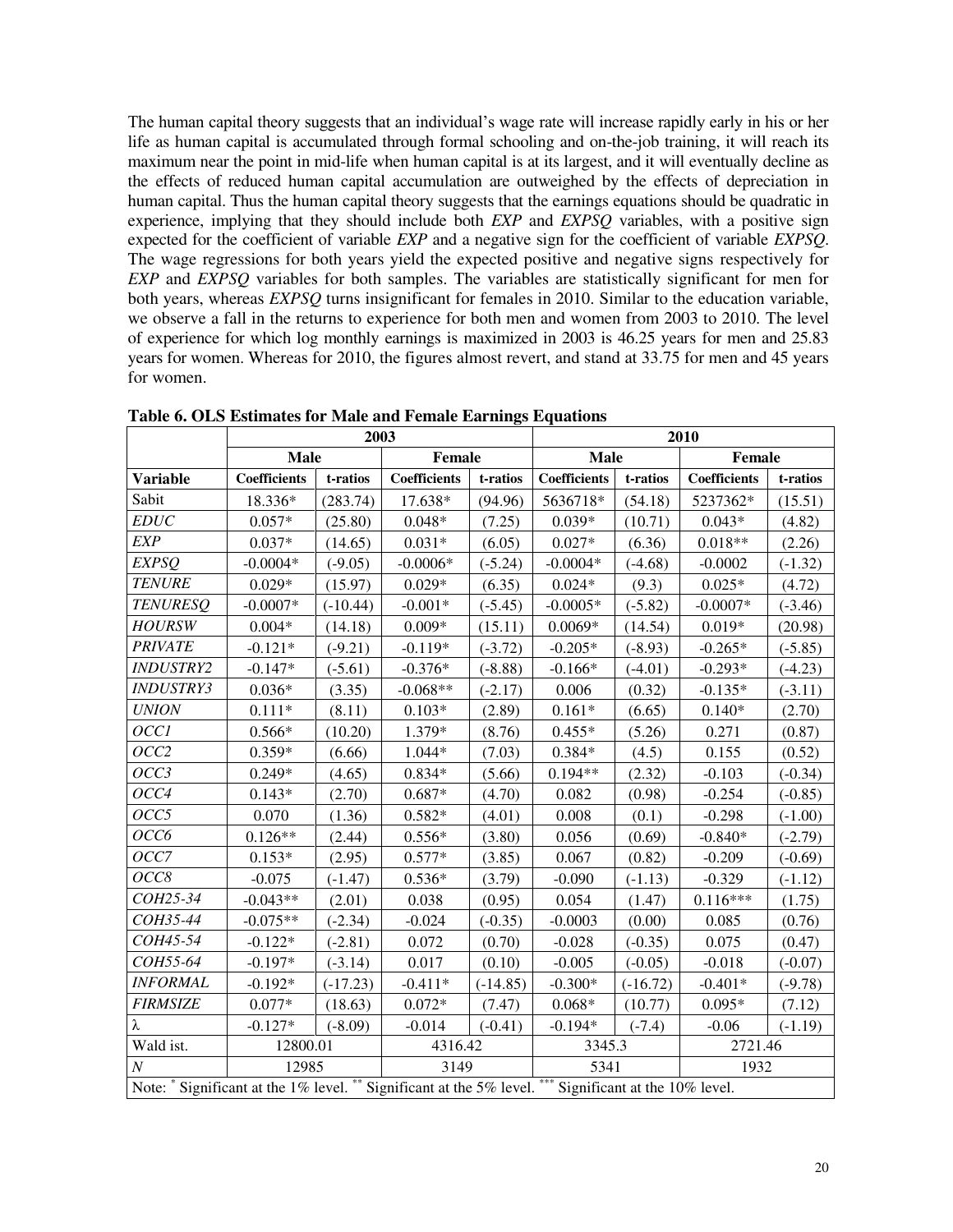Estimation results reveal a statistically significant quadratic relationship for the number of years spent in the last job (*TENURE*) for both genders and years in question, thereby confirming Becker (1964)'s theory. In his seminal work, Becker (1964) distinguishes between two types of training: General training and specific training. General training is defined as the type of training that, once acquired, is equally useful in all other firms. That is, general training increases the productivity of a worker in any firm. Specific training, on the other hand, is the type of training that increases productivity only in the firm it is acquired. That is, it is usable only in the firm providing the training, and the value of the training is lost once the worker leaves the firm. The cost of general training is typically borne by workers as they will be the ones to receive whole of the return to training in the form of higher future income, regardless of whether they stay in the firm or change job. On the other hand, specific training cannot be used gainfully in other firms which strengthens the dependence between the worker and the employer. The employer will be willing to pay higher wages to the trained worker who gains higher productivity in the firm, considering the risk of poaching and loosing him/her. The employee, whose training will be specific only to that firm, will also be unwilling to quit. Therefore, it will be optimal the optimal solution is sharing of the costs and returns of the specific training between the employer and the employee. Looking at Table 6, the statistically significant positive coefficient estimate for the variable *TENURE* illustrates the importance of firm-specific (or employer-specific) training in the Turkish labor market. Moreover, the significantly negative coefficient for the variable *TENURESQ* evidences a quadratic relation between *TENURE* and earnings. Indeed, specific training gradually accumulates and reaches to a maximum at some point in working life, thereafter starting to retrench over time. The coefficient estimates for the year 2003 show that log monthly wages are maximized at 20.71 and 14.5 for men and women, respectively, given that they work with the same employer. The corresponding 2010 figures are estimated at 24 for men and 17.86 for women.

Membership to a union (*UNION*) possesses a highly significant and positive sign for both years and genders. Along these lines, one can argue that union membership improves earnings potential in the Turkish labor market. Membership to a union raises earnings by 11.1 for men and 10.3 percent for women in 2003. This effect rises slightly in 2010, reaching 16.1 percent for men and 14 percent for women. There are only few studies in the literature which takes into account of the union membership effects on earnings in the Turkish labor market. Thus, our results are of significant importance in terms of disclosing the influence of unions on male and female earnings potentials.

The dummy variable *PRIVATE* represents the effect of working for the public/private sector on earnings, and displays a significantly negative coefficient estimate for both genders and years under study. Accordingly, men working in the private sector in 2003 had 12.1 percent lower earnings compared to that of men working in the public sector, and for women, private sector wages were on average 11.9 percent lower than public sector wages. The discrepancy between private and public sector remuneration has widened in 2010, reaching as high as 20.5 percent for men and 26.5 percent for women. These results are a mere reflection of the deterioration of private sector wages against public sector wages in Turkey in the aftermath of the 2008 economic crisis.

Confirming our priors and consistent with the existing literature, hours worked per week at the current job (*HOURSW*) is significantly positive for both men and women. Whereas, when magnitude of the coefficient estimates are compared, returns to working hours are found as larger for women.

The sector dummy *INDUSTRY2* have a significantly negative coefficient for both years and genders as anticipated. That is, workers in agriculture earn less than workers in the manufacturing industry. Relatively higher absolute values for the coefficients of women in both 2003 and 2010 imply that female wages are more adversely affected compared to that of male if working in the agriculture. This is a reflection of the fact that, as a result of the traditional structure, women are overrepresented in the agriculture rendering female labor supply abundant in this sector. This result is reinforced by the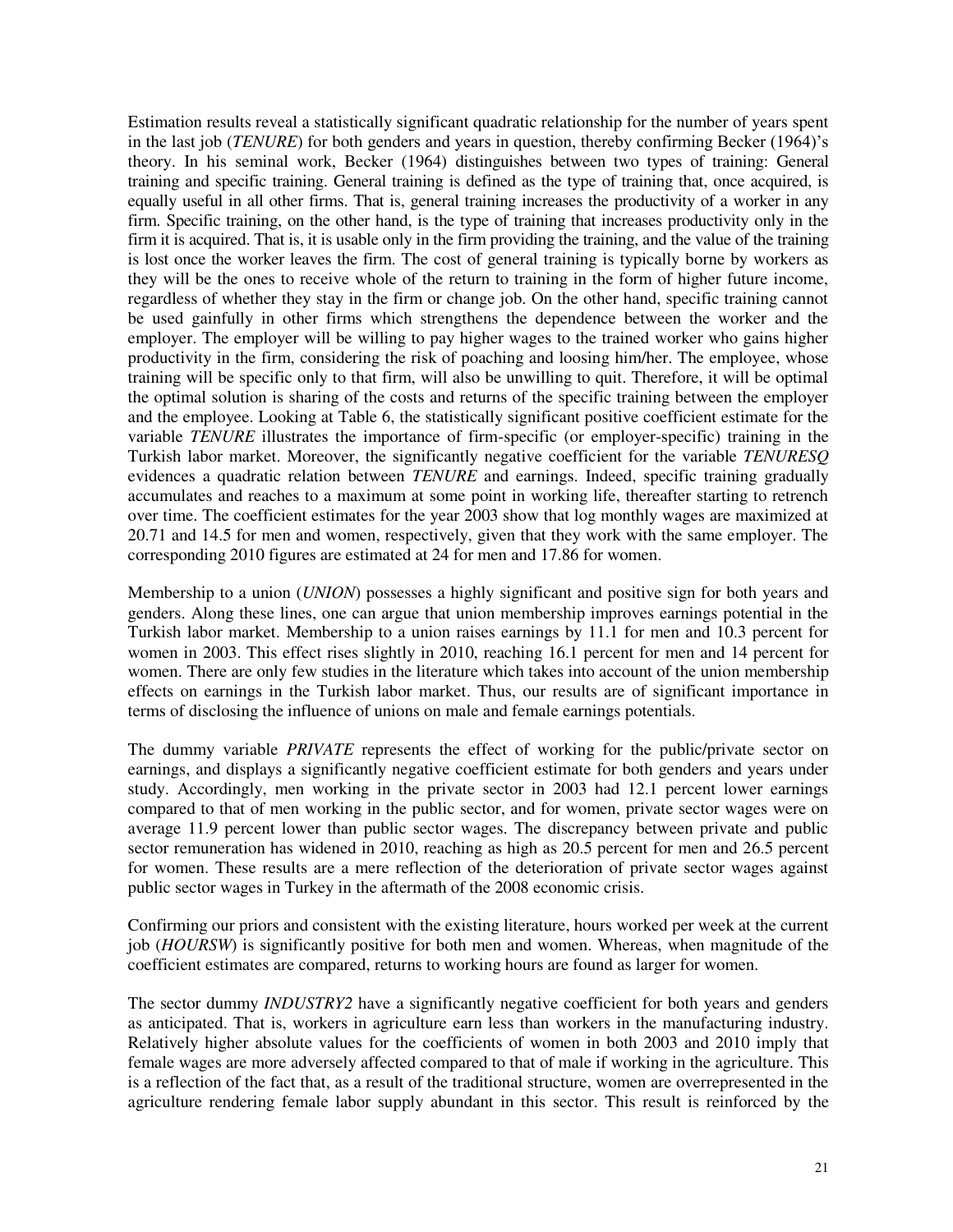extremely low levels of female labor force participation in the urban areas, where college degree is typically a necessity for female employment.

*INDUSTRY3* variable is significantly negative for women for both years. Whereas, it is only significant in 2003 for men and displays a positive coefficient estimate. That is, women working in manufacturing on average earn less than women in services sector as opposed to men who typically have higher returns in manufacturing compared to services industry. The finding can also be linked to the fact that female labor informality is considerably high in the manufacturing sector.

Regarding the occupation dummies (*OCCi*), one would expect workers in the base category of "skilled agricultural and fishery workers" to earn less than workers in all other occupations. The estimation results confirm this expectation, particularly for the year 2003. The result is more evident for legislators, senior officials and managers (*OCC1*), and professional occupational groups (*OCC2*  and *OCC3*). For example, men working as legislators, senior officials and managers in 2003 earn about 566 percent higher than their counterparts in skilled agriculture.

*INFORMAL* and *FIRMSIZE* variables have highly significant and negative and positive signs, respectively for both genders and years. These results indicate that informal employment is often associated with inferior earnings, and that employment in large firms carries a wage premium

Cohort dummy variables (*COH*), in general, seem to have a low performance. The coefficient estimate for the male sample despite being statistically significant in 2003, holds a negative sign as opposed to expectations.

Lastly, the inverse of Mill's ratio  $(\lambda)$  obtained from the participation equations yields a negative coefficient estimate for both years and genders, yet it is statistically significant only for the male sample. The significantly negative coefficient estimate for men evidences the existence of a sample selection bias in the male sample. The error term in the participation equations represent the "unobservable factors affecting labor market participation". Therefore, the negative and statistically significant coefficient estimate for  $\lambda$  implies that unobserved characteristics that earn a premium in the labor market make the individual more likely to be observed in the labor market.

# **7.2. Decomposition of Male-Female Wage Differentials**

The Oaxaca decompositions of male-female wage differentials for 2003 and 2010 are presented in Table 7.

|                                                          |                                                         | 2003                                                                      | 2010                                                                      |                                    |  |  |
|----------------------------------------------------------|---------------------------------------------------------|---------------------------------------------------------------------------|---------------------------------------------------------------------------|------------------------------------|--|--|
|                                                          |                                                         | <b>Male-Female Earnings Differential</b><br>Due to Differences in $(\%):$ | <b>Male-Female Earnings Differential</b><br>Due to Differences in $(\%):$ |                                    |  |  |
| <b>Specification</b>                                     | <b>Returns</b><br><b>Endowments</b><br>(Discrimination) |                                                                           | <b>Endowments</b>                                                         | <b>Returns</b><br>(Discrimination) |  |  |
| Evaluated at Male<br>Returns $(b_m)$ (Eq. (14))          | 38.37                                                   | 61.63                                                                     | 36.84                                                                     | 63.16                              |  |  |
| <b>Evaluated at Female</b><br>Returns $(b_f)$ (Eq. (15)) | 42.72                                                   | 57.28                                                                     | 35.03                                                                     | 64.97                              |  |  |

|  |  |  |  | Table 7. Oaxaca-Blinder Decomposition of the Male-Female Earnings Differential, 2003-2010 |  |
|--|--|--|--|-------------------------------------------------------------------------------------------|--|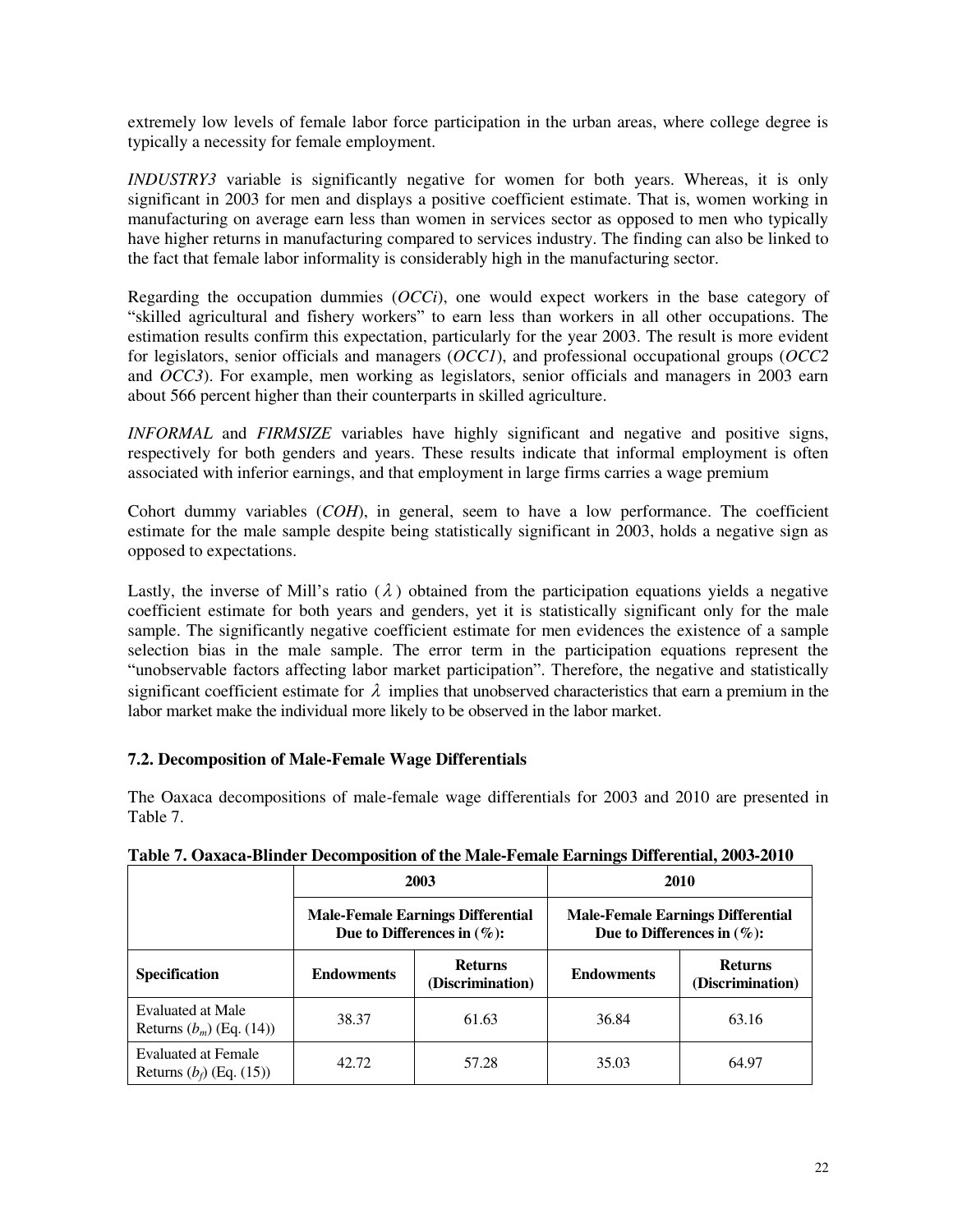Table 7 shows that if female wage structure is assumed as the non-discriminantory benchmark wage, wage discrimination accounts for 57.28 and 64.97 percents in 2003 and 2010, respectively. The same shares turn out as 61.63 and 63.16 when male wage structure is taken as the benchmark. These results indicate that a significant portion of the gender pay gap in Turkey is indeed attributable to pay discrimination (in favor of men) even after controlling for a large set of wage-determining variables. The results also reveal that discrimination has risen over time.

The estimation results conform to the previous research to a significant extent. As discussed in the literature review section, for example, Yamak and Topbaş (2004) find that 80 percent of the wage gap is due to discrimination, and Tansel (2005) reports a 42 percent discrimination in the private sector using 1994 data. Gürler and Üçdoğruk (2007) calculate the same rate to be 85.8 percent for 2002, and Cudeville and Gürbüzer (2007) around 60 percent for the year 2003. Cudeville and Gürbüzer (2007) re-estimate the reduced form wage regression comprising only human capital variables, and observe that the share of wage discrimination rises to 90 percent as expected. Similarly, the results of İlkkaracan and Selim (2007) display a 43 percent share of wage discrimination in the overall gender gap earnings using the reduced form wage regression, and a 22 percent share re-estimating the extended form model incorporating occupation, sector and firm characteristics variables.

The reason of estimating the reduced form models which only comprise the human capital variables is that the extended models might under-estimate the actual extent of wage discrimination. The main critique against the use of extended wage models in estimating earnings gap is that some variables which should be discarded in such analyses are controlled. Wage discrimination is defined as different returns to same wage-determining endowments. Whereas, if variables other than human capital variables such as occupation, sector, and region of residence are also included in the model, then discrimination would be defined as different returns to individuals with same endowments who work in the same occupation, same sector and reside in the same region. For example, if occupation is included as a covariate in the wage model, one would indeed be ignoring the fact that ease/possibility of access to certain jobs or occupations might well be different for male and female workers. This would result in mis-measurement of the actual effects of occupational segregation which is another form of gender discrimination.<sup>13</sup> Similar arguments could also be made for other variables such as sector of economic activity, region of residence, union membership, etc. $^{14}$ 

In our study, we estimate both extended and reduced form wage regressions. As expected, the share that is attributable to discrimination in the gender earnings gap rise significantly when reduced models are used. The reduced model which comprises only the variables *EDUC*, *EXP*, *EXPSQ*, *TENURE* and *TENURESQ* yields the share of wage discrimination for the years 2003 and 2010 to be 79.20 and 85.38 percents respectively if female wages are taken as the reference category; and 90.54 and 92.77 percents if male wages are taken as the reference category. Therefore, we can argue that occupational and industrial segregation against women in Turkey is quite large, confirming the results of the Cudeville and Gürbüzer (2007), Yamak and Topbaş (2004) and Gürler and Üçdoğruk (2007) studies reporting reduced model estimation results.

 $\overline{a}$ 

<sup>&</sup>lt;sup>13</sup> Occupational segregation is defined as female workers being concentrated in occupations with lower pay and worse working conditions. Industrial segregation is also defined in similar fashion.

 $14$  In Oaxaca-Blinder methodology, particularly in the estimations of extended wage models, the share of wage gap that is not attributed to discrimination might indeed be due to other forms of discrimination. For example, discriminatory acts limiting women's access to productivity-enhancing characteristics (i.e. education, tenure) or to wage-enhancing labor market characteristics (i.e. the nature of occupation and industry, firm size, union membership and collective bargaining). These forms of discrimination also contribute to male-female earnings differentials. The Oaxaca-Blinder method, in particular when extended wage models are used, fails to account for these different forms of discrimination, and thereby typically underestimates the extent of overall discrimination.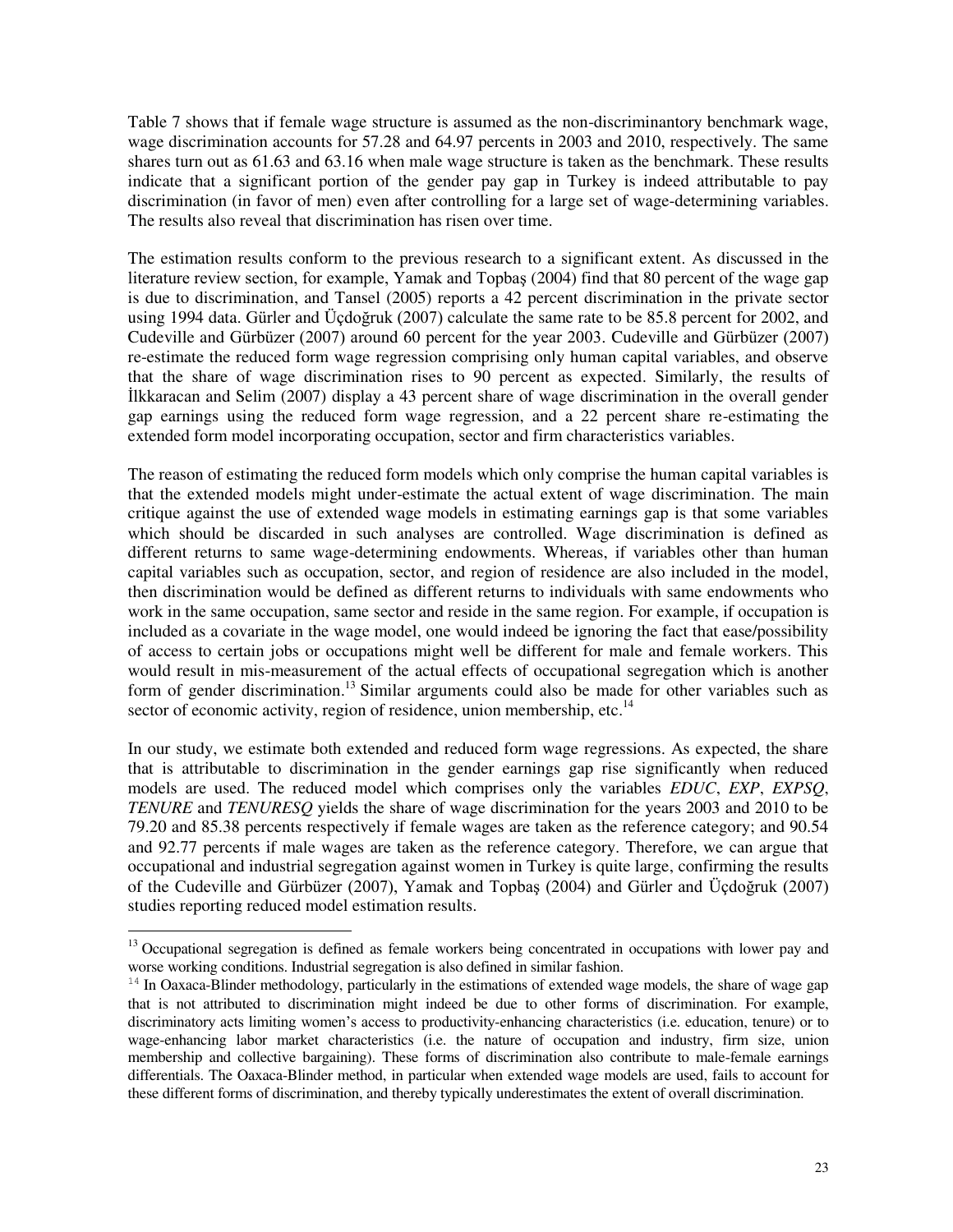The Juhn-Murphy-Pierce decomposition (Equation 19) results are reported in Table 8. Men are taken as the reference category. The figures in the first line of each cell indicate the raw values, and in the second line display the shares on the total wage rate. At first sight, one can see that gender wage gap falls with higher levels of the wage distribution. This result is a mere reflection of the fact that women in the upper quantiles of the wage distribution in Turkey are mostly women with higher educational achievements. We also find that the gender wage gap does not alternate much over time, except for a slight rise in the lowest income group  $(10<sup>th</sup>$  quantile) where it rises from 0.69 in 2003 to 0.88 in 2010.

The remuneration effect which can be interpreted as pay discrimination against women stands between 49.58 and 118.13 percents considering both years and all wage quantiles. Another notable finding is that the remuneration effect rises with higher wage quantiles, indicating that discrimination is more salient along upper income groups compared to lower income workers.

| Year | Quantile         | Male-Female Earnings Differential Due to Differences in:        |                                                                            |                                                                                          |                                       |
|------|------------------|-----------------------------------------------------------------|----------------------------------------------------------------------------|------------------------------------------------------------------------------------------|---------------------------------------|
|      |                  | <b>Total Male-</b><br><b>Female Wage</b><br><b>Differential</b> | <b>Endowment Effect</b><br>(differences in<br>observed<br>characteristics) | <b>Remuneration Effect</b><br>(differences in prices<br>for observed<br>characteristics) | <b>Unobservables</b><br><b>Effect</b> |
| 2003 | 10 <sub>th</sub> | 0.6931458<br>100                                                | 0.33567047<br>48.43                                                        | 0.3436527<br>49.58                                                                       | 0.01382256<br>1.994                   |
|      | 25th             | 0.3566742<br>100                                                | 0.15771866<br>44.22                                                        | 0.217886<br>61.09                                                                        | $-0.01893044$<br>$-5.307$             |
|      | 50th             | 0.3794899<br>100                                                | 0.17612648<br>46.41                                                        | 0.1945248<br>51.26                                                                       | 0.00883865<br>2.329                   |
|      | 75 <sub>th</sub> | 0.1198006<br>100                                                | 0.04397392<br>36.71                                                        | 0.0879459<br>73.41                                                                       | $-0.01211929$<br>$-10.116$            |
|      | 90 <sub>th</sub> | 0.1410942<br>100                                                | 0.0267849<br>18.98                                                         | 0.1221886<br>86.60                                                                       | $-0.00787926$<br>$-5.584$             |
| 2010 | 10 <sub>th</sub> | 0.8832507<br>100                                                | 0.33964872<br>38.45                                                        | 0.44665<br>50.57                                                                         | 0.09695196<br>10.977                  |
|      | 25th             | 0.4054651<br>100                                                | 0.22866774<br>56.40                                                        | 0.2162929<br>53.34                                                                       | $-0.03949547$<br>$-9.741$             |
|      | 50th             | 0.2388921<br>100                                                | 0.07269716<br>30.43                                                        | 0.1678462<br>70.26                                                                       | $-0.00165129$<br>$-0.691$             |
|      | 75 <sub>th</sub> | 0.1642008<br>100                                                | 0.03771162<br>22.97                                                        | 0.1550903<br>94.45                                                                       | $-0.02860117$<br>$-17.418$            |
|      | 90 <sub>th</sub> | 0.1053605<br>100                                                | $-0.00026321$<br>$-0.25$                                                   | 0.1244617<br>118.13                                                                      | $-0.01883793$<br>$-17.879$            |

**Tablo 8. Juhn-Murphy-Pierce Decomposition of the Male-Female Earnings Differential, 2003- 2010** 

Note: Male are the reference group. The number in the second row of each cell represents shares in the total wage.

The underlying reason for a rather less evident pay discrimination in lower wage groups could be that workers in this group earn only in subsistence levels anyway, thus there is not much place for marked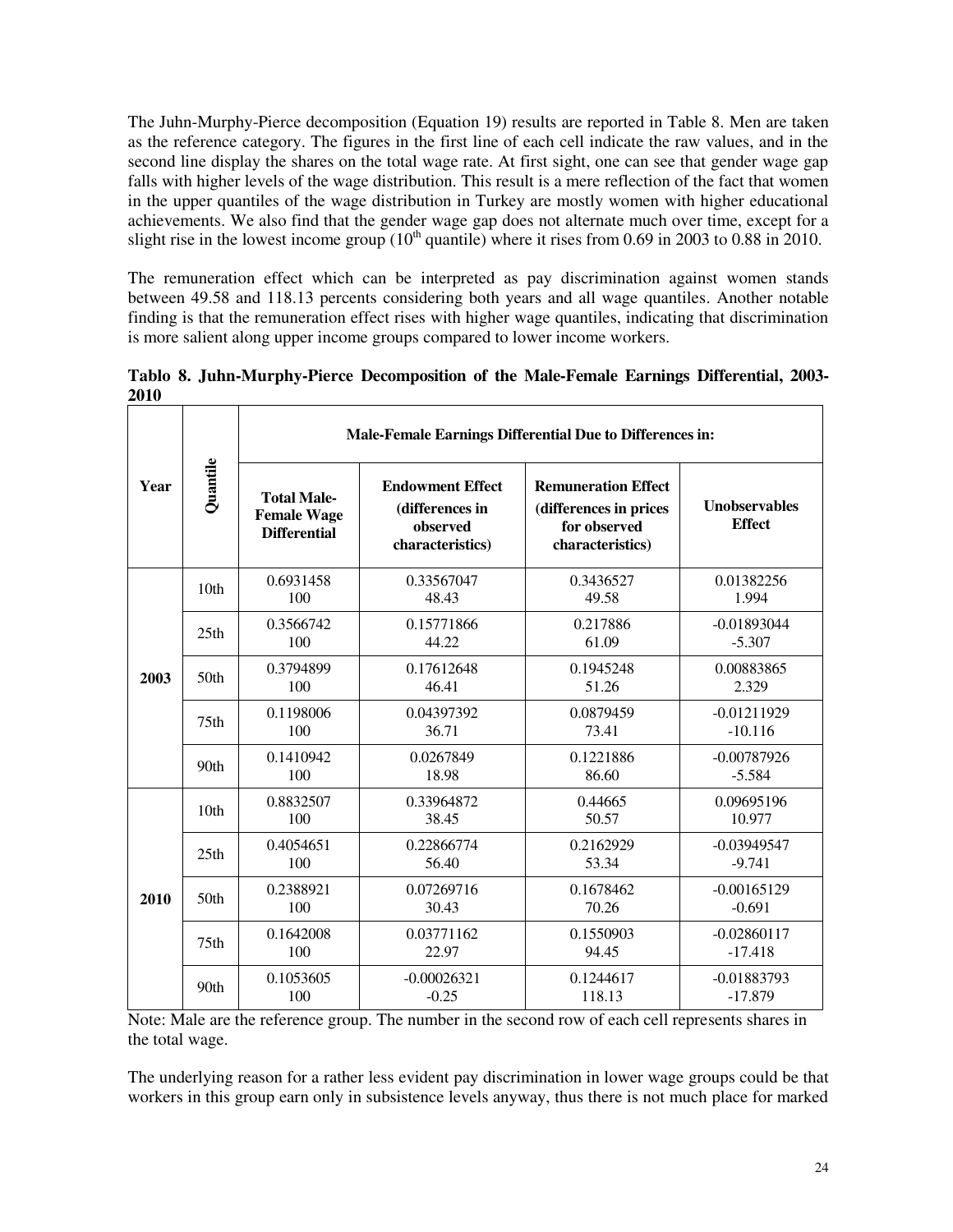discrimination. As Table 8 illustrates, both endowment and remuneration effects contribute positively to gender gap for all years and income groups (the only exception being the  $90<sup>th</sup>$  quantile in 2010). In other words, women are disadvantaged considering both wage-determining characteristics and returns to these endowments. However, the third component of "unobserved remuneration effect" mostly holds a negative sign and hence works to close the earnings gap. This implies that the effects of unobserved skills and market value of these skills work in favor of women, and are particularly evident for upper income groups ( $75<sup>th</sup>$  and  $90<sup>th</sup>$  quantiles). Thus, despite suffering from higher levels of discrimination, women in the upper income quantiles can mitigate these discrimination effects to some extent via their unobserved skills and pecuniary market returns to these skills.

This fact is also related to gender wage gap falling with higher quantiles in the earnings distribution. Women in the upper quantiles of the distribution are mostly well-educated, thus are significantly likely to hold the unobserved skills which are valuable in the market. Therefore, "the unobservables effect" assumes negative and relatively large values, thereby offsetting the total wage gap. For example, the remuneration effect for the  $75<sup>th</sup>$  quantile stands at 73.41 and 94.45 percents in 2003 and 2010, respectively. Whereas for the same quantile, unobservable remuneration effect is negative for both years (-10.12 for 2003 and -17.42 for 2010), which in turn yields a relatively low total wage gap (0.12 and 0.16 for 2003 and 2010, respectively).

The results of the decomposition of the change in the male-female earnings gap from 2003 to 2010, using Juhn-Murphy-Pierce methodology (equation (24)), are presented in Table 9.

| Male-Female Earnings Differential Due to Differences in: |                                               |                   |                                                 |  |  |  |
|----------------------------------------------------------|-----------------------------------------------|-------------------|-------------------------------------------------|--|--|--|
| <b>Observed</b><br><b>Characteristics Effect</b>         | <b>Observed Remuneration</b><br><b>Effect</b> | <b>Gap Effect</b> | <b>Unobserved</b><br><b>Remuneration Effect</b> |  |  |  |
| $-0.034618$                                              | 0.017818                                      | 0.0235157         | 0.020466                                        |  |  |  |

# **Table 9. Juhn-Murphy-Pierce Decomposition of Changes in the Male-Female Earnings Differentials, 2003-2010**

As the table illustrates, the effect of the observed characteristics turns out negative. That is to say, the changes in the male/female wage-determining endowments differentials from 2003 to 2010 have worked to reduce the existing gender earnings gap. Put differently, the wage-determining endowment differentials of women have on average increased relative to that of men over the seven years course.

The observed remuneration effect in the second column of Table 9 represents the effect of the change in the returns to the observable wage-determining characteristics of men. The positive value implies that a rise in the rate of returns to wage-determining endowments of men aggravates the gender gap. In other words, women's position in terms of returns to wage-determining individual characteristics has worsened relative to men from 2003 to 2010.

The gap effect (or ranking effect) represents the effect of the changes in women's relative position in the male unexplained earnings distribution, after controlling for the wage-determining variables. The gap effect turns out as positive, meaning that women have lost their ranking in the male unexplained earnings distribution from 2003 to 2010. In other words, women's relative earnings levels have worsened over time. A positive gap effect could also be the result of discrimination against women and/or falls in women's unobservable productivity levels.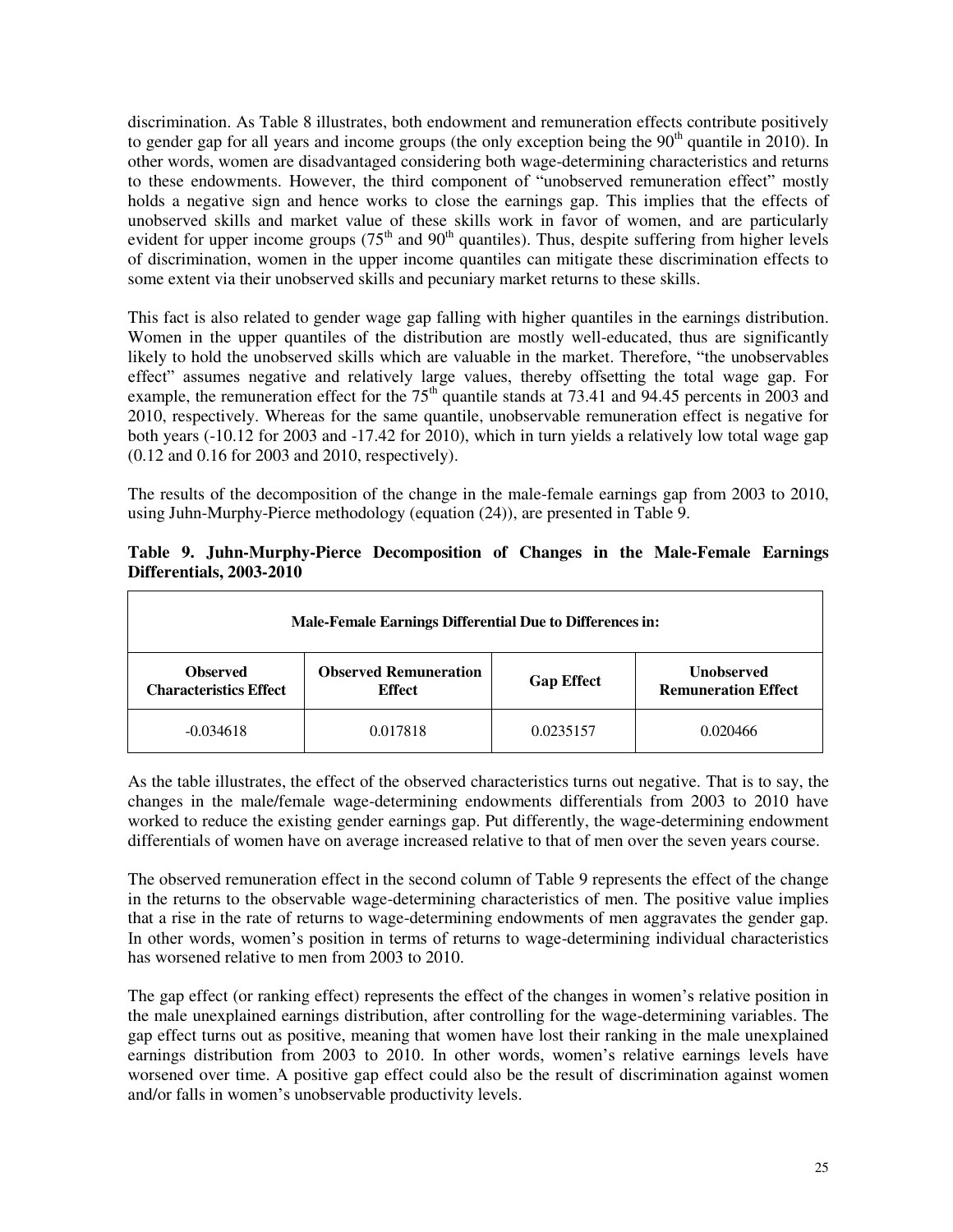The unobserved remuneration effect, which reflects the effect of the changes in the wage dispersion between the two years, has a positive coefficient. This means the dispersion in male earnings has risen over time which in turn increased the male-female earnings differentials.

# **8. Conclusion**

Turkish economy achieved stable and high growth rates in the aftermath of the 2001 economic crisis. The average annual growth rates stood high at 4.8 percent over the 2003-2010 period. Despite the macroeconomic success, however, Turkish economy could not increase its employment-generating capacity and record any improvement in its distressing labor force participation and unemployment rates. The ongoing agricultural exodus has continued throughout the 2000s apace. These changes have been the main culprit of the already low and declining levels of female employment and participation rates. The jobs available in the rural areas are mostly in agriculture and suitable for women having low educational attainments. Those low skilled women working as unpaid family workers in agriculture were forced to leave employment when they migrate to urban areas, given cultural/social forces and their low levels of education. As follows, urban unemployment rates are higher, employment and labor force participation rates are lower. As mentioned in the introduction, women's limited participation in economic life is one of the most salient features of the labor market. Female labor force participation rate (LFPR), measured as 23.5 percent in 2009, is almost one third of OECD and EU-19 countries' rates at 62 and 64 percents, respectively (World Bank, 2009). Further, several studies have demonstrated that wage discrimination against women also is a serious systemic problem in Turkey. That is, women in Turkey not only suffer from serious barriers to employment but also a significant pay discrimination even if they manage to enter the labor market.

Against this background, our motivation is to extend the existing literature by analyzing the earnings performances of male and female workers and measuring the extent of pay discrimination in the Turkish labor market, using 2003 and 2010 Household Budget Surveys of the Turkish Statistical Institute. The empirical analysis consists of decomposing the gender pay differentials via the Oaxaca-Blinder (OB) and Juhn-Murphy-Pierce (JMP) methodologies. Utilizing the JMP method, we also decompose the change in the wage gap from 2003 to 2010.

The OB decompositions show that a significant portion of the gender pay gap in Turkey is indeed attributable to pay discrimination. Alternative methods and estimations display that between 57.28 and 64.97 percents of the gender earnings gap is due to discrimination against women. The JMP decompositions, on the other hand, reveal that pay discrimination is more evident among the upper income groups. However, women in the upper end of the earnings distribution have generally higher levels of education. Thus, despite suffering from discrimination, women in the upper income quantiles can mitigate the effects of discrimination to some extent via their unobserved skills and pecuniary market returns to these skills. Along these lines, one can argue that Blau and Kahn (1997)'s idea of "swimming upstream against rising income inequality" holds in Turkey to some extent.

The JMP decomposition of the changes in the male-female earnings differentials between 2003 and 2010 reveals that differentials in wage-determining characteristics have lessened over time in favor of women, but that rate of returns to wage-determining endowments of men have risen which may have increased the gender gap between the two years. The finding that pay discrimination has increased over time is consistent with the results of the OB decompositions of 2003 and 2010 earnings regressions.

The results of our study are in general aligned with the previous research on pay discrimination in Turkey. Even though pay discrimination based on gender is banned by laws in Turkey, our study and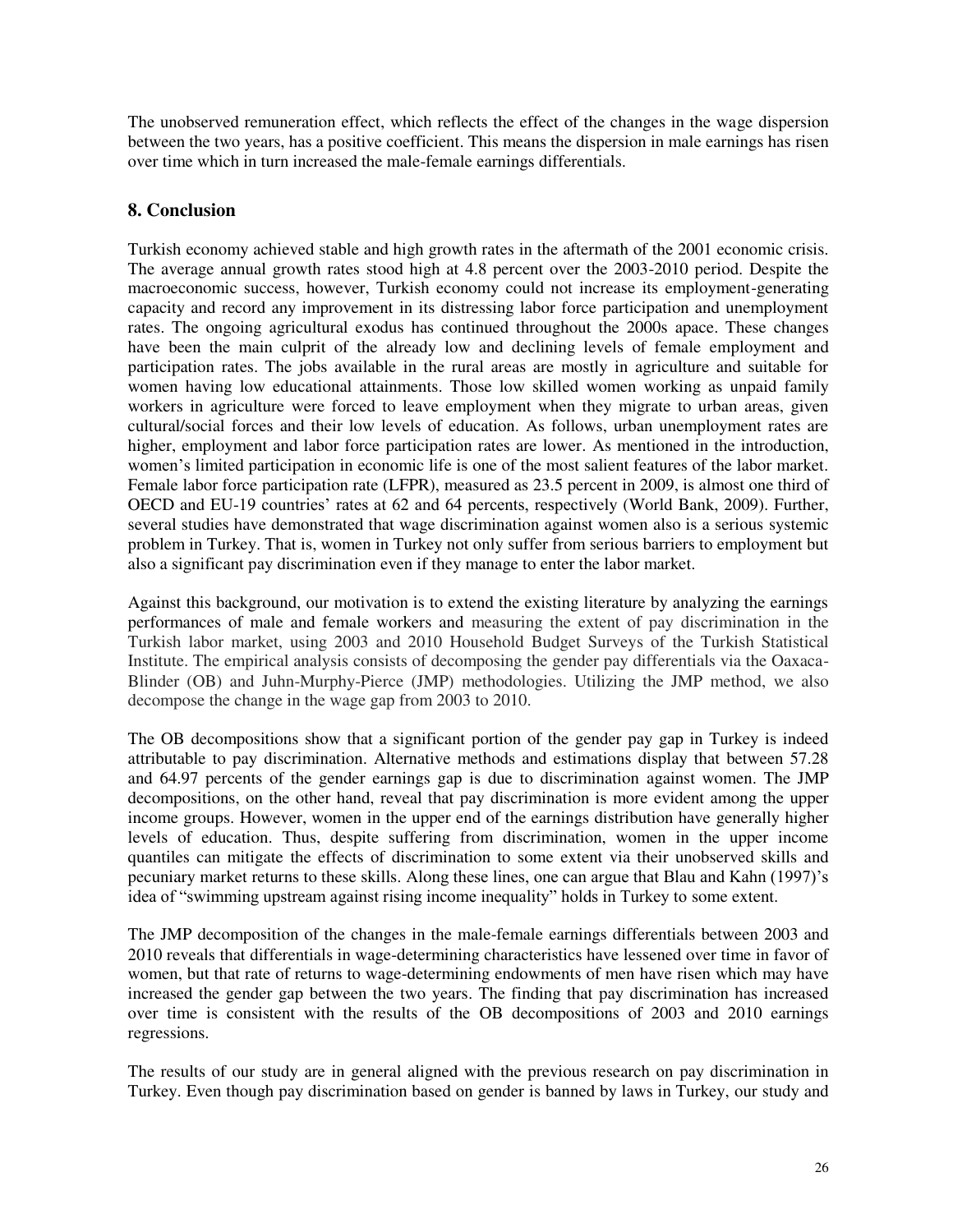other reveal that enforcement seems to be insufficient. Previous research also shows that pay discrimination is quite common in some European Union member countries as well. In particular, 70- 80 percent of the male-female wage differentials are reported to be stemming from pay discrimination in southern European countries such as Greece, Spain, Portugal and Italy (Meurs and Ponthieux, 2005). Along these lines, one can argue that the incidence in Turkey is not that severe. However, pay discrimination is not the best indicator of gender discrimination against women. The fact that the exclusion of women from the labor market and the prevalence of occupational and sectoral discrimination have been confirmed by not only ours but also several other previous studies should not be neglected when considering the evidence in Turkey.

Thus, it is evident that besides enacting and enforcing prohibitive laws against pay discrimination, enhancing women's labor market participation and access to jobs with better pay and work conditions are of great concern. There are several policies which could be used to promote women's job market related skills, thereby their employability potentials such as increasing the schooling rates for girls in all educational levels, creating job opportunities for first-time job-seekers, and establishing decent child-care facilities.

**Acknowledgment:** An earlier version of this research was supported by the Scientific and Technological Research Council of Turkey (TUBITAK) under Grant No. SOBAG 110K318.

#### **REFERENCES**

AMEMIYA , T. (1984), "Tobit Models: A Survey," *Journal of Econometrics*, 24, 3-63.

- ARABSHEIBANI, G. R, F. G. Carneiro and A. Henley (2003), "Gender Wage Differentials in Brazil: Trends over a Turbulent Era," World Bank Policy Research Working Paper, No: 3148.
- ARROW, K. (1973), "The Theory of Discrimination," in *Discrimination in Labor Markets*, O. Ashenfelter and A. Rees (ed.), Princeton: Princeton University Press, 3-33.
- BALTAGI, B. H. (2001), *Econometric Analysis of Panel Data*, New York, NY: John Wiley & Sons Ltd.
- BEBLO, M., D. Beninger, A. Heinze and F. Laisney (2003), "Measuring Selectivity-Corrected Gender Wage Gaps in the EU," Centre for European Economic Research (ZEW) Discussion Paper, No: 03-74.
- BECKER, G. S. (1957), *The Economics of Discrimination*, Chicago: University of Chicago Press.
- BECKER, G. S. (1962), "Investment in Human Capital: A Theoretical Analysis," *Journal of Political Economy* (Supplement), 70, 9-49.
- BECKER, G. S. (1964), *Human Capital: A Theoretical and Empirical Analysis, With Special Reference to Education*, New York: Columbia University Press for NBER.
- BECKETTI, S., W. Gould, L. Lillard and F. Welch (1988). "The Panel Study of Income Dynamics after Fourteen Years: An Evaluation," *Journal of Labor Economics*, 6, 472–492.
- BERGMANN, B. (1989), "Does the Market for Women Need Fixing?," *Journal of Economic Perspectives*, 3, 43- 60.
- BERNDT, E.R. (1990), *The Practice of Econometrics: Classic and Contemporary*. Massachusetts: Addison-Wesley, Publishing Company.
- BLANCHFLOWER, D. G. (2006), "A Cross-Country Study of Union Membership", IZA Discussion Paper Series, IZA DP No: 2016.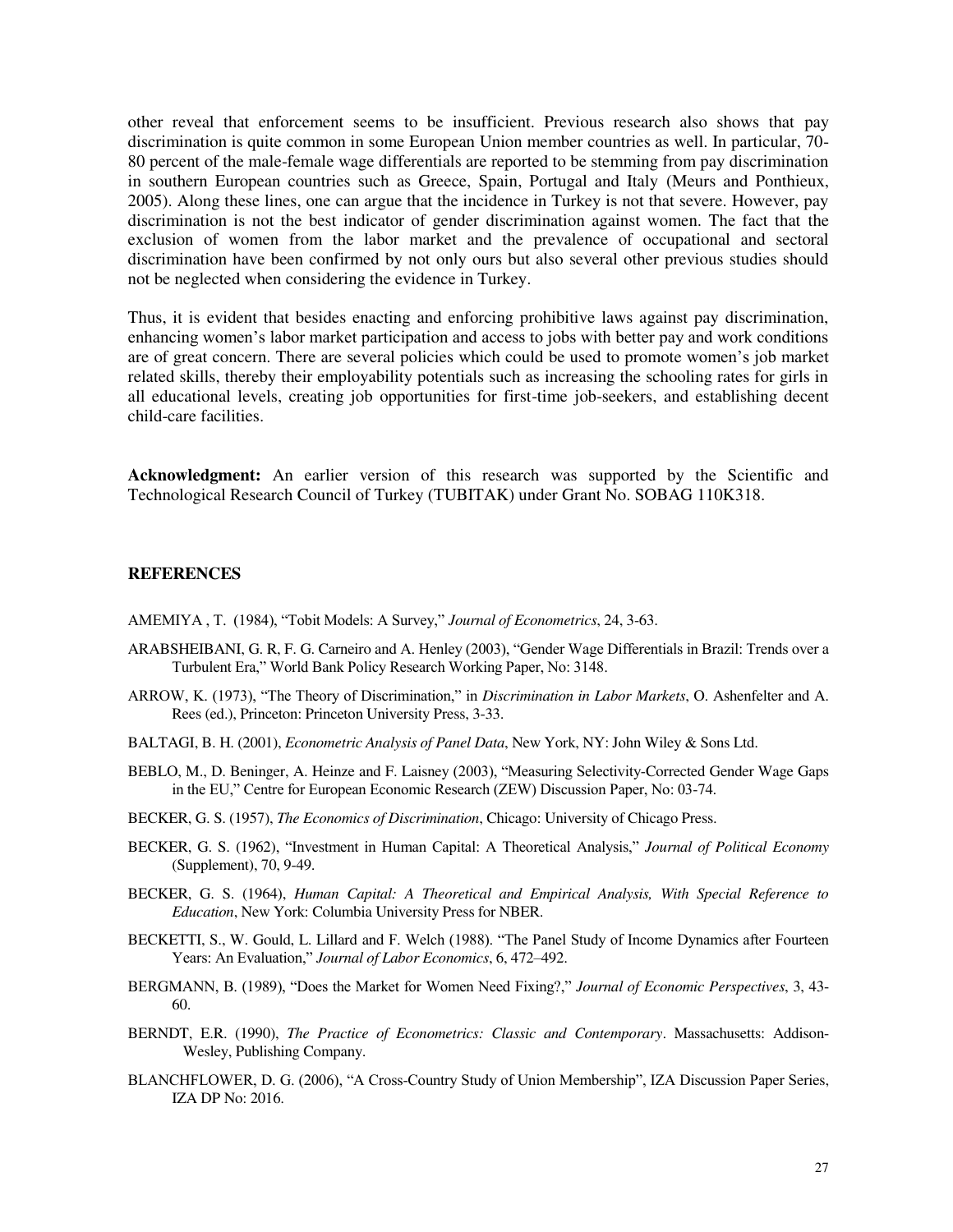- BLAU, F. D. (1984), "Discrimination Against Women: Theory and Evidence," in: *Labor Economics: Modern Views*, W. Darity, Jr. (ed.), Boston: Kluwer-Nijhoff Publishing, 53-89.
- BLAU, F. D. (1998), "Trends in the Well-Being of American Women, 1970-1995," *Journal of Economic Literature*, 36, 112-165.
- BLAU, F. D. and M. A. Ferber (1986), *The Economics of Women, Men and Work*, Englewood Cliffs, NJ: Prentice-Hall.
- BLAU, F. D. and M. A. Ferber (1987), "Discrimination: Empirical Evidence from the United States," *American Economic Review*, 77, 316-320.
- BLAU, F. D. and L. M. Kahn (1992), "The Gender Earnings Gap: Learning from International Comparisons," *AEA Papers and Proceedings*, 82, 533-9.
- BLAU, F. D. and L. M. Kahn (1994b), "The Impact of the Wage Structure on Trends in U.S. Gender Wage Differentials: 1975-87," NBER Working Paper series, Working Paper No. 4748. 60
- BLAU, F. D. and L. M. Kahn (1995), "The Gender Earnings Gap: Some International Evidence, in: *Differences and Changes in Wage Structures*. Freeman and Katz, (ed.), National Bureau of Economic Research, Comparative Labor Market Series, University of Chicago Press.
- BLAU, F. D. and L. M. Kahn (1996), "Wage Structure and Gender Earnings Differentials: An International Comparison," *Economica*, 63, 29-62.
- BLAU, F. D. and L. M. Kahn (1997), "Swimming Upstream: Trends in the Gender Wage Differential in the 1980s," *Journal of Labor Economics*, 15, 1-42.
- BLAU, F. D. and L. M. Kahn (1994a), "Rising Wage Inequality and the US Gender Gap", *AEA Papers and Proceedings*, 84, 23-8.
- BLINDER, A. S. (1973), "Wage Discrimination: Reduced Form and Structural Estimates," *Journal of Human Resources*, 8, 436-455.
- BOYMOND, M., Y. Flückiger and J. Silber. (1994), "Wage Discrimination and Occupational Segregation by Gender: Some Evidence from Swiss Data," University of Genèva, Department of Political Economy Working Paper.
- BOOCKMANN, B. and V. Steiner (2006), "Cohort Effects and the Returns to Education in West Germany", *Applied Economics*, 38(10), 1135–1152.
- BOWEN, W. and T. A. Finegan (1969), *The Economics of Labor Force Participation*, Princeton: Princeton University Press.
- BROWNING, M., A. Deaton and M. Irish (1985), "[A Profitable Approach to Labor Supply and Commodity](http://ideas.repec.org/a/ecm/emetrp/v53y1985i3p503-43.html)  [Demands over the Life-Cycle](http://ideas.repec.org/a/ecm/emetrp/v53y1985i3p503-43.html)", *[Econometrica](http://ideas.repec.org/s/ecm/emetrp.html)*, 53(3), 503-544.
- CAIN, G. G. (1986), "The Economic Analysis of Labor Market Discrimination: A Survey," in: *Handbook of Labor Economics*, O. Ashenfelter and R. Layard (ed.), Amsterdam: Elsevier Science Publishers, B.V., 603-785.
- CORCORAN, M. and G. Duncan (1979), "Work History, Labor Force Attachment, and Earnings Differences Between The Races And Sexes," *Journal of Human Resources*, 14, 3-20.
- COTTON, J. (1988), "On the Decomposition of Wage Differentials," *Review of Economics and Statistics*, 70, 236- 243.
- CUDEVILLE, E. and L. Y. Gürbüzer (2007), "Gender Wage Discrimination in the Turkish Labor Market," CES Working Papers, No: 2007.67.
- DAYIOĞLU, M. and Z. Kasnakoğlu (1997), "Kentsel Kesimde Kadın ve Erkeklerin İşgücüne Katılımları ve Kazanç Farklılıkları", *METU Studies in Development*, 24(3), 329-361.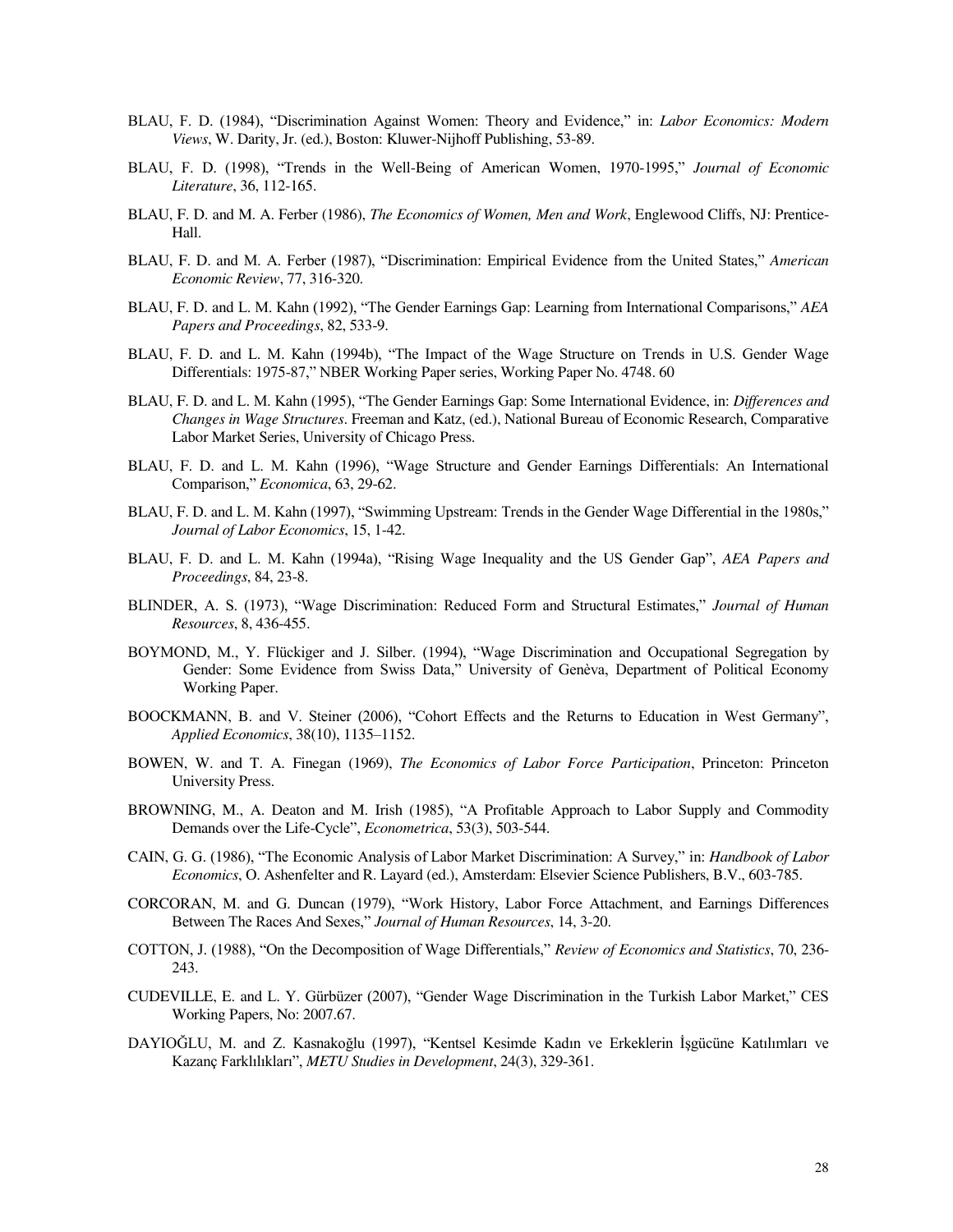- DOLTON, P.J., D. O'Neill and O. Sweetman (1996), "Gender Differences in the Changing Labor Market: The Role of Legislation and Inequality in Changing the Wage Gap for Qualified Workers in the United Kingdom," *Journal of Human Resources*, 31, 49-565.
- DOLTON, P. ve G. Makepeace (1987), "Interpreting Sample Selection Effects," *Economics Letters*, 24, 373-379.
- DUNCAN, G. M. and D. E. Leigh. (1980). "Wage Determination in the Union and Nonunion Sectors: A Sample Selectivity Approach," *Industrial and Labor Relations Review*, 34, 24-34.
- ERCAN, H. (2007), *Türkiye'de Gençlerin İstihdamı*. Ankara: Uluslararası Çalışma Örgütü, Uluslararası Çalışma Ofisi.
- GUNDERSON, M. (1989), "Male-Female Wage Differentials and Policy Responses," *Journal of Economic Literature*, 27, 46-72.
- GIDDINGS, L. A. (2002), "Changes in Gender Earnings Differential in Bulgaria's Transition to a Mixed-Market Economy," *Eastern Economic Journal*, 28, 481-497.
- GREENE, W. H. (1993), *Econometric Analysis*. New York: Macmillan Publishing Company.
- GÜRLER, Ö. K. and Ş. Üçdoğruk (2007), "Türkiye'de Cinsiyete Göre Gelir Farklılığının Ayrıştırma Yöntemiyle Uygulanması," *Journal of Yaşar University*, 2 (6), 571-589.
- HAMERMESH, D. S. and A. Rees (1993), *The Economics of Work and Pay*, New York: Harper Collins College Publishers.
- HECKMAN, J. J. (1979), "Sample Selection Bias as a Specification Error," *Econometrica*, 47, 153-161.
- HİSARCIKLILAR, M. and H. Ercan (2005), "Gender Based Wage Differentials in Turkey," *Bilgi Sosyal Bilimler Dergisi*, 10, 45-62.
- İLKKARACAN, İ. and R. Selim (2007), The Gender Wage Gap in the Turkish Labor Market," *Labour*, 21(3), 563- 593.
- JUHN, C., K. Murphy and B. Pierce (1991), "Accounting for the Slowdown in Black-White Wage Convergence," in: *Workers and Their Wages: Changing Patterns in the United States*, M. Kosters (ed.), Washington, D.C.: American Enterprise Institute Press, 107-143.
- JUHN, C., K. Murphy and B. Pierce (1993), "Wage Inequality and the Rise in Returns to Skill," *Journal of Political Economy*, 101, 410-42.
- KARAGÖL, E. T. ve T. Akgeyik (2010), *Türkiye'de İstihdam Durumu: Genel Eğilimler*, SETA Analiz, No: 21, Ankara: Seta Vakfı.
- KIDD, M. P. and M. Shannon (2001), "Convergence in the Gender Wage Gap in Australia over the 1980s: Identifying the Role of Counteracting Forces via the Juhn, Murphy and Pierce Decomposition," *Applied Economics*, 33, 929-936.
- KILLINGSWORTH, M.R. (1983), *Labor Supply*. Cambridge: Cambridge University Press.
- KIM, Moon-Kak and S.W. Polachek (1994), "Panel Estimates of Male-Female Earnings Functions," *Journal of Human Resources*, 29, 406-428.
- KUNZE, A. (2000), "The Determination of Wages and the Gender Wage Gap: A Survey," IZA Discussion Paper No. 193, Bonn, Germany.
- KUNZE, A. (2001), "Another Look at Instrumental Variable Estimation in the Gender Wage Gap Literature," *Research in Labor Economics*, 20, 373-393.
- LATIFAH, M. N. (1998) "An Overview of Gender Earnings Differentials in Peninsular Malaysia," *IIUM Journal of Economics and Management*, 6, 23-49.
- LIGHT, A. and M. Ureta (1995), "Early-Career Work Experience and Gender Wage Differentials," *Journal of Labor Economics*, 13, 121-154.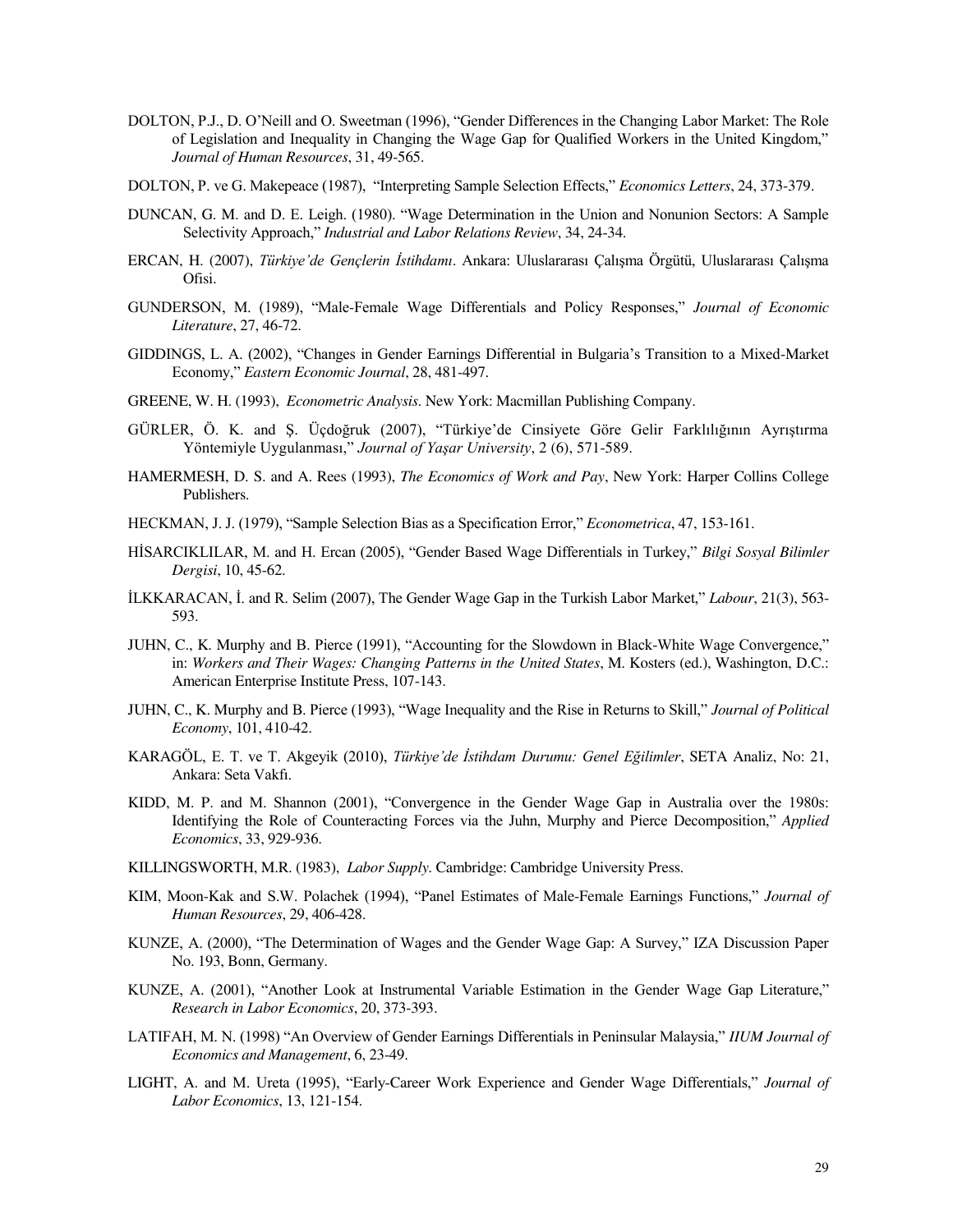- LUZZI, G. F. (1998), "On Gender Differences in Wages in Switzerland," *International Journal of Manpower*, 10, 475-85.
- MADDALA, G. S. (1983), *Limited-Dependent and Qualitative Variables in Econometrics*. Cambridge: Cambridge University Press.
- MADDEN, J. F. (1985), "The Persistence of Pay Differentials: The Economics of Sex Discrimination," in: *Women and Work*, L. Larwood, A. H. Stromberg, and B. A. Gutek (ed.), Beverly Hills: Sage Publications, 76-114.
- MEURS, D. and S. Ponthieux (2005), "The Gender Wage Gap in Europe : Women, Men and the Public Sector", Direction des Statistiques Demographiques et Sociales, INSEE, WP F0502.
- MINCER, J. (1958), "Investment in Human Capital and Personal Income Distribution," *Journal of Political Economy*, 66, 197-201.
- MINCER, J. (1962), "On-the-Job Training: Costs, Returns, and Some Implications," *Journal of Political Economy*, 70, 50-79.
- MINCER, J. (1974), *Schooling, Experience, and Earnings*, New York: NBER.
- MINCER, J. v and S. Polachek (1974), "Family Investments in Human Capital: Earnings of Women," *Journal of Political Economy*, 82, 76-108.
- MINCER, J. and H. Ofek (1981), "Interrupted Work Careers: Depreciation and Restoration of Human Capital," *The Journal of Human Resources*, 17, 3-24.
- MINCER, J. ve S. Polachek (1978), "Women's Earnings Reexamined," *The Journal of Human Resources*, 13, 118- 134.
- NEUMAN, S. and R. Oaxaca (1998), "Estimating Labour Market Discrimination with Selectivity Corrected Wage Equations: Methodological Considerations and an Illustration from Israel," CEPR Discussion Paper Series No: 1915.
- NEUMAN, S. and R. Oaxaca (2004), "Wage Differentials in the 1990s in Israel: Endowments, Discrimination, and Selectivity," IZA Discussion Paper Series No:1362.
- NEUMARK, D. (1988), "Employer's Discriminatory Behavior and the Estimation of Wage Discrimination," *Journal of Human Resources*, 23, 279-295.
- OAXACA, R. L. (1973), "Male-Female Wage Differentials in Urban Labor Markets," *International Economic Review*, 14, 693-709.
- OAXACA, R. L. and e M. R. Ransom. (1988). "Searching for the Effect of Unionism on the Wages of Union and Nonunion Workers," *Journal of Labor Research*, 9, 139-148.
- OAXACA, R. L. and M. R. Ransom. (1994) "On Discrimination and the Decomposition of Wage Differentials," *Journal of Econometrics*, 61, 5-21.
- O'NEIL, J. and S. Polachek (1993), "Why the Gender Gap Narrowed in the 1980s?," *Journal of Labor Economics*, 11, 205-28.
- POLACHEK, S. W. (1981), "Occupational Sex Selection: A Human Capital Approach to Sex Differences in Occupational Structure," *Review of Economics and Statistics*, 63, 60-9.
- PRISCO, A. (1999), "Trends in Wage Differentials in Italy during the 1990s." http://www.nyu.edu/iesp/aiheps/library/priscodoc.html.
- REIMERS, C. (1983). "Labor Market Discrimination Against Hispanic and Black Men," *The Review of Economics and Statistics*, 65, 570-79.
- SCHULTZ, T. W. (1960), "Capital Formation by Education," *Journal of Political Economy*, 68, 571-583.
- SCHULTZ, T. W. (1961), "Investment in Human Capital," *American Economic Review*, 51, 1-17.